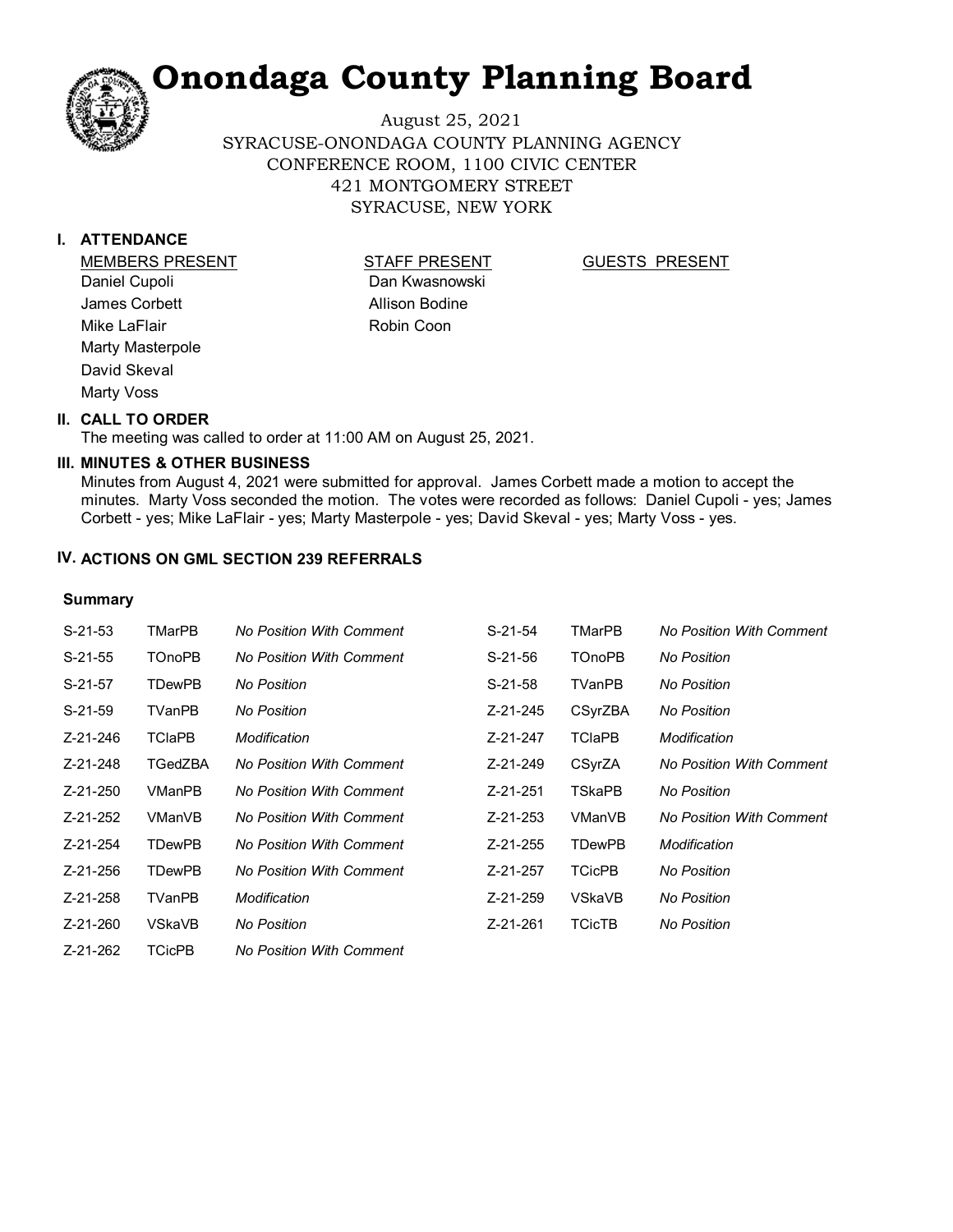

RESOLUTION OF THE ONONDAGA COUNTY PLANNING BOARD

Meeting Date: August 25, 2021 OCPB Case # S-21-53

- WHEREAS, the Onondaga County Planning Board, pursuant to General Municipal Law, Section 239 l, m and n, has considered and reviewed the referral for a PRELIMINARY SUBDIVISION from the Town of Marcellus Planning Board at the request of Lauri Kratz for the property located at 2603 Seal Road; and
- WHEREAS, General Municipal Law Section 239-n allows the County Planning Board to review the approval of subdivisions and the site is located within 500 feet of Route 174, a state highway, Rockwell Road (Route 177), a county highway, and a farm operation in a NYS Agricultural District; and
- WHEREAS, the applicant is proposing to reconfigure the lot line between two parcels totaling 20.88 acres to create Lot 1 (5.1 acres) and Lot 2 (15.78 acres) in Residential (R-1) and Agricultural (A-1) zoning districts; and
- WHEREAS, the site is located in a rural area with surrounding agricultural land uses and large residential lots; the site and surrounding parcels are enrolled in NYS Agricultural District 2 and appear to contain active farmland; the submitted Agricultural Data Statement indicates 3.4 acres of the site is currently being farmed; and
- the submitted subdivision plan shows the site has frontage on Rockwell Road and Seal Road, a local road, and contains an existing two-and-a-half-story house, detached garage, barn, and driveway onto Seal Road, all to be contained on the proposed Lot 1; Lot 1 will include the entirety of the Seal Road frontage and 320' of frontage on Rockwell Road; and WHEREAS,
- WHEREAS, proposed Lot 2 is shown to include 225' of frontage on Rockwell Road; this parcel will contain undeveloped wooded areas and the farm land; the subdivision plan also shows an "approximate waterline location per field sketch by Bob Chrysler of the Village of Marcellus Water Department" on Lot 2; and
- WHEREAS, no development plans are indicated; the submitted Environmental Assessment Form (EAF) dated March 15, 2021 notes that the subdivision is intended for the sale of Lot 1, allowing the applicant to retain the farm land; an "area of proposed driveway, subject to approval from OCDOT" is labeled on Lot 2; ADVISORY NOTE: any proposed or future driveways onto Rockwell Road require highway access and work permits from the Onondaga County Department of Transportation and will be subject to the availability of sight distance; and
- WHEREAS, aerial imagery dated May 2021 and GIS mapping shows a drainage channel crossing the site that is tributary to Rockwell Springs, a small waterbody east across Rockwell Road; and
- WHEREAS, the house is served by public drinking water and an individual septic system; per the referral notice, no changes to the existing infrastructure are proposed; and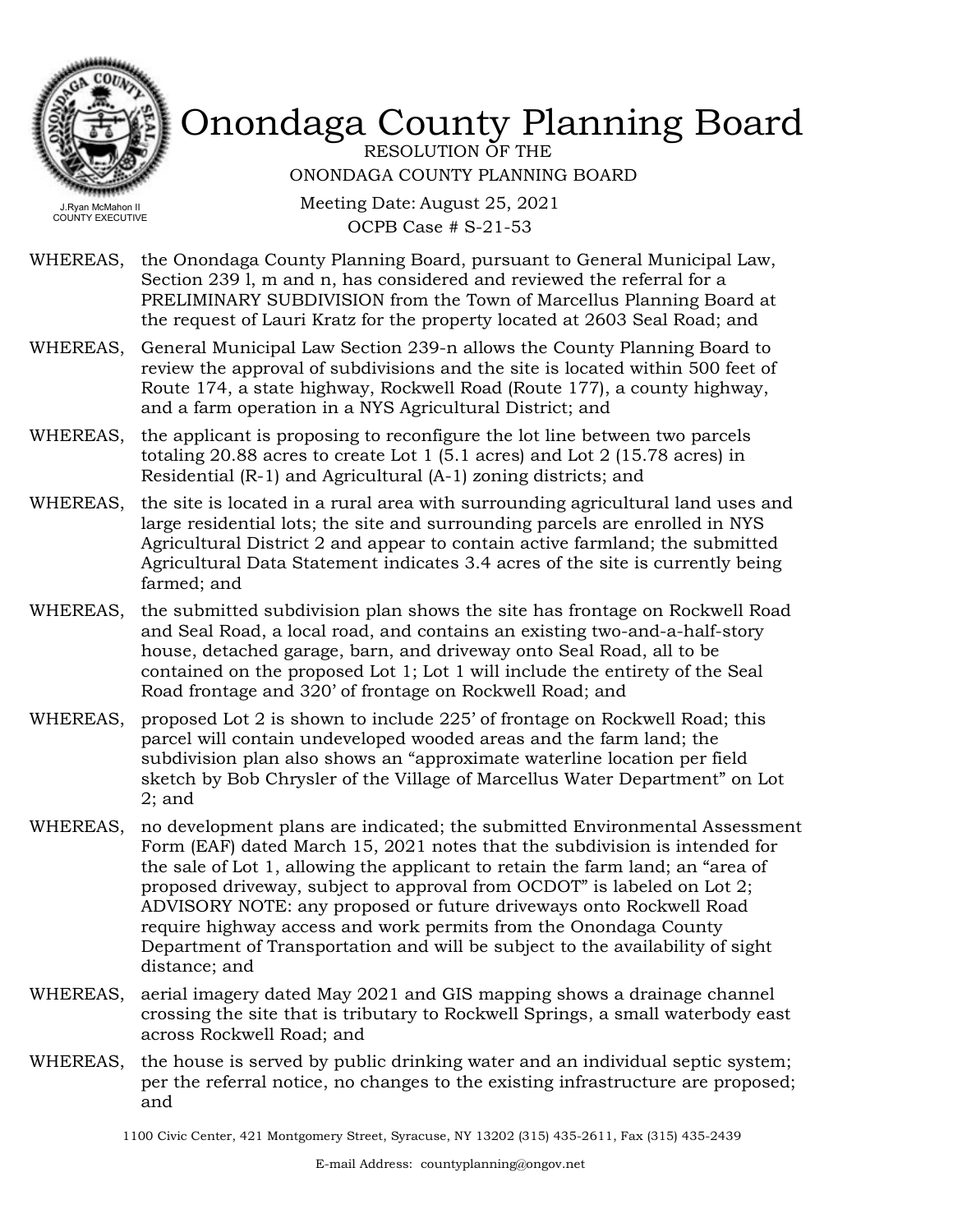WHEREAS, the site or a portion of it is located in or adjacent to an area designated as sensitive for archaeological sites on the NYS Historic Preservation Office archaeological site inventory (per EAF Mapper); and

#### NOW THEREFORE BE IT RESOLVED, that the Onondaga County Planning Board

has determined that said referral will have no significant adverse inter-community or county-wide implications. The Board has offered the following COMMENT(S) in regards to the above referral:

> 1. The Board encourages the Town to consider the potential long-term effects of land fragmentation, large-lot, strip subdivisions along road frontages, and division of farmsteads and farmlands onto separate lots on the economic viability of agricultural lands, particularly within areas containing New York State Agricultural District properties and in farm/agricultural zoning districts. Potential conflicts with agricultural operations, changes to the rural character of the surrounding area, increases in public service demands and costs, reduction of open space and farmland, and impacts to road safety and mobility may cumulatively occur as a result of such subdivisions.

2. To ensure access to Rockwell Road will be granted and that the proposed lots meet minimum sight distance requirements, the applicant is advised to contact the Onondaga County Department of Transportation prior to municipal approval of the subdivision and submit sight distance estimates to the Department for their review.

**The motion was made by James Corbett and seconded by David Skeval. The votes were recorded as follows: Daniel Cupoli - yes; James Corbett - yes; Mike LaFlair - yes; Marty Masterpole - yes; David Skeval - yes; Marty Voss - yes.**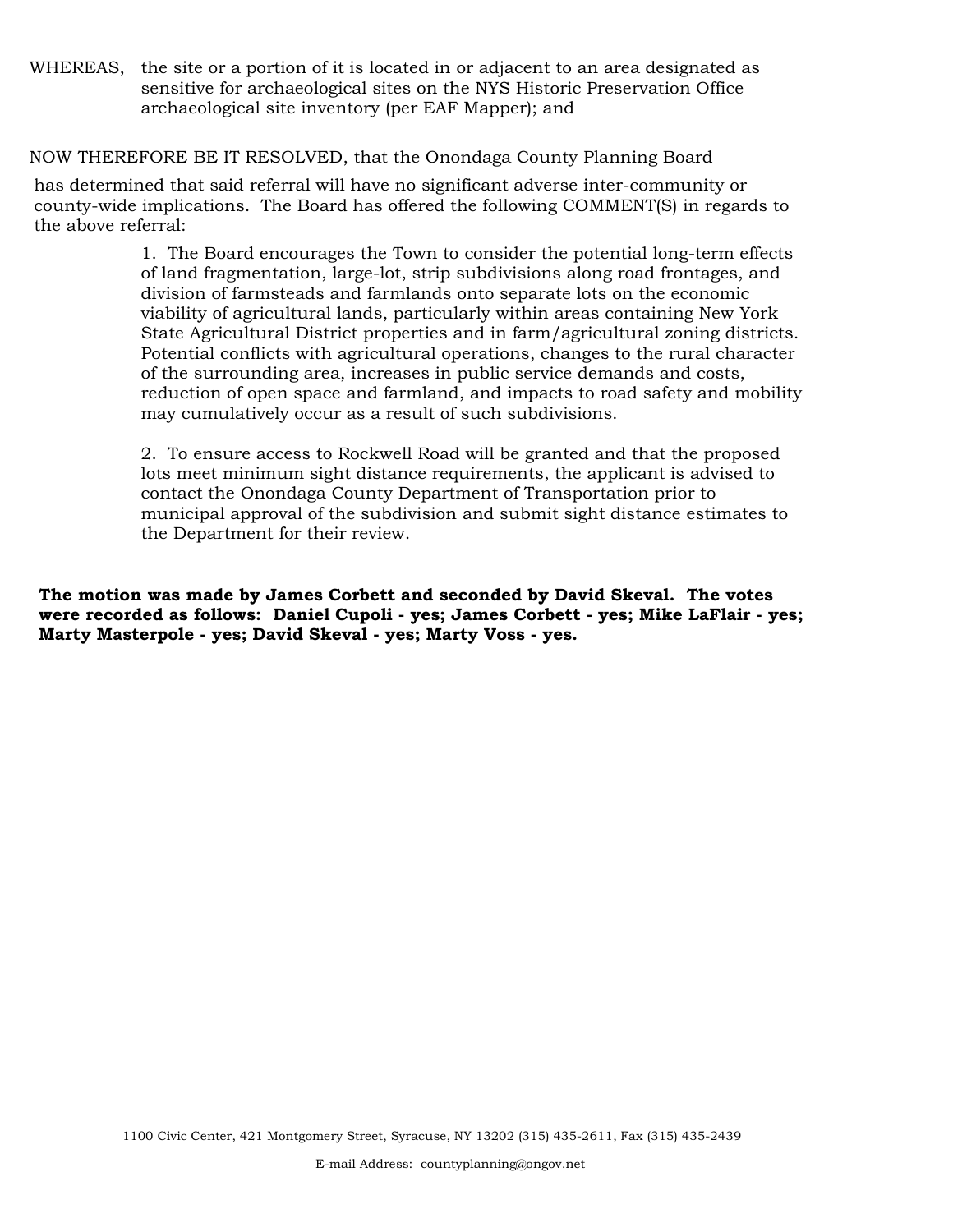

RESOLUTION OF THE ONONDAGA COUNTY PLANNING BOARD

Meeting Date: August 25, 2021 OCPB Case # S-21-54

- WHEREAS, the Onondaga County Planning Board, pursuant to General Municipal Law, Section 239 l, m and n, has considered and reviewed the referral for a PRELIMINARY SUBDIVISION from the Town of Marcellus Planning Board at the request of John R. Cusick for the property located at 2489 Masters Road; and
- WHEREAS, General Municipal Law Section 239-n allows the County Planning Board to review the approval of subdivisions and the site is located within 500 feet of Route 174, a state highway, Masters Road (Route 260), a county highway, and a farm operation in a NYS Agricultural District; and
- the applicant is proposing to subdivide a 11.5-acre parcel into two new lots, 5.41 acres and 6.16 acres, in Residential (R-1) and Light Industrial (L-1) zoning districts; and WHEREAS,
- the site is located in a rural area with surrounding agricultural land uses and large residential lots; the site and surrounding parcels are enrolled in NYS Agricultural District 2 and appear to contain active farmland; an Agricultural Data Statement was not included with the referral materials; ADVISORY NOTE: any application for a special use permit, site plan approval, use variance, or subdivision approval requiring municipal review and approval that would occur on or within 500 feet of a property within a NYS Certified Agricultural District is required by the NYS Agricultural and Markets Law to include an Agricultural Data Statement; and WHEREAS,
- the submitted subdivision plan shows the site has frontage on Masters Road and NYS Route 174 and contains an existing two-story house, an enclosed pool, two metal barns, and an existing driveway onto Masters Road; the proposed 6.16-acre lot will include the entirety of the Route 174 frontage and 150' of frontage on Masters Road, and contain the house, pool, and one barn; and WHEREAS,
- WHEREAS, the proposed 5.41-acre lot is shown to include 150' of frontage on Masters Road, which includes the existing driveway access, and the other barn; the subdivision plan shows a proposed house adjacent to the barn and a proposed drive that will use the existing access; a 20' easement for ingress and egress is shown for the shared driveway; and
- WHEREAS, the subdivision plan shows the approximate location of underground gas pipelines and a Tennessee pipeline easement crossing both proposed parcels; the existing and proposed driveways both run through the easement area; and
- per the Onondaga County Department of Finance Office of Real Property Services, the existing house is served by an individual well and septic system; a new well and septic system will be required to serve the proposed house; the subdivision plan notes that percolation tests were performed in July 2021; ADVISORY NOTE: the Onondaga County Health Department's Bureau of Public Health Engineering must formally accept or approve, respectively, any WHEREAS, 1100 Civic Center, 421 Montgomery Street, Syracuse, NY 13202 (315) 435-2611, Fax (315) 435-2439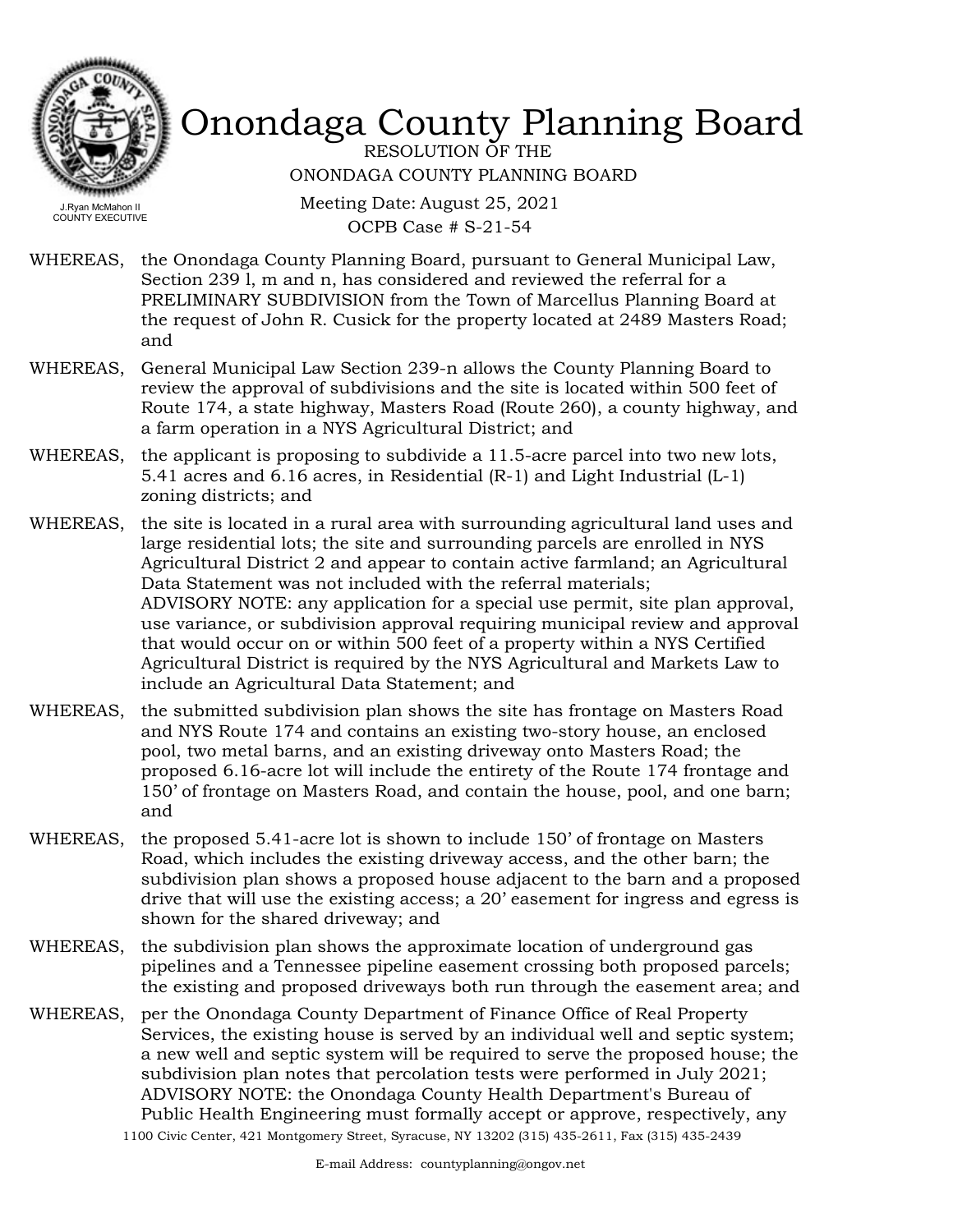existing or proposed septic system to service the proposed lots prior to Department endorsement of the subdivision; and

- WHEREAS, the site is located over, or immediately adjoining, a principal aquifer (per EAF Mapper); and
- WHEREAS, the site or a portion of it is located in or adjacent to an area designated as sensitive for archaeological sites on the NYS Historic Preservation Office archaeological site inventory (per EAF Mapper); and

NOW THEREFORE BE IT RESOLVED, that the Onondaga County Planning Board

has determined that said referral will have no significant adverse inter-community or county-wide implications. The Board has offered the following COMMENT(S) in regards to the above referral:

> The Board encourages the Town to consider the potential long-term effects of land fragmentation and large-lot, strip subdivisions along road frontages on the economic viability of agricultural lands, particularly within areas containing New York State Agricultural District properties and in farm/agricultural zoning districts. Potential conflicts with agricultural operations, changes to the rural character, increased public service demands and costs, reduction of open space and farmland, and impacts to road safety and mobility may cumulatively occur as a result of such subdivisions.

**The motion was made by James Corbett and seconded by David Skeval. The votes were recorded as follows: Daniel Cupoli - yes; James Corbett - yes; Mike LaFlair - yes; Marty Masterpole - yes; David Skeval - yes; Marty Voss - yes.**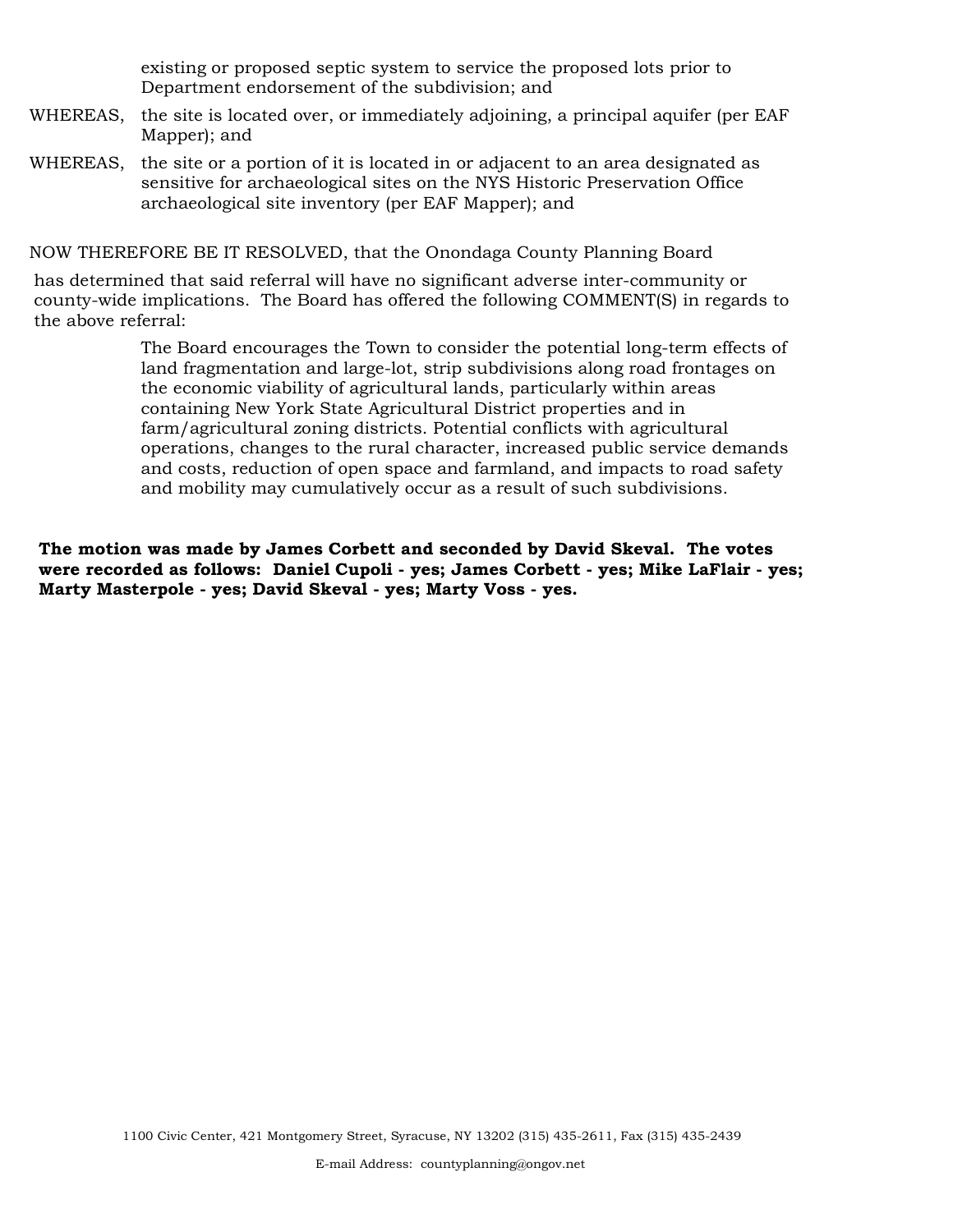

RESOLUTION OF THE ONONDAGA COUNTY PLANNING BOARD

Meeting Date: August 25, 2021 OCPB Case # S-21-55

- WHEREAS, the Onondaga County Planning Board, pursuant to General Municipal Law, Section 239 l, m and n, has considered and reviewed the referral for a PRELIMINARY SUBDIVISION from the Town of Onondaga Planning Board at the request of Sciuga Custom Builders for the property located at Jupiter Inlet Way; and
- WHEREAS, General Municipal Law Section 239-n allows the County Planning Board to review the approval of subdivisions and the site is located within 500 feet of Velasko Road (Route 130), a county highway, and the municipal boundary between the Town of Onondaga and the City of Syracuse; and
- the applicant is proposing to create 8 new lots from a 2.38-acre portion of an 8.26-acre parcel as part of Section No. 4 of the Velasko Village subdivision in a Planned Residential (P-R) zoning district; and WHEREAS,
- in 2016, the Board offered no position with comment for the preliminary subdivision referral (S-16-97) associated with Section No. 3 of the Velasko Village subdivision; the Board previously recommended disapproval of concurrent subdivision and zone change referrals (S-04-82 and Z-04-145) for the Velasko Village project to build 74 residential lots in total on 31.4 acres, citing issues regarding sight distance for road access, lack of cross connections, sewer capacity issues, and stormwater drainage issues; and WHEREAS,
- WHEREAS, aerial imagery dated May 2021 and the Final Plan Velasko Village Section No. 4 dated June 6, 2021 shows Velasko Village Sections 1 and 2 on lands directly north of the subject parcel, with two short local roads (Boca Raton Way and Jupiter Inlet Way, both with temporary turn-around easements at their ends) accessing Velasko Road in a single location, with 29 building lots which appear to be largely built out; Section No. 3 appears to have been created from an adjacent parcel 006.-02-23.1 (7.77 acres) to the east, under common ownership; and
- WHEREAS, the subdivision plan shows the 8 new residential lots ranging in area from 11,042 SF to 17,987 SF and each with frontage on Jupiter Inlet Way, to be extended to a new temporary turn-around easement; and
- the project will connect to public water and wastewater utilities and the site is located in the Metropolitan Wastewater Treatment Plant service area, in an area tributary to infrastructure subject to combined sewer overflows; ADVISORY NOTE: the applicant is advised to contact OCWA's Engineering Department to determine the activities and structures permitted within OCWA easements/right-of-ways, water availability and service options, obtain hydrant flow test information, evaluate backflow prevention requirements, and/or request that the Authority conduct hydrant flow testing to assess fire flow availability; and WHEREAS,
- WHEREAS, per the Onondaga County Department of Water Environment Protection, the submitted project is located in an area designated as flow constrained or 1100 Civic Center, 421 Montgomery Street, Syracuse, NY 13202 (315) 435-2611, Fax (315) 435-2439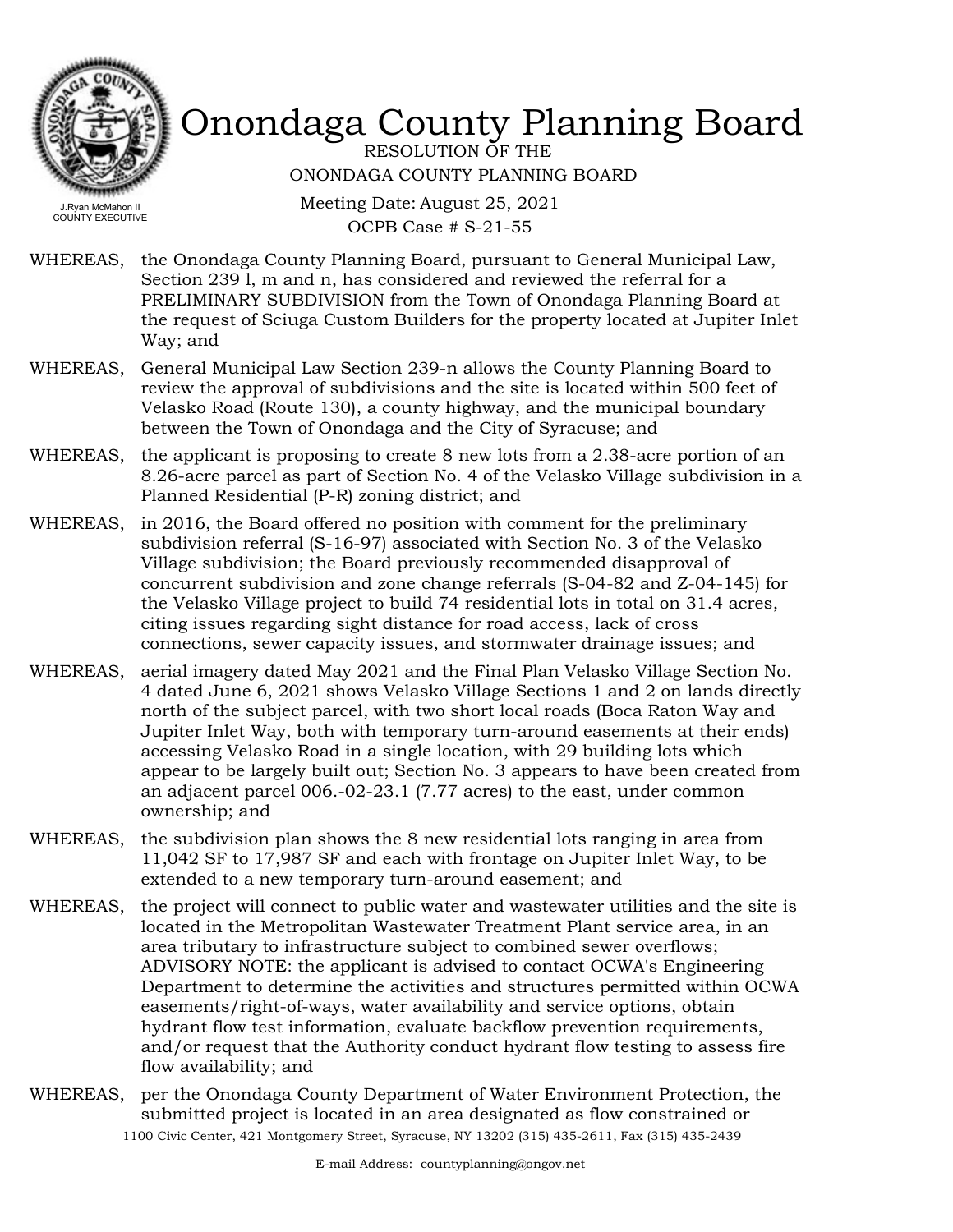impacted by excessive wet weather flow or is tributary to a Combined Sewer Overflow (CSO); and

- WHEREAS, the site is located within 500 feet of the municipal boundary of the Town of Onondaga and City of Syracuse, and stormwater drainage from this area generally flows toward the City; per the submitted Environmental Assessment Form (EAF) dated July 26, 2021, stormwater discharges will be directed to a water quantity and quality control pond; ADVISORY NOTE: any project that cumulatively disturbs one acre or more of land must be covered under the NYS SPDES Permit, and the municipality is advised to ensure that the applicant has obtained the appropriate permits from the NYS Department of Environmental Conservation prior to municipal approval; and
- WHEREAS, ADVISORY NOTE: per GML § 239-nn, the legislative body or other authorized body having jurisdiction in a municipality shall give notice to an adjacent municipality when a hearing is held by such body relating to a subdivision, site plan, special use permit, or a use variance on property that is within five hundred feet of an adjacent municipality; such notice shall be given by mail or electronic transmission to the clerk of the adjacent municipality at least ten days prior to any such hearing; and

#### NOW THEREFORE BE IT RESOLVED, that the Onondaga County Planning Board

has determined that said referral will have no significant adverse inter-community or county-wide implications. The Board has offered the following COMMENT(S) in regards to the above referral:

> 1. Given the sloping topography and prior stormwater management concerns relative to the Velasko Village project, the Town should ensure that stormwater drainage will not negatively impact adjacent parcels as part of subdivision review.

2. The Onondaga County Department of Water Environment Protection asks that the applicant contact the Department at (315) 435-2260 x355 early in the planning process to determine sewer availability and capacity and to discuss offset requirements.

3. The applicant is advised to contact Rachel Woods at the Syracuse-Onondaga County Planning Agency at rachelwoods@ongov.net for approval of addresses prior to filing the subdivision.

**The motion was made by James Corbett and seconded by David Skeval. The votes were recorded as follows: Daniel Cupoli - yes; James Corbett - yes; Mike LaFlair - yes; Marty Masterpole - yes; David Skeval - yes; Marty Voss - yes.**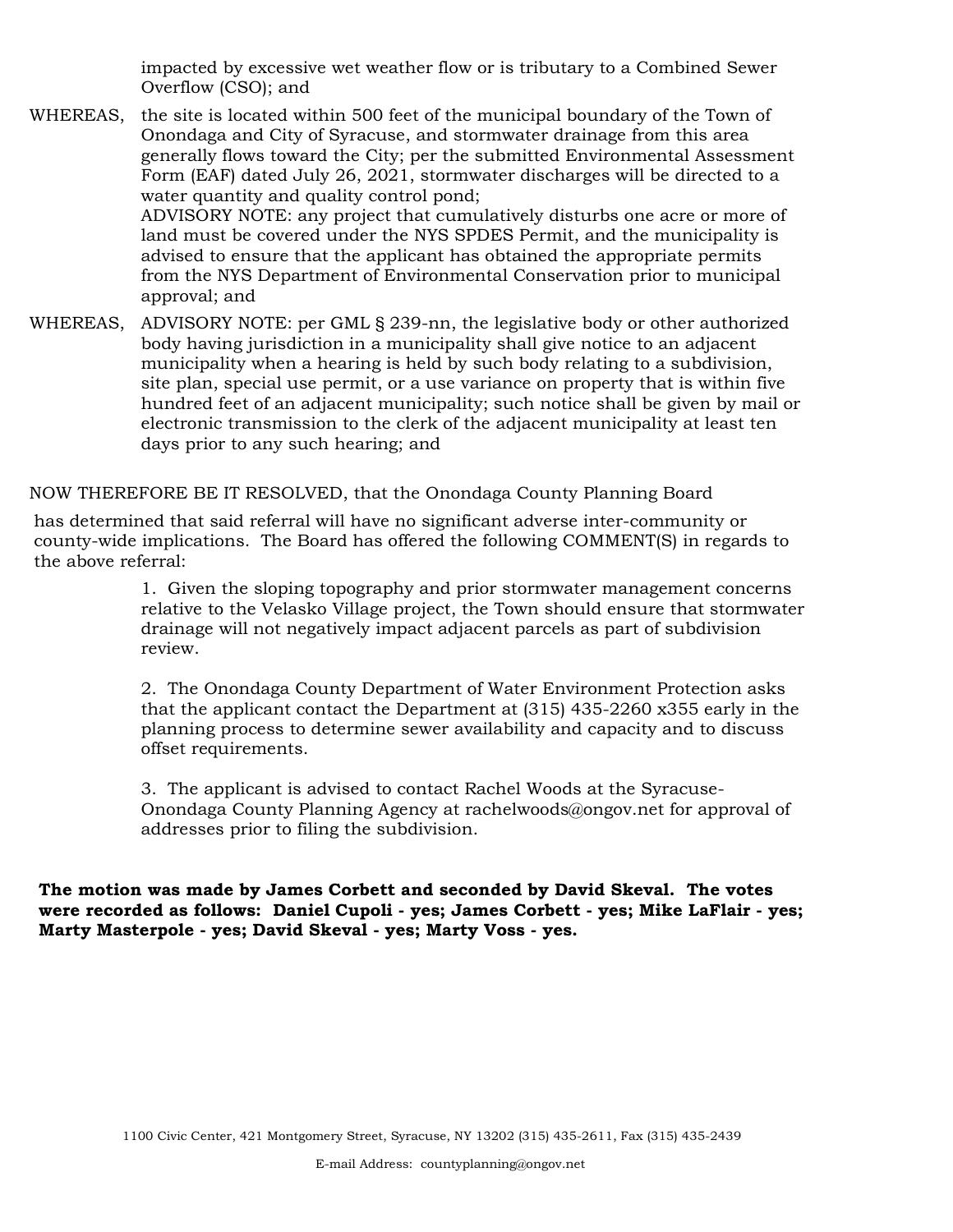

RESOLUTION OF THE ONONDAGA COUNTY PLANNING BOARD

Meeting Date: August 25, 2021 OCPB Case # S-21-56

- WHEREAS, the Onondaga County Planning Board, pursuant to General Municipal Law, Section 239 l, m and n, has considered and reviewed the referral for a PRELIMINARY SUBDIVISION from the Town of Onondaga Planning Board at the request of David & Dawn McPeak / C3MF for the property located 4498 Chelise Hamlet Road & 4641 Kasson Road; and
- WHEREAS, General Municipal Law Section 239-n allows the County Planning Board to review the approval of subdivisions and the site is located within 500 feet of Kasson Road (Route 179), a county highway, and a farm operation located in a NYS Agricultural District; and
- the applicant is proposing a lot line adjustment between two parcels to convey 1.205 acres from 4641 Kasson Road (TM# 024.-02-06.0) to 4498 Chelise Hamlet Road (TM# 024.-02-15.3) in a Residential and Country (R-C) zoning district; and WHEREAS,
- WHEREAS, the Board has recently reviewed site plan (Z-21-52) and use variance (Z-20-250) referrals to redevelop the vacant elementary school on one of the subject parcels for 31 apartment units, citing required coordination with the Onondaga County Health Department; previously, the Board reviewed concurrent site plan (Z-18-211), special permit (Z-18-212), use variance (Z-18- 213) and area variance (Z-18-214) referrals as part of a project to operate a daycare/preschool program and a membership athletic club in the school building, which was not approved locally; and
- the site is located in a rural area with adjacent residential and agricultural land uses; surrounding lands are enrolled in NYS Agricultural District 1 and appear to contain active farmland; an Agricultural Data Statement was not included with the referral materials; WHEREAS,

ADVISORY NOTE: any application for a special use permit, site plan approval, use variance, or subdivision approval requiring municipal review and approval that would occur on or within 500 feet of a property within a NYS Certified Agricultural District is required by the NYS Agricultural and Markets Law to include an Agricultural Data Statement; and

- WHEREAS, the submitted subdivision plan dated July 16, 2021 shows one of the parcels has frontage on Kasson Road and contains a large vacant building, formerly the Kasson Road School, an elementary school in the Marcellus School District, to be converted to apartments (Z-20-250, Z-21-52); the second parcel abuts the rear of the school property and has frontage on Chelise Hamlet Road, a local dead-end road, to the west; the second parcel is a residential lot containing an existing house; and
- WHEREAS, per the plan, the school property will be subdivided into Parcel A (18.246 acres) containing the vacant building and Parcel B (1.205 acres), which is undeveloped land; Parcel B will be conveyed to the residential lot, increasing its area from 2.057 acres to 3.262 acres; and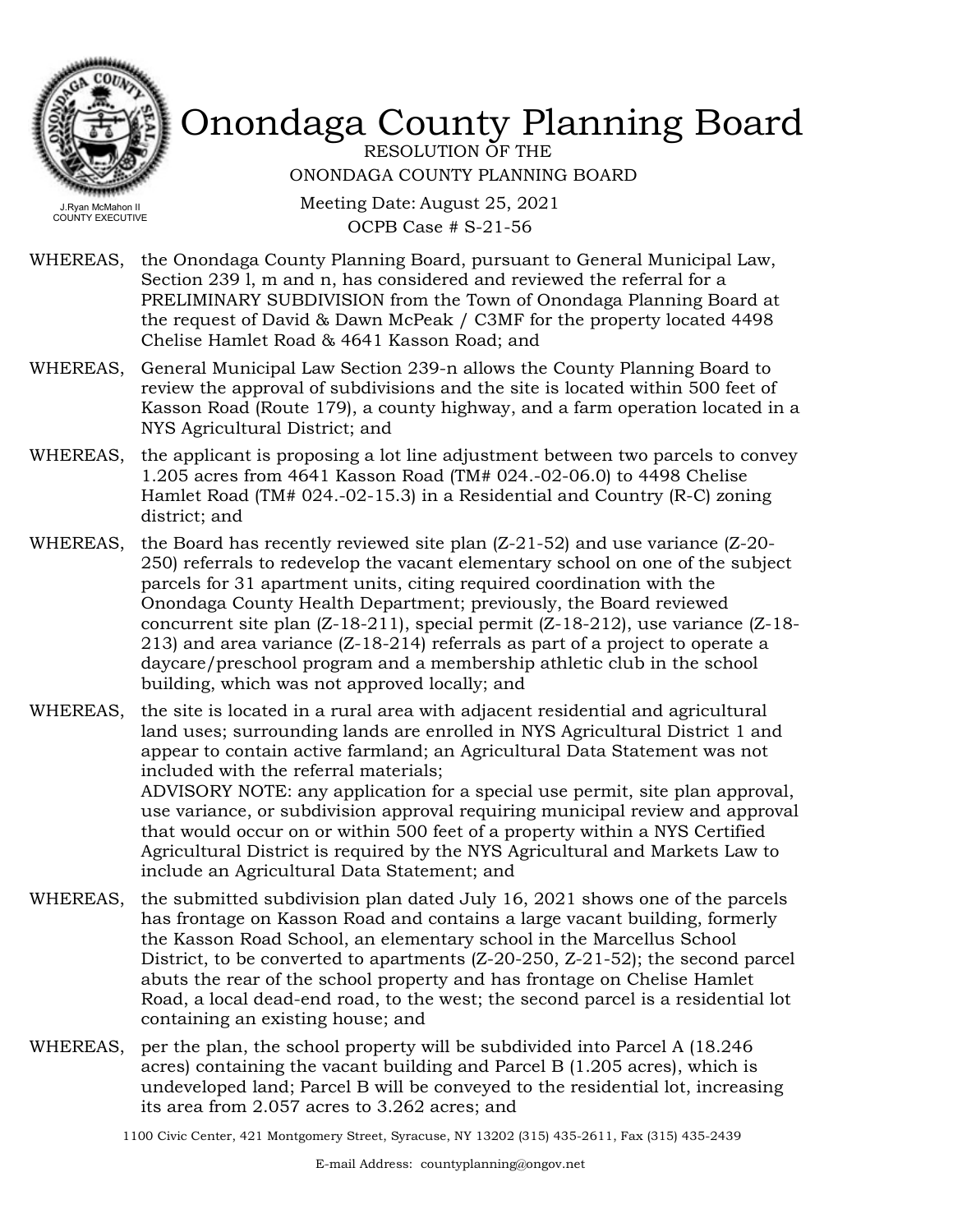#### WHEREAS, each parcel is served by public drinking water and an individual septic system; no changes to the existing infrastructure are proposed; and

#### NOW THEREFORE BE IT RESOLVED, that the Onondaga County Planning Board

has determined that said referral will have no significant adverse inter-community or county-wide implications and may consequently be acted on solely by the referring board.

**The motion was made by Marty Voss and seconded by Marty Masterpole. The votes were recorded as follows: Daniel Cupoli - yes; James Corbett - yes; Mike LaFlair - yes; Marty Masterpole - yes; David Skeval - yes; Marty Voss - yes.**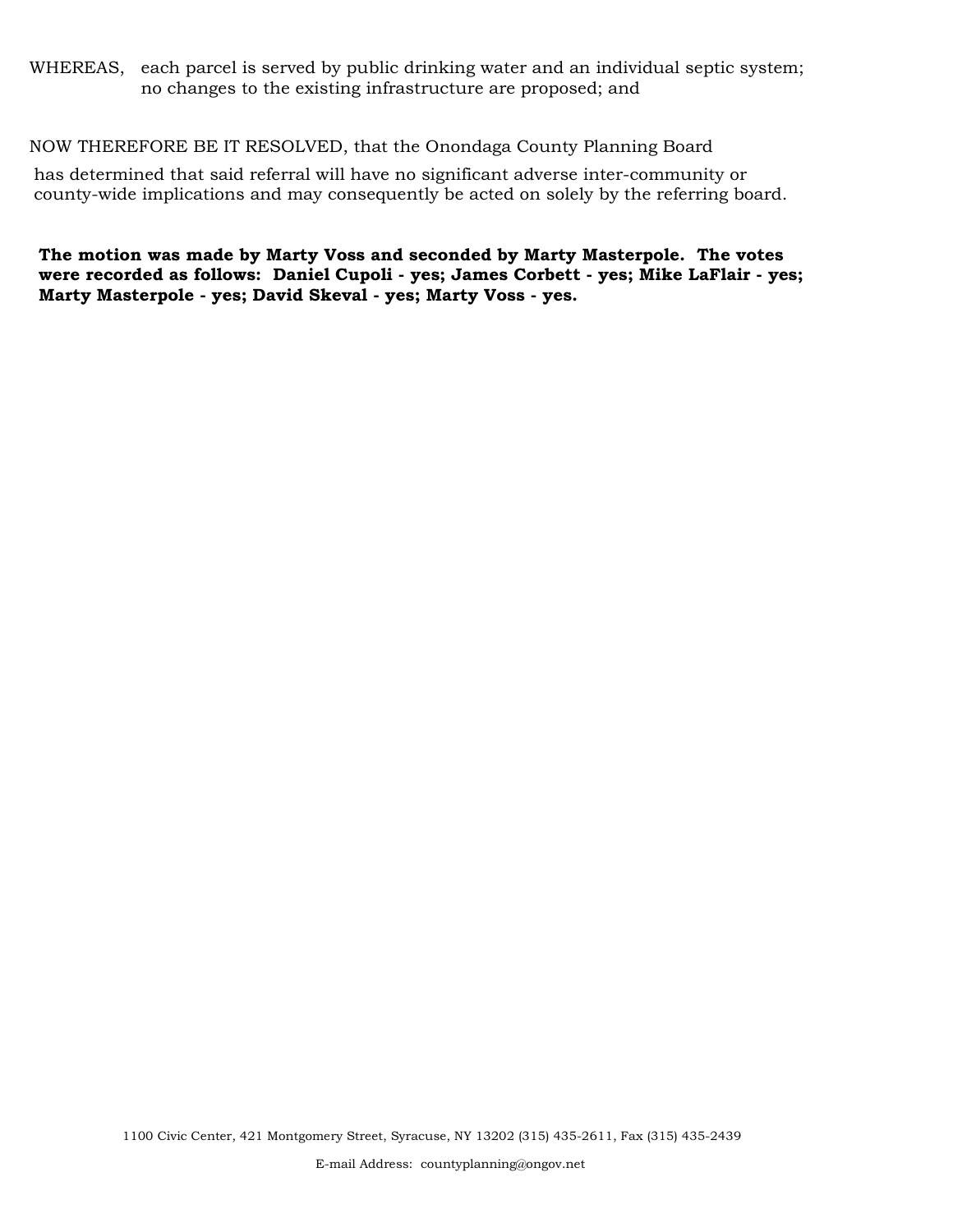

RESOLUTION OF THE ONONDAGA COUNTY PLANNING BOARD

Meeting Date: August 25, 2021 OCPB Case # S-21-57

- WHEREAS, the Onondaga County Planning Board, pursuant to General Municipal Law, Section 239 l, m and n, has considered and reviewed the referral for a PRELIMINARY SUBDIVISION from the Town of DeWitt Planning Board at the request of Doug Tankersley for the property located at 108 Enderberry Circle; and
- WHEREAS, General Municipal Law Section 239-n allows the County Planning Board to review the approval of subdivisions and the site is located within 500 feet of the municipal boundary between the Town of DeWitt and the City of Syracuse; and
- WHEREAS, the applicant is proposing to combine two parcels into one new lot, Lot 121A (0.357 acres), in Residential (R1 & R2) zoning districts; and
- WHEREAS, the site is located in a residential neighborhood; the submitted survey map dated June 18, 2021 shows parcel #005.-13-09.0 has frontage on Enderberry Circle, a local dead-end road, and contains an existing house and driveway; and
- WHEREAS, the submitted subdivision plan dated July 9, 2021 shows the residential lot will be combined with a rear, vacant parcel (#005.-08-05.1) under common ownership; the local application notes that the resubdivision is proposed in order to install a fence along both properties; and
- WHEREAS, the house is served by public drinking water and sewers and is located in the Meadowbrook-Limestone Wastewater Treatment Plant service area; no changes to the existing infrastructure are proposed; and
- per the Onondaga County Department of Water Environment Protection, the submitted project is located in an area designated as flow constrained or impacted by excessive wet weather flow or is tributary to a Combined Sewer Overflow (CSO); and WHEREAS,
- WHEREAS, ADVISORY NOTE: per GML § 239-nn, the legislative body or other authorized body having jurisdiction in a municipality shall give notice to an adjacent municipality when a hearing is held by such body relating to a subdivision, site plan, special use permit, or a use variance on property that is within five hundred feet of an adjacent municipality; such notice shall be given by mail or electronic transmission to the clerk of the adjacent municipality at least ten days prior to any such hearing; and

NOW THEREFORE BE IT RESOLVED, that the Onondaga County Planning Board

has determined that said referral will have no significant adverse inter-community or county-wide implications and may consequently be acted on solely by the referring board.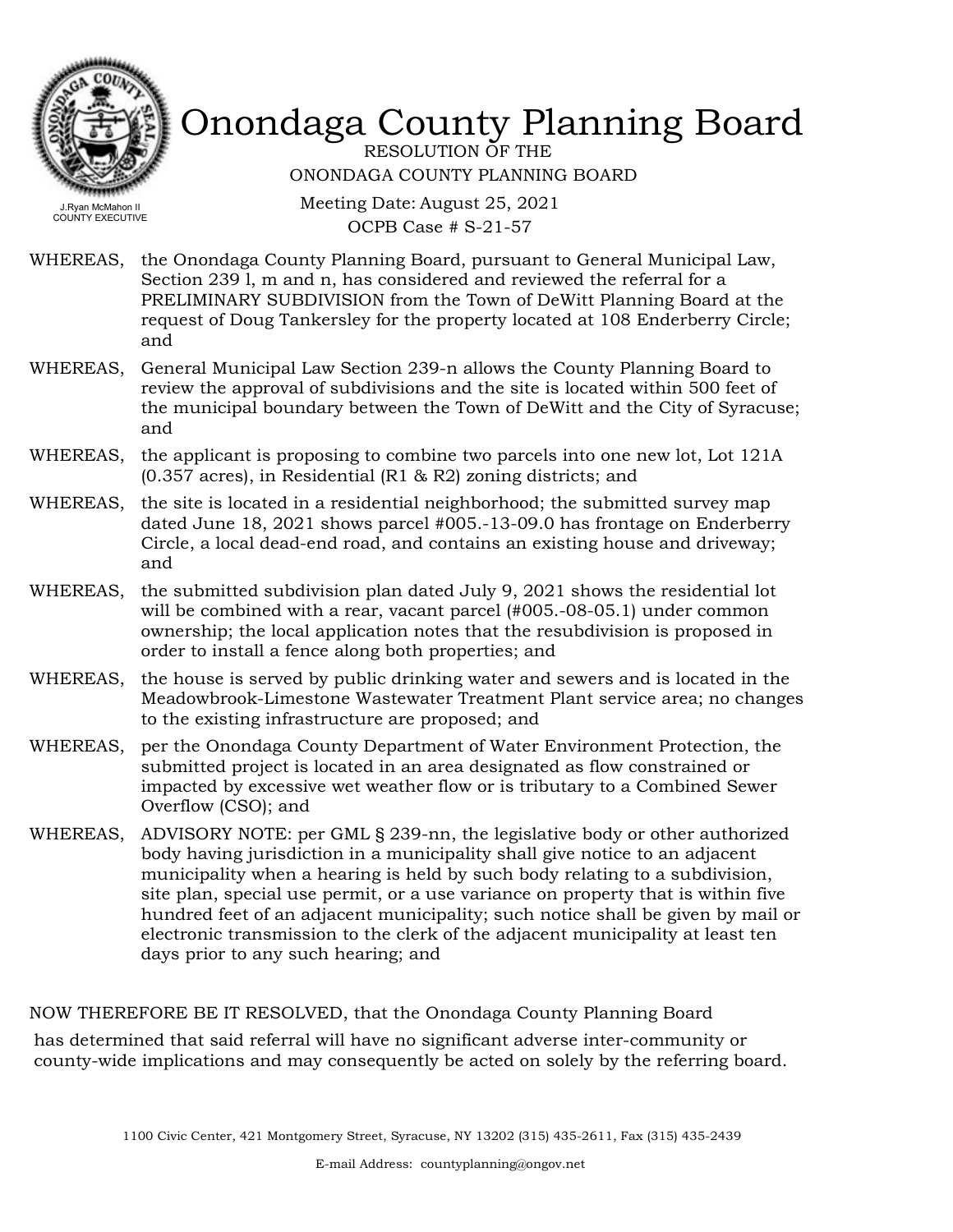**The motion was made by Marty Voss and seconded by Marty Masterpole. The votes were recorded as follows: Daniel Cupoli - yes; James Corbett - yes; Mike LaFlair - yes; Marty Masterpole - yes; David Skeval - yes; Marty Voss - yes.**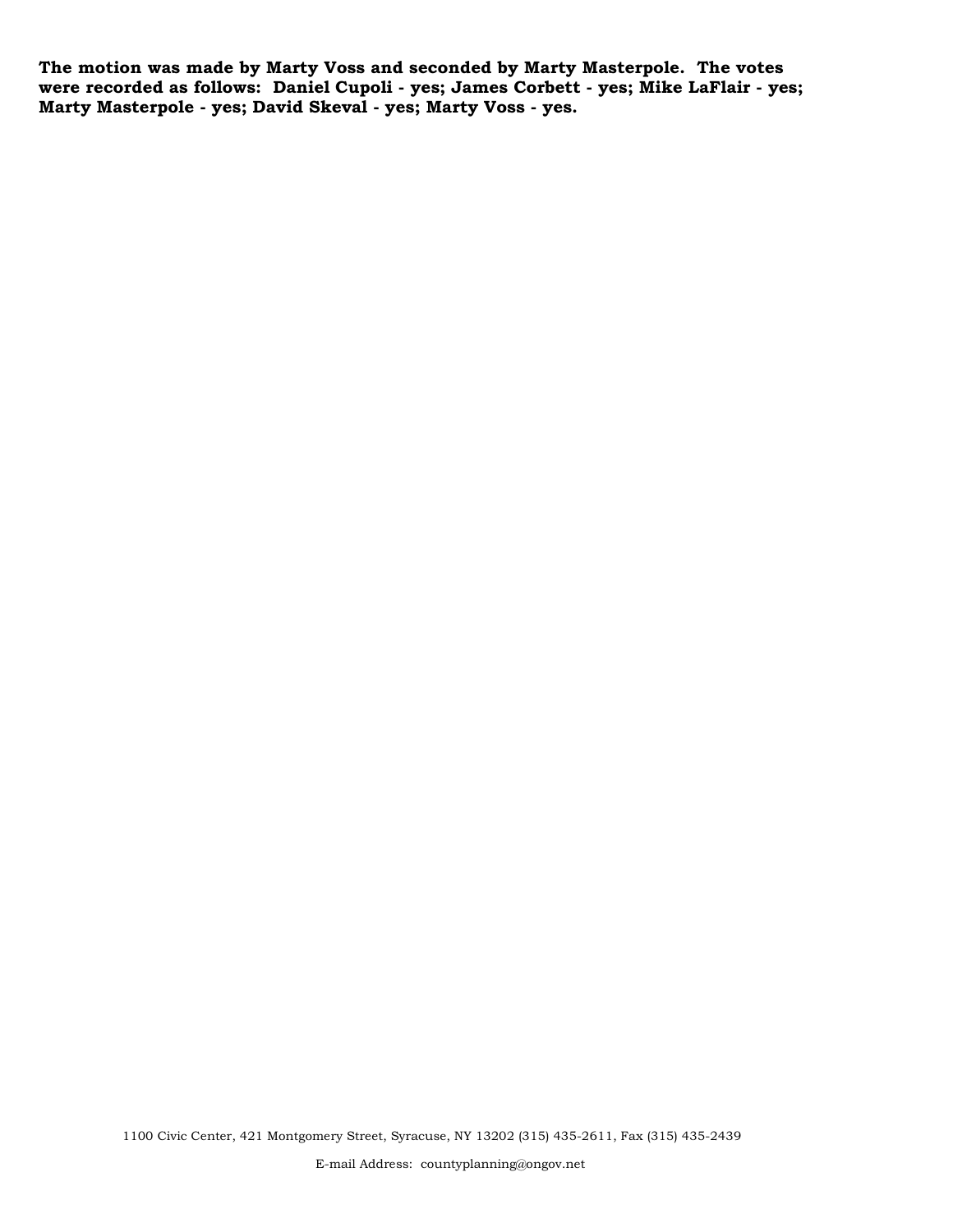

RESOLUTION OF THE ONONDAGA COUNTY PLANNING BOARD

Meeting Date: August 25, 2021 OCPB Case # S-21-58

- WHEREAS, the Onondaga County Planning Board, pursuant to General Municipal Law, Section 239 l, m and n, has considered and reviewed the referral for a PRELIMINARY SUBDIVISION from the Town of Van Buren Planning Board at the request of Thomas Lamere for the property located at 6894 NYS Route 31; and
- WHEREAS, General Municipal Law Section 239-n allows the County Planning Board to review the approval of subdivisions and the site is located within 500 feet of NYS Route 31, a state highway, and a farm operation located in a NYS Agricultural District; and
- WHEREAS, the applicant is proposing to subdivide a 3.623-acre parcel into two new lots, Lot 1 (2.190 acres) and Lot 2 (1.433 acres), in an Agriculture/Residence (AR80) zoning district; and
- WHEREAS, the site is located in a rural area with surrounding large lot residential and agricultural land uses; the site is east across NYS Route 31 from Dead Creek, a classification C stream; the site and surrounding lands are enrolled in NYS Agricultural District 3; some nearby parcels appear to contain active farmland; and
- WHEREAS, the submitted subdivision plan dated August 9, 2021 shows the site has frontage on Route 31 and East Dead Creek Road, a local road, and contains an existing one-story house and shed, to be contained on proposed Lot 1 (2.190 acres), and 4 barn/storage buildings and a silo, to be contain on proposed Lot 2 (1.433 acres); and
- WHEREAS, the site has an existing u-shaped driveway with two access points onto Route 31, with one access on each proposed lot shown in the subdivision plan; Lot 2 appears to have 2 additional access points onto East Dead Creek Road; ADVISORY NOTE: any future or proposed driveways onto Route 31 require highway access and work permits from the NYS Department of Transportation and will be subject to the availability of sight distance; and
- WHEREAS, the plan indicates proposed Lot 2 does not meet the lot area (80,000 SF) requirements of the AR-80 zoning district; and
- WHEREAS, per the referral notice, Lot 1 is intended as a residential lot and Lot 2 will be used for storage; no development plans are indicated; and
- WHEREAS, the house on Lot 1 is served by an individual well and septic system; the well is shown in the subdivision plan to occur on Lot 2 along with a well easement area; the plan notes that Lot 2 does not have an approved onsite sewage disposal plan and the lot is not approved for residential use; per the plan, "prior to issuance of a building permit requiring water supply, formal approval of an individual sewage disposal plan must be obtained, said plan shall be in full conformance with the provisions of the New York State and Onondaga County Health Department regulations in effect at the time"; and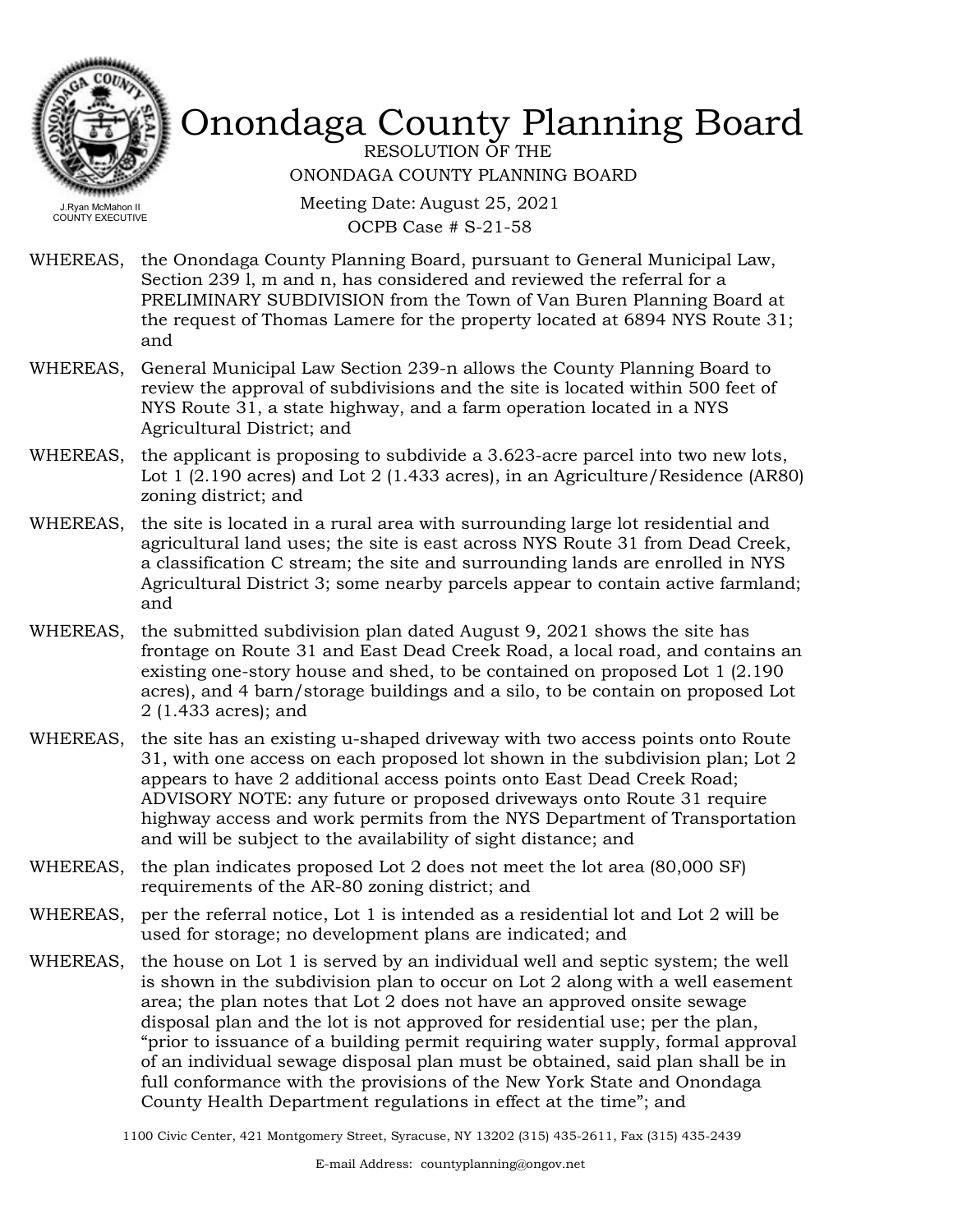- WHEREAS, the site is located over, or immediately adjoining, primary and principal aquifers (per EAF Mapper); and
- WHEREAS, the site or a portion of it is located in or adjacent to an area designated as sensitive for archaeological sites on the NYS Historic Preservation Office archaeological site inventory (per EAF Mapper); and

NOW THEREFORE BE IT RESOLVED, that the Onondaga County Planning Board

has determined that said referral will have no significant adverse inter-community or county-wide implications and may consequently be acted on solely by the referring board.

**The motion was made by Marty Voss and seconded by Marty Masterpole. The votes were recorded as follows: Daniel Cupoli - yes; James Corbett - yes; Mike LaFlair - yes; Marty Masterpole - yes; David Skeval - yes; Marty Voss - yes.**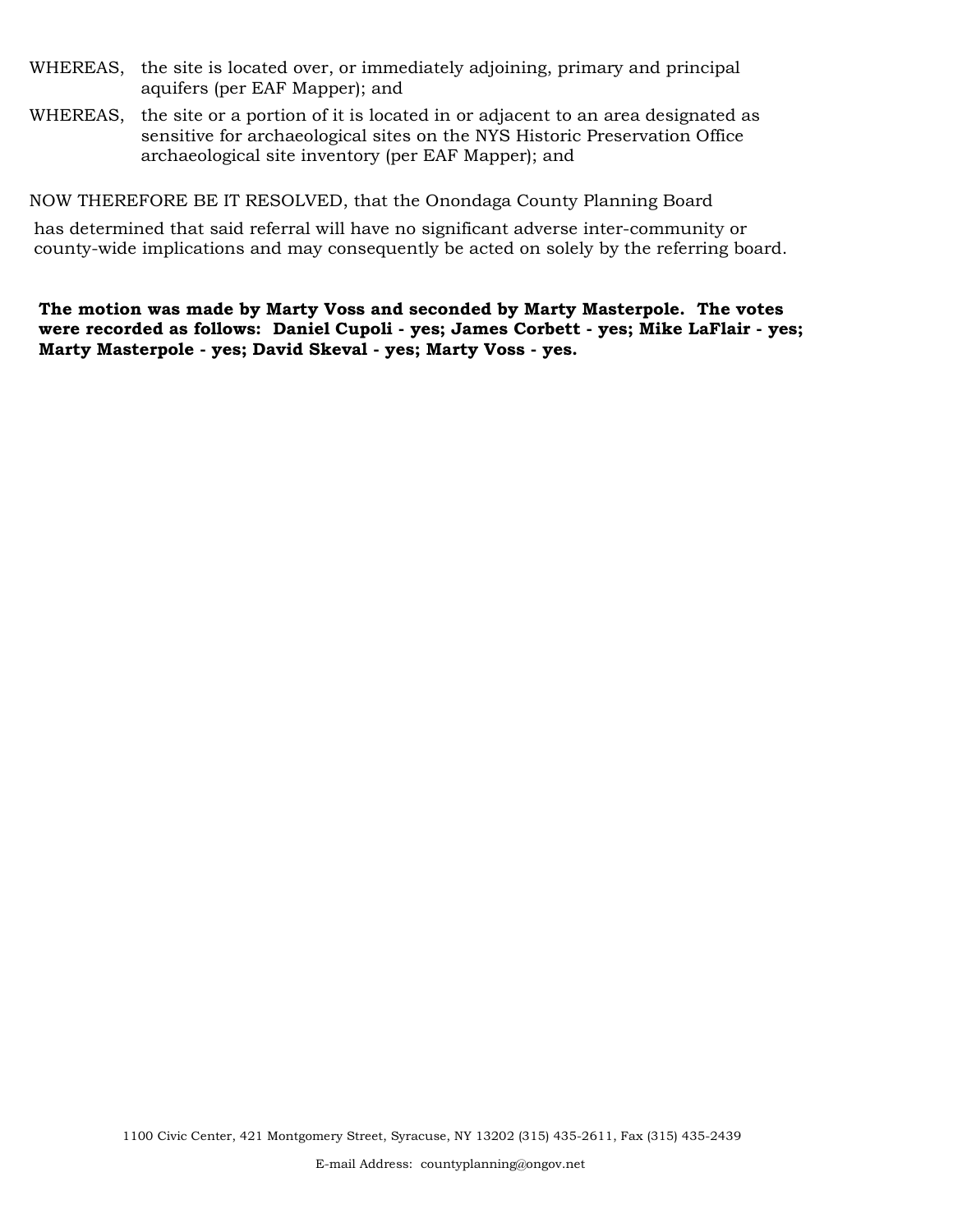

RESOLUTION OF THE ONONDAGA COUNTY PLANNING BOARD

Meeting Date: August 25, 2021 OCPB Case # S-21-59

- WHEREAS, the Onondaga County Planning Board, pursuant to General Municipal Law, Section 239 l, m and n, has considered and reviewed the referral for a FINAL SUBDIVISION from the Town of Van Buren Planning Board at the request of Leonid Gerasimovich for the property located at 3546 Walters Road; and
- General Municipal Law Section 239-n allows the County Planning Board to review the approval of subdivisions and the site is located within 500 feet of Walters Road (Route 221), a county highway, and the municipal boundary between the Town of Van Buren and the Town of Geddes; and WHEREAS,
- WHEREAS, the applicant is proposing to combine two lots into one new 10.1-acre parcel in an Industrial (IND-A) zoning district; and
- WHEREAS, in 2020, the Board recommended modification of concurrent special permit (Z-20-29) and site plan (Z-20-32) referrals to establish a hair salon in a vacant office building on one of the subject parcels, citing access modifications to meet commercial driveway standards of the Onondaga County Department of Transportation; and
- WHEREAS, the site is located along Walters Road just south of the I-690 and I-90 highways; the surrounding area has low-density industrial land uses and tracts of undeveloped, vegetated lands; and
- WHEREAS, the submitted subdivision plan dated March 26, 2021 shows the site contains a large existing building with a rear steel crane structure, portions of which occur on both subject parcels; there are two existing buildings, an office building and a garage, at the front of the site, which are separated from the larger building by gravel/dirt; aerial imagery shows additional gravel/dirt surrounding the larger building; these areas appear to have previously been used for parking and outdoor storage on the site; and
- WHEREAS, per the local application, the lot combination is intended to correct the existing building encroachment; and
- aerial imagery and the submitted plan show the site has unrestricted access to Walters Road across almost the entire frontage of the site; the site appears to also be served by a gravel driveway on an adjacent parcel; ADVISORY NOTES: per the Onondaga County Department of Transportation, all existing or proposed driveways on Walters Road must meet Department requirements; no parking, loading, or servicing of vehicles in the right-of-way, or backing of vehicles into the right-of-way, is permitted; and WHEREAS,
- WHEREAS, the site is served by public drinking water and sewers and is located in the Metropolitan Wastewater Treatment Plant service area; no changes to the existing infrastructure are proposed; and
- WHEREAS, per the Onondaga County Department of Water Environment Protection, the submitted project is located in an area designated as flow constrained or impacted by excessive wet weather flow or is tributary to a Combined Sewer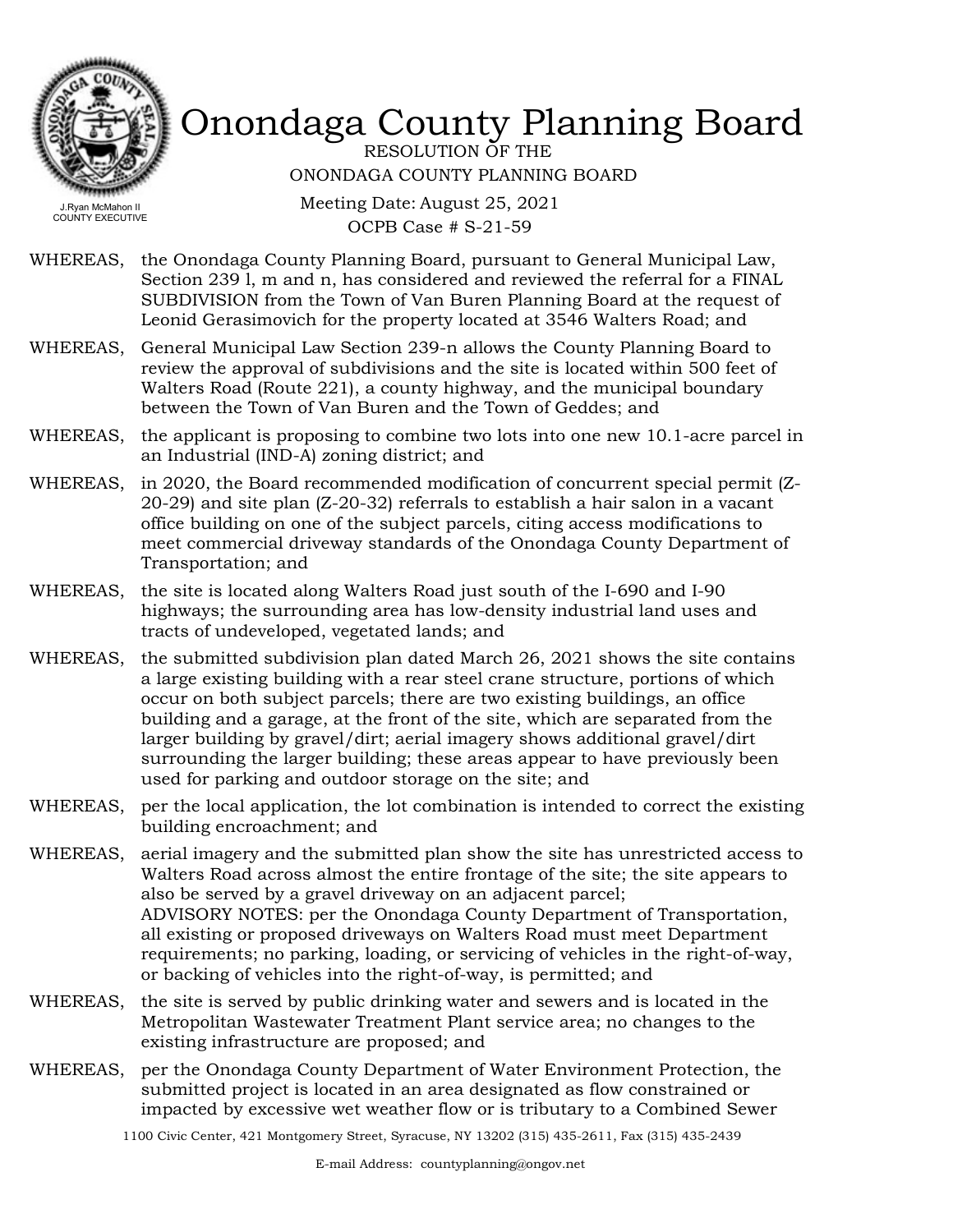Overflow (CSO); and

- WHEREAS, the site is located over, or immediately adjoining, primary and principal aquifers (per EAF Mapper); and
- WHEREAS, the site may contain the Northern long-eared bat or Indiana bat, or their associated habitats, which have been listed by the state or federal government as threatened or endangered animal species (per EAF Mapper); impacts to bat species are often associated with tree clearing and from the plans it appears that no trees will be removed as part of the proposed project; and
- WHEREAS, the site or a portion of it is located in or adjacent to an area designated as sensitive for archaeological sites on the NYS Historic Preservation Office archaeological site inventory (per EAF Mapper); and
- WHEREAS, ADVISORY NOTE: per GML § 239-nn, the legislative body or other authorized body having jurisdiction in a municipality shall give notice to an adjacent municipality when a hearing is held by such body relating to a subdivision, site plan, special use permit, or a use variance on property that is within five hundred feet of an adjacent municipality; such notice shall be given by mail or electronic transmission to the clerk of the adjacent municipality at least ten days prior to any such hearing; and

NOW THEREFORE BE IT RESOLVED, that the Onondaga County Planning Board

has determined that said referral will have no significant adverse inter-community or county-wide implications and may consequently be acted on solely by the referring board.

**The motion was made by Marty Voss and seconded by Marty Masterpole. The votes were recorded as follows: Daniel Cupoli - yes; James Corbett - yes; Mike LaFlair - yes; Marty Masterpole - yes; David Skeval - yes; Marty Voss - yes.**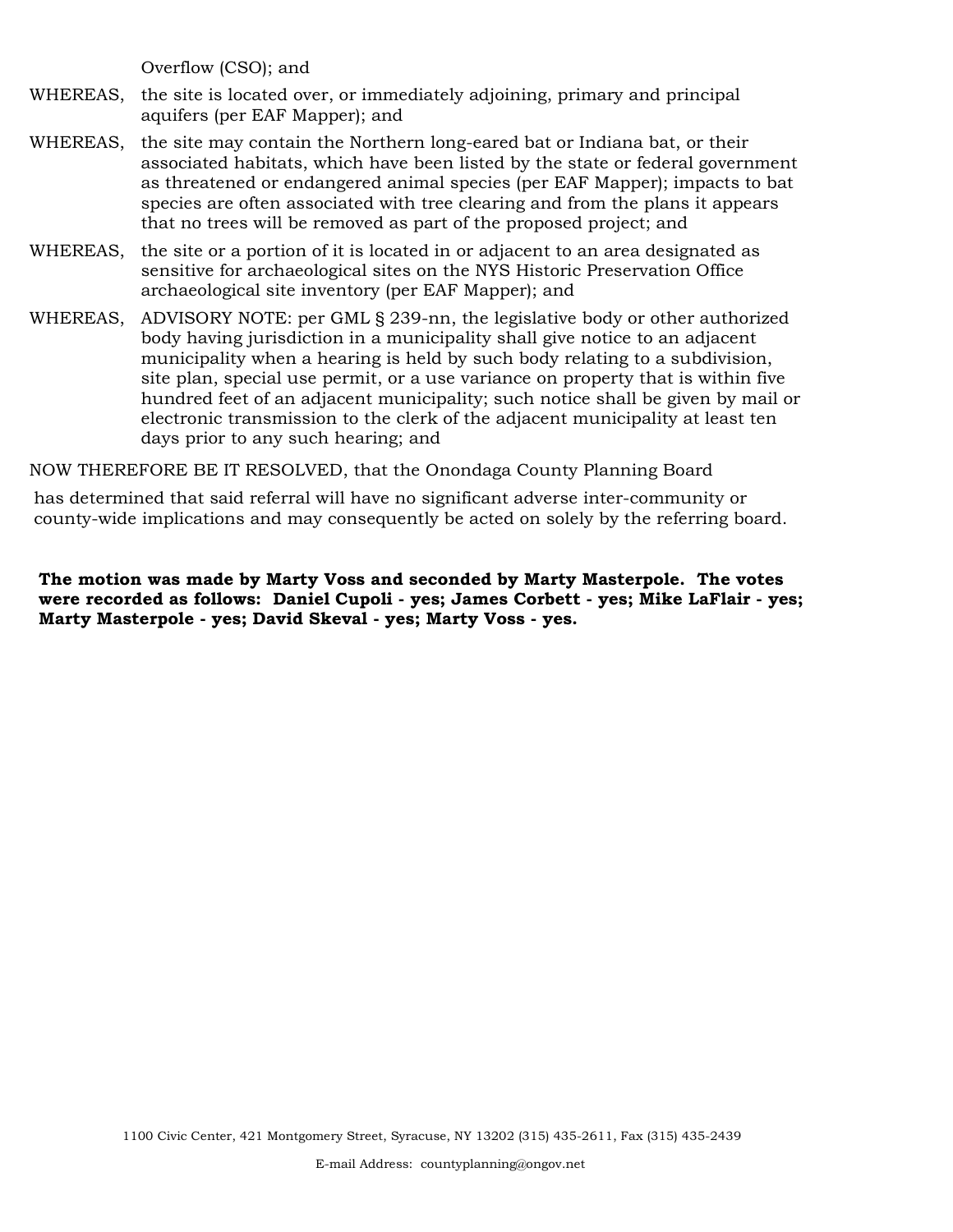

RESOLUTION OF THE ONONDAGA COUNTY PLANNING BOARD

Meeting Date: August 25, 2021 OCPB Case # Z-21-245

- WHEREAS, the Onondaga County Planning Board, pursuant to General Municipal Law, Section 239 l, m and n, has considered and reviewed the referral for a OTHER AUTHORIZATION from the City of Syracuse Board of Zoning Appeals at the request of Fast Signs (US Marines) for the property located at 344 West Genesee Street; and
- WHEREAS, General Municipal Law Section 239-m allows the County Planning Board to review authorizations which a referring body may issue under the provisions of any zoning ordinance or local law and the site is located within 500 feet of Interstate 690 and West Street Arterial, both state highways; and
- the applicant is requesting a sign waiver to allow a new sign to be located above the first floor of an existing building in a Central Business, General Service (CBD-GS) zoning district; and WHEREAS,
- WHEREAS, in 2011, the Board offered no position with comment for a final subdivision referral (S-11-70) to combine 5 lots into 1 parcel, creating the subject site; and
- WHEREAS, the site is located in Downtown Syracuse with surrounding mixed-use buildings and surface parking lots; the site is in close proximity to Onondaga Creek and the Onondaga Creekwalk; and
- WHEREAS, the submitted survey map shows the site has frontage on three city streets, Herald Place, Wallace Street, and West Genesee Street, and abuts a parking lot on the fourth side; the site contains an existing one- to three-story office building and has two small parking areas; there are sidewalks on two sides of the property and four existing curb cuts on Wallace Street and Herald Place; and
- WHEREAS, a letter to the Zoning Office indicates the applicant, the US Marine Corps, recently moved its offices to the subject site; the sign to be installed was moved from the applicant's prior location; the sign waiver is requested to allow the applicant to reuse its existing signage; and
- WHEREAS, the proposed signage will be an internally-illuminated channel letter sign, 58 SF (1.4' x 17') in size, and installed 35 feet above grade on the side of the building facing Wallace Street; the sign will be visible from eastbound traffic on West Genesee Street; and
- WHEREAS, the site is served by public drinking water and sewers and is located in the Metropolitan Wastewater Treatment Plant service area; no changes to the existing infrastructure are proposed; and
- WHEREAS, per the Onondaga County Department of Water Environment Protection, the submitted project is located in an area designated as flow constrained or impacted by excessive wet weather flow or is tributary to a Combined Sewer Overflow (CSO); and
- WHEREAS, the project is within 2,000 feet of multiple sites (IDs: 734060, V00588,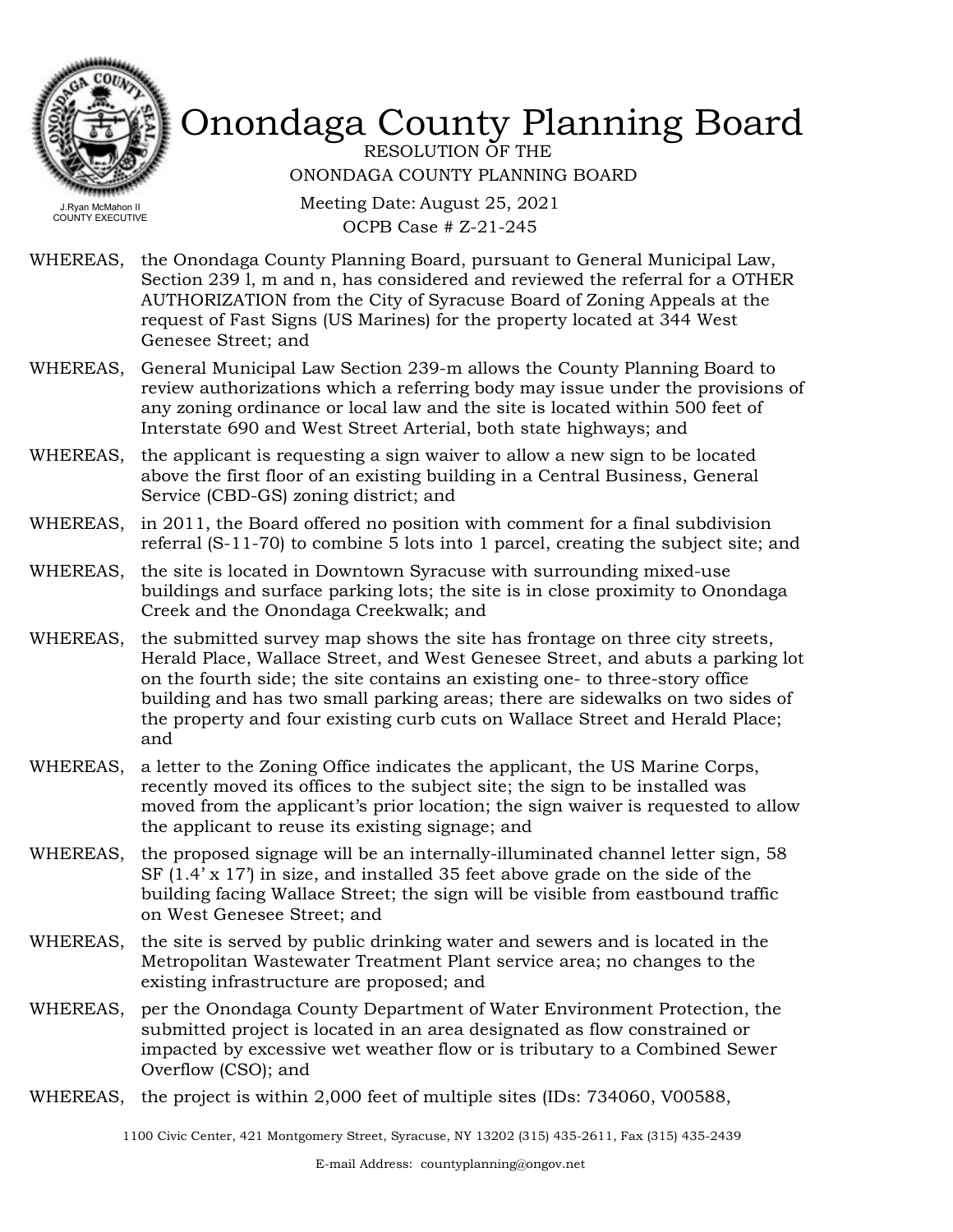C734089) in the NYS Department of Environmental Conservation Environmental Site Remediation database (per EAF Mapper); and

- WHEREAS, the site is located near the C. W. Snow & Company Warehouse, Syracuse Post Office and Court House, and Niagara Mohawk Building which are listed on, or have been nominated by the NYS Board of Historic Preservation for inclusion on, the State or National Register of Historic Places; and
- WHEREAS, the site or a portion of it is located in or adjacent to an area designated as sensitive for archaeological sites on the NYS Historic Preservation Office archaeological site inventory (per EAF Mapper); and

NOW THEREFORE BE IT RESOLVED, that the Onondaga County Planning Board

has determined that said referral will have no significant adverse inter-community or county-wide implications and may consequently be acted on solely by the referring board.

**The motion was made by Marty Voss and seconded by Marty Masterpole. The votes were recorded as follows: Daniel Cupoli - yes; James Corbett - yes; Mike LaFlair - yes; Marty Masterpole - yes; David Skeval - yes; Marty Voss - yes.**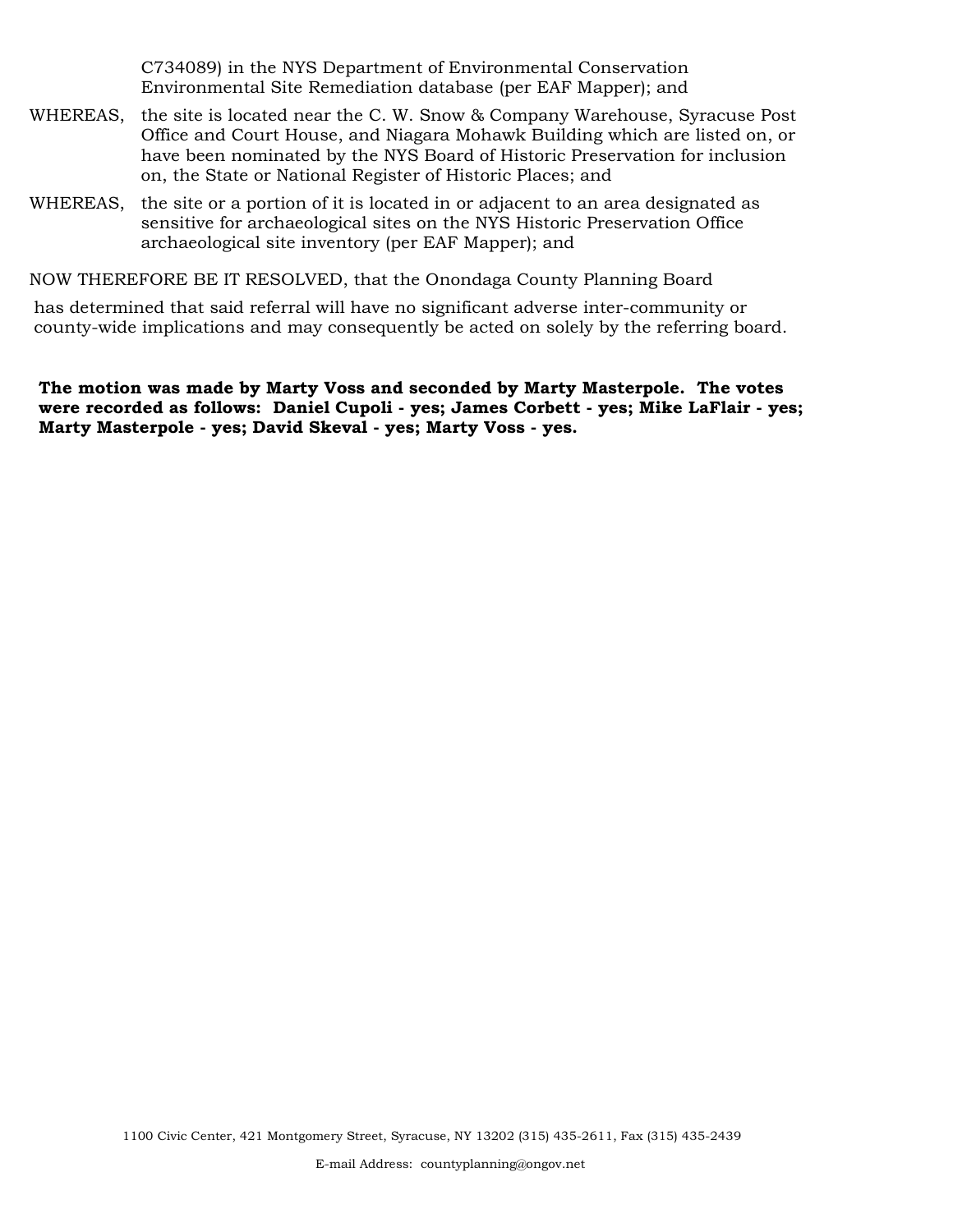

RESOLUTION OF THE ONONDAGA COUNTY PLANNING BOARD

Meeting Date: August 25, 2021 OCPB Case # Z-21-246

- WHEREAS, the Onondaga County Planning Board, pursuant to General Municipal Law, Section 239 l, m and n, has considered and reviewed the referral for a SITE PLAN from the Town of Clay Planning Board at the request of Verplank Road Solar North / VP Solar, LLC for the property located at Verplank Road; and
- General Municipal Law Section 239-m allows the County Planning Board to review approval of site plans and the site is located within 500 feet of Verplank Road (Route 141), a county highway; and WHEREAS,
- WHEREAS, the applicant is proposing construction of a 4.00 MW AC ground-mounted photovoltaic solar farm on 26 acres of a 45-acre parcel in an Industrial (I-2) zoning district; and
- the submitted survey map dated February 26, 2021 shows two vacant, undeveloped parcels with frontage on Verplank Road; there is an existing creek, which appears to be under federal jurisdiction, crossing the front of the parcels; the site is also crossed by a power transmission line easement (300' right-of-way) with towers and overhead utility lines and an electric easement (160' right-of-way) with transmission poles and overhead utility lines; the site is covered by dense vegetation and several wetland areas are delineated in the survey; there is no indication if the wetland areas have been confirmed by the NYS Department of Environmental Conservation or US Army Corps of Engineers; the site appears to contain a gravel road network with access to Verplank Road through an adjacent parcel to the east that contains a utility substation for Niagara Mohawk Power Corp; and WHEREAS,
- WHEREAS, the submitted plan dated April 30, 2021 shows a lot line adjustment is planned that will reconfigure the lot line between the two parcels; the plan shows TM #047.-01-07.0 will increase from 22.931 acres to 45.217 acres and TM #047.-01-09.1 will decrease from 73.406 acres to 50.930 acres; the solar farm under review with this referral (Z-21-246), "North Verplank Road Solar," is intended for TM #047.-01-07.0; the Board is concurrently reviewing a site plan referral (Z-21-247) for a 4.975 MW AC ground-mounted photovoltaic solar farm on the other parcel; the Board recently reviewed special permit referrals (Z-21-190, Z-21-191) for each solar project; and
- WHEREAS, the submitted site plans show the solar arrays will be constructed in two general locations, one occurring on the north side of the 300' easement and one to the south; the arrays will be served by a 20' wide service access road connecting to Verplank Road to the north; the access road will straddle the proposed lot line and also serve the new solar farm to the south (Z-21-247); the access road will have three easement crossings; ADVISORY NOTE: the proposed driveway onto Verplank Road requires highway access and work permits from the Onondaga County Department of Transportation and will be subject to the availability of sight distance; and
- WHEREAS, per the submitted Project Narrative dated April 30, 2021, solar panels will be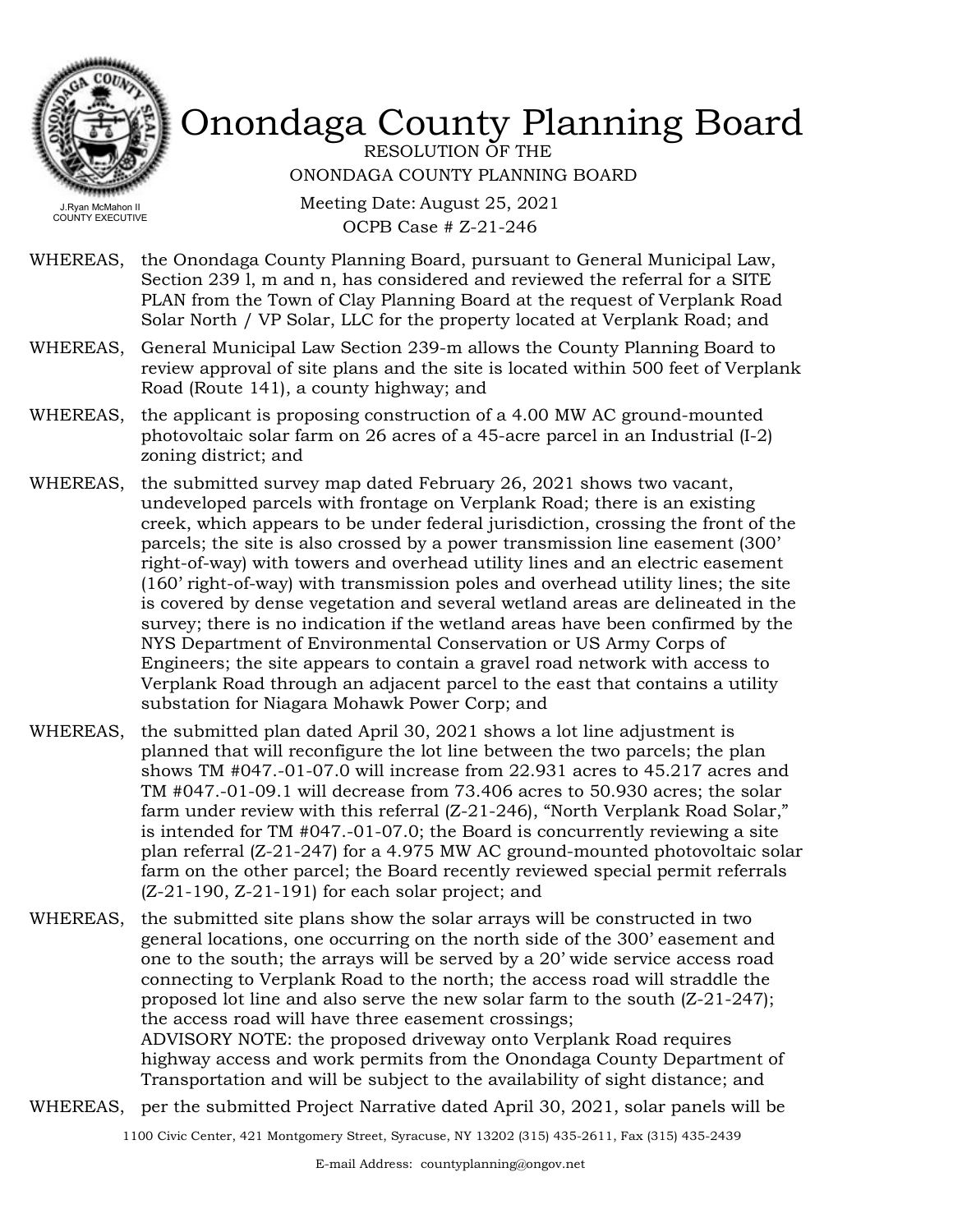installed on a single axis tracker to follow the sun's path; the maximum height of the array will not exceed 9' and all equipment will be enclosed by a 7' tall chain link fence; the proposed solar panels are designed to have high absorption of the sun's energy and will continuously track the sun's position, minimizing the reflection of light off the solar panels, or "glare"; panels are also coated in anti-reflective material; a glare analysis was not included with the referral materials; per the Town zoning code, public utility uses, including utility substations, are permitted in any district only upon issuance of a special permit; a utility substation is defined as "land occupied by a building, structure or equipment used for private business or by a private or public utility service regulated by the NYS Public Service Commission or a federal agency in the transmission or collection of energy, water, or sanitary waste and may include communication towers, transmission poles and towers, cellular phone towers or antennas, pump stations, and equipment monitoring buildings"; the Town does not explicitly regulate solar energy systems; and

- the Project Narrative notes that the proposed solar facility will occupy approximately 26 acres of the site; the applicant has entered a Purchase and Sale Agreement with the property owner and will acquire the property after all approvals are obtained; the project area is located approximately 300' from Verplank Road and will be screened by topography and a wooded buffer, minimizing visibility of the project from the north; the eastern, western, and southern sides of the project will be screened by dense vegetation, to remain; a visual analysis was not included with the referral materials; and WHEREAS,
- WHEREAS, the site plans show a proposed inter-connection at Verplank Road where there are existing utility lines and poles; per the Project Narrative, National Grid will provide final approval of interconnection equipment; customer-side utility equipment will be pad-mounted, with electrical circuits installed underground; and
- WHEREAS, the special permit referral (Z-21-191) materials included a Decommissioning Estimate dated May 26, 2021, which was created at the request of the Town, and estimates the cost of decommissioning the North project at approximately \$354,000 and 5-6 weeks to complete; the report notes that a Decommissioning Plan is being submitted to the Town which will outline mitigation measures and restoration of land and water and the management of excess materials and waste as part of the decommissioning phase of the project; and
- WHEREAS, per the submitted Environmental Assessment Form (EAF) dated May 26, 2021, the proposed project will consist of three wetland crossings for the porous access road; the crossings will result in 2,600 sf of wetland fill; per the EAF, stormwater will be managed on-site before being released overland to on-site federal wetlands; the referral materials include a copy of the Stormwater Management Report; and
- WHEREAS, new regional infrastructure is planned for the nearby White Pines Commerce Park, as detailed in a recently released Final Generic Environmental Impact Statement for the Park, and includes a new gas line crossing the subject parcel in the vicinity of the proposed solar panel installation; and
- WHEREAS, the site does not have drinking water or wastewater services and no new services are proposed as part of the project; the site is located in the Oak Orchard Wastewater Treatment Plant service area in an area that does not have existing public sewerage; and
- WHEREAS, the site may contain an animal species (Indiana bat or sedge wren), or their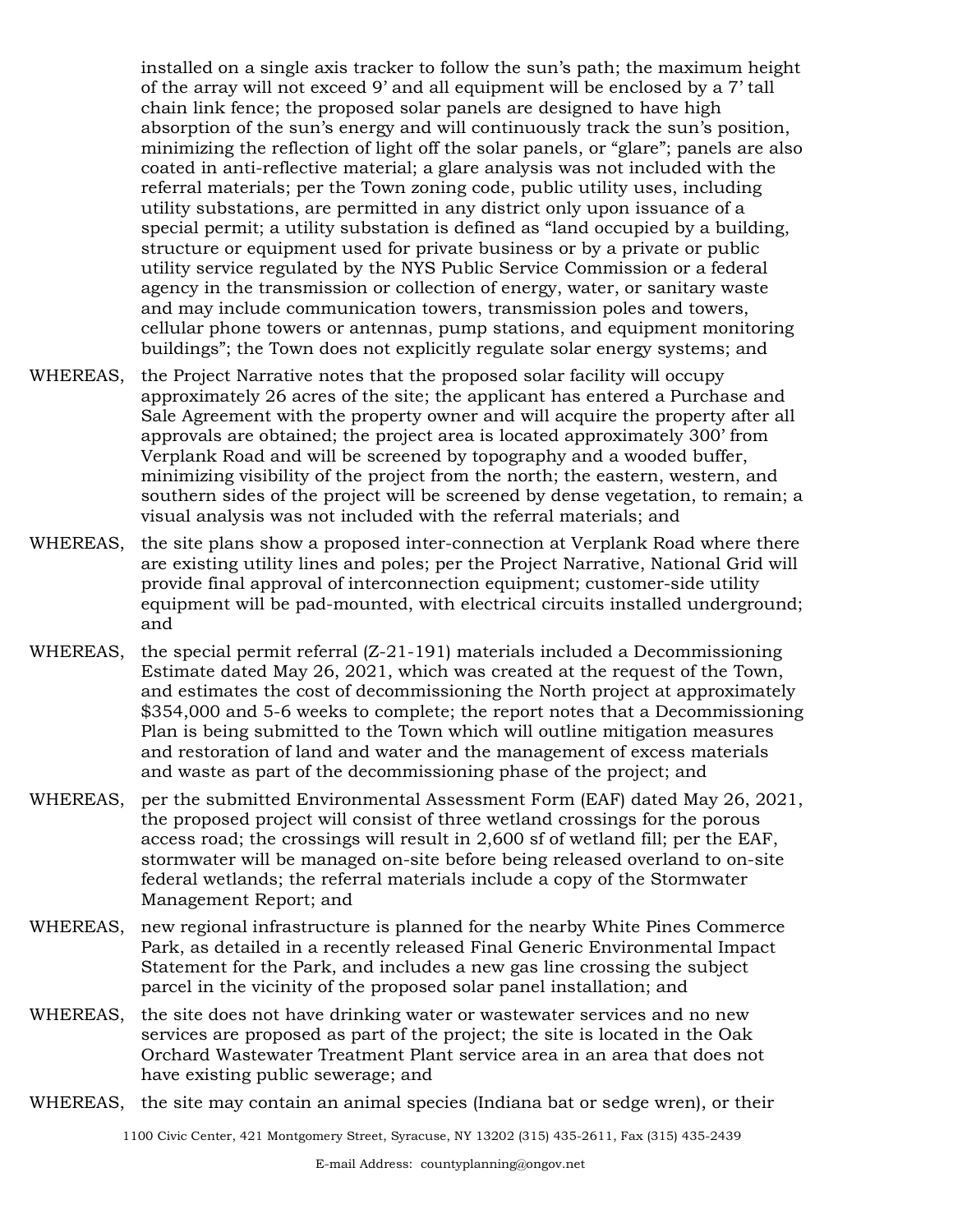associated habitats, listed by the state or federal government as threatened or endangered (per EAF Mapper); the site plans indicate 24.3 acres of mature forest will be cleared to accommodate construction; ADVISORY NOTE: per the NYS Department of Environmental Conservation (DEC), if the site contains a threatened or endangered species and/or associated habitat, and the project requires review under the State

Environmental Quality Review Act (SEQRA), a request for a project screening should be submitted to the New York Natural Heritage Program or to the regional DEC Division of Environmental Permits office; and

WHEREAS, the Project Narrative indicates the project was submitted to the NYS Historic Preservation Office through the Cultural Resources Information System on April 22, 2021; a letter dated April 23, 2021 was received from the office indicating that the project will have no effect on any properties including archaeological and/or historic resources; and

NOW THEREFORE BE IT RESOLVED, that the Onondaga County Planning Board

recommends the following MODIFICATION(S) to the proposed action prior to local board approval of the proposed action:

> 1. The applicant must continue to coordinate with the Onondaga County Department of Transportation regarding access to Verplank Road, which must meet commercial driveway standards and will require paving the portion of the driveway in the right-of-way. To further meet Department requirements, the applicant must also submit a copy of the Stormwater Management Report for review. The municipality must ensure any mitigation as may be determined by the Department is reflected on the project plans prior to, or as a condition of, municipal approval.

> 2. The applicant must contact the U.S. Army Corps of Engineers and/or NYS Department of Environmental Conservation to confirm the presence of federal and/or state wetlands and/or the 100-foot state wetland buffer on the site. All confirmed wetlands should be shown on the plans for the site. The Town must ensure any necessary permits for any proposed development or placement of fill in a wetland, or drainage of any confirmed wetlands and buffers are obtained prior to, or as a condition of, municipal approval.

The Board also offers the following comments:

1. The Board and the Onondaga County Department of Economic Development note that given the industrial zoning of the parcel and its proximity of this project to the White Pines Commerce Park, where significant investments in commercial/industrial development and related infrastructure are being planned and executed, the Town is encouraged to consider the long term appropriateness of this land use at this site.

2. To the extent practicable, the Town of Clay should condition future subdivision and/or site plan approvals for the project on execution of temporary and permanent easements for the proposed gas line serving the White Pines Commerce Park. The Town and applicant are encouraged to coordinate development plans with the Onondaga County Office of Economic Development.

3. The Town is advised to review the proposed North and South Verplank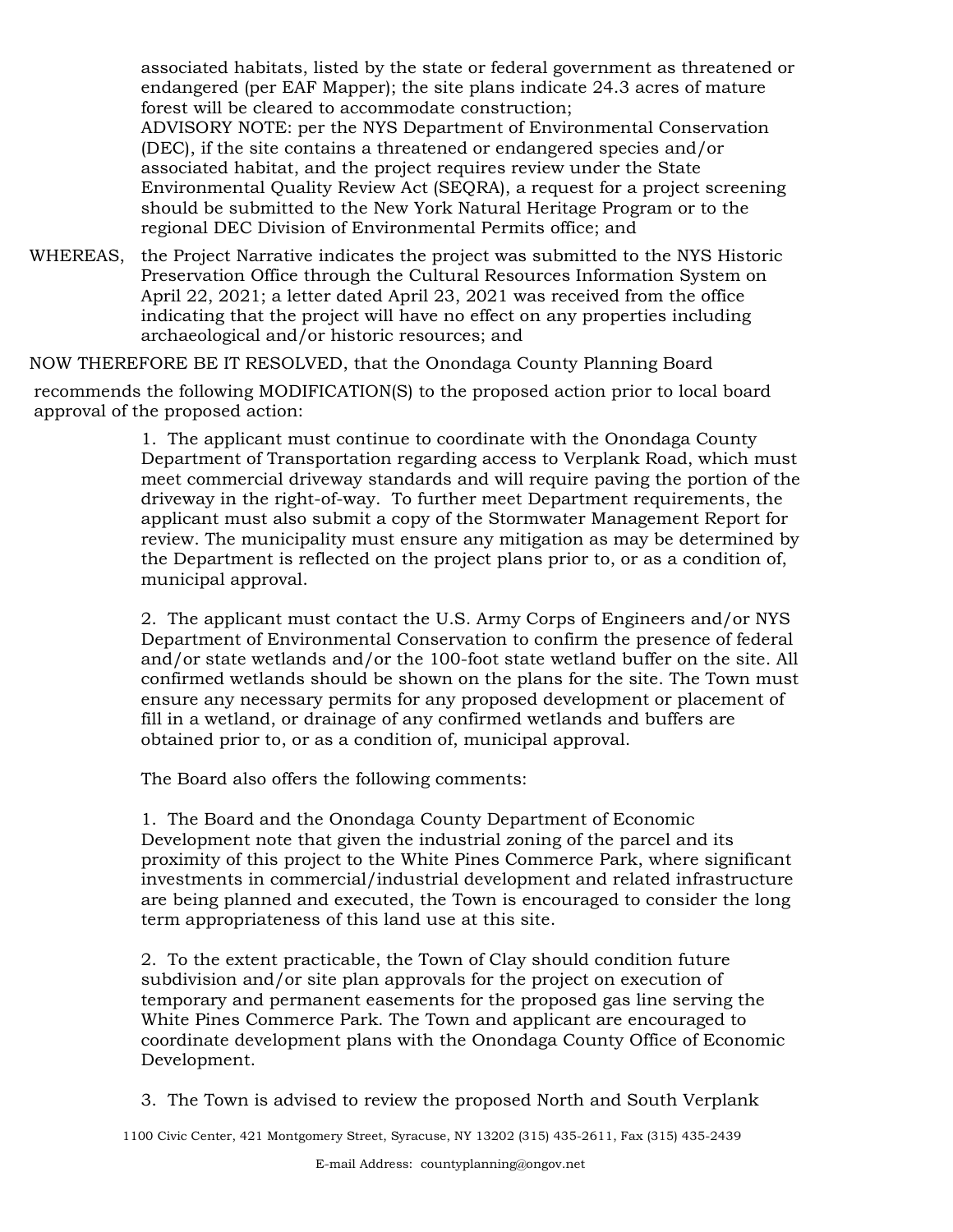Road Solar Farms as one project for the benefit of having a comprehensive review of stormwater management, wetland impacts, and visual impacts for the development in its entirety.

4. The Town is advised to ensure any necessary approvals are obtained for work within, or access roads crossing, the transmission line and electric easements.

5. Per the Onondaga County Department of Transportation, the municipality is advised to ensure appropriate access agreements are in place for any shared driveways.

6. The Town should consider requiring glare and visual analyses to ensure there will be sufficient screening and no impacts on the neighboring properties and county highway.

7. The applicant is advised to contact Rachel Woods at the Syracuse-Onondaga County Planning Agency at (315) 435-2611 to obtain a new address for the proposed project.

8. The Board commends the Town for convening a committee to examine solar development and regulation in the Town of Clay. The Board encourages the Town to consider incorporating specific regulations for solar energy systems into its zoning ordinance or local laws, and potential analysis of optimal siting locations, to incorporate into zoning regulations.

The CNY Regional Planning Development Board (RPDB) Energy Management office offers guidance to municipalities regarding best practices for regulating solar energy systems. The New York State Energy Research and Development Authority (NYSERDA) also offers a Solar Guidebook for permitting and site plan review guidance and model solar energy local laws. A summary of available resources and additional guidance on reviewing and regulating solar energy systems may also be found at:

http://www.ongov.net/planning/solar101.html.

**The motion was made by Marty Voss and seconded by David Skeval. The votes were recorded as follows: Daniel Cupoli - yes; James Corbett - yes; Mike LaFlair - yes; Marty Masterpole - yes; David Skeval - yes; Marty Voss - yes.**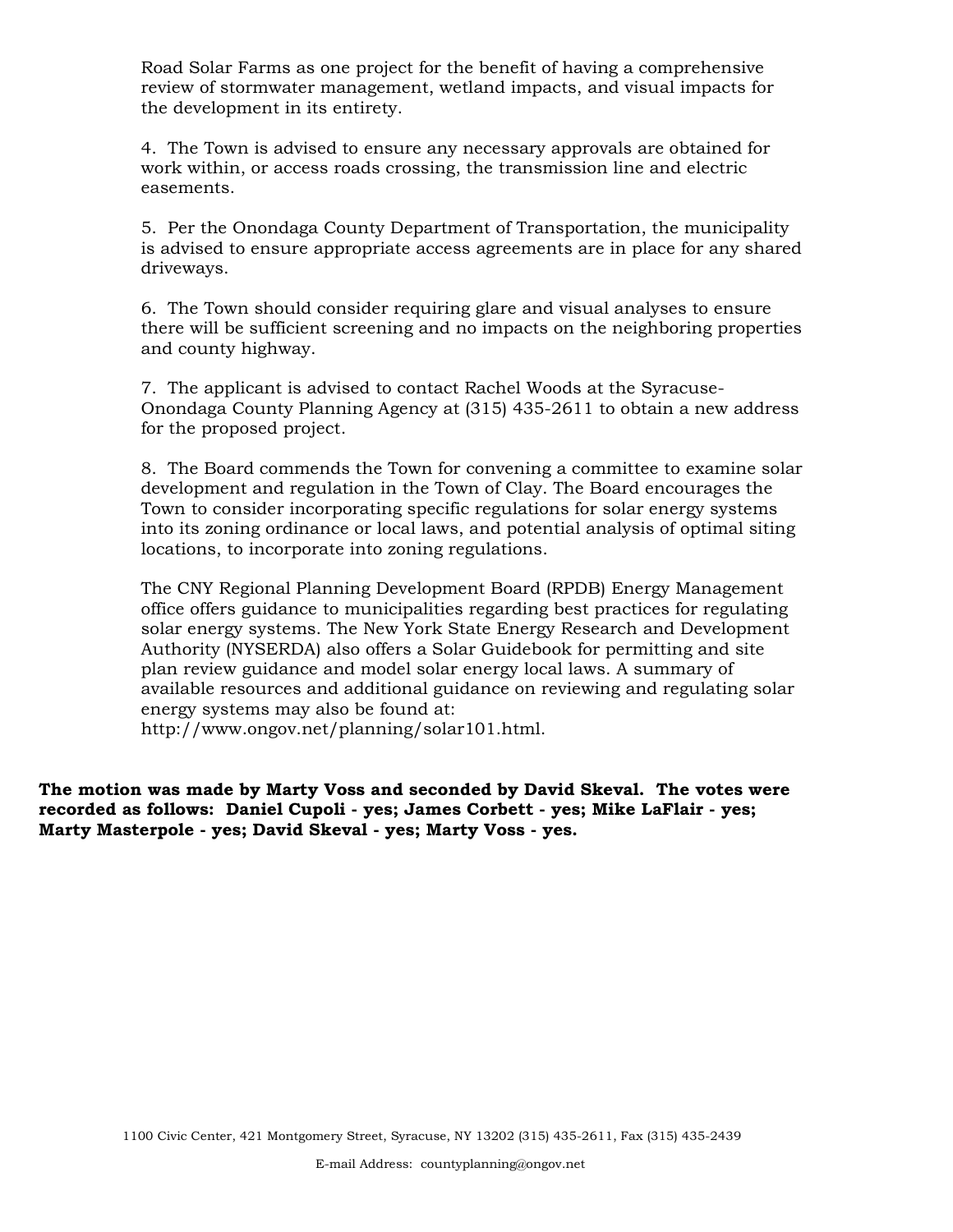

RESOLUTION OF THE ONONDAGA COUNTY PLANNING BOARD

Meeting Date: August 25, 2021 OCPB Case # Z-21-247

- WHEREAS, the Onondaga County Planning Board, pursuant to General Municipal Law, Section 239 l, m and n, has considered and reviewed the referral for a SITE PLAN from the Town of Clay Planning Board at the request of Verplank Road Solar South / Seaboard Solar for the property located at 4936 Verplank Road; and
- WHEREAS, General Municipal Law Section 239-m allows the County Planning Board to review approval of site plans and the site is located within 500 feet of Verplank Road (Route 141), a county highway; and
- WHEREAS, the applicant is proposing construction of a 4.975 MW AC ground-mounted photovoltaic solar farm on 25 acres of a 51-acre parcel in an Industrial (I-2) zoning district; and
- WHEREAS, the submitted survey map dated February 26, 2021 shows two vacant, undeveloped parcels with frontage on Verplank Road; there is an existing creek, which appears to be under federal jurisdiction, crossing the front of the parcels; the site is also crossed by a power transmission line easement (300' right-of-way) with towers and overhead utility lines and an electric easement (160' right-of-way) with transmission poles and overhead utility lines; the site is covered by dense vegetation and several wetland areas are delineated in the survey; there is no indication if the wetland areas have been confirmed by the NYS Department of Environmental Conservation or US Army Corps of Engineers; the site appears to contain a gravel road network with access to Verplank Road through an adjacent parcel to the east that contains a utility substation for Niagara Mohawk Power Corp; and
- the submitted plan dated April 30, 2021 shows a lot line adjustment is planned that will reconfigure the lot line between the two parcels; the plan shows TM #047.-01-07.0 will increase from 22.931 acres to 45.217 acres and TM #047.-01-09.1 will decrease from 73.406 acres to 50.930 acres; the solar farm under review with this referral (Z-21-247), "South Verplank Road Solar," is intended for TM #047.-01-09.1; the Board is concurrently reviewing a site plan referral (Z-21-246) for a 4.00 MW AC ground-mounted photovoltaic solar farm on the other parcel; the Board recently reviewed special permit referrals (Z-21-190, Z-21-191) for each solar project; and WHEREAS,
- WHEREAS, the submitted site plans show the solar arrays will be constructed in two general locations, one occurring on the north side of the 300' easement and one to the south; the arrays will be served by a 20' wide service access road connecting to Verplank Road to the north; the access road will straddle the proposed lot line and also serve the new solar farm to the south (Z-21-247); the access road will have three easement crossings; ADVISORY NOTE: the proposed driveway onto Verplank Road requires highway access and work permits from the Onondaga County Department of Transportation and will be subject to the availability of sight distance; and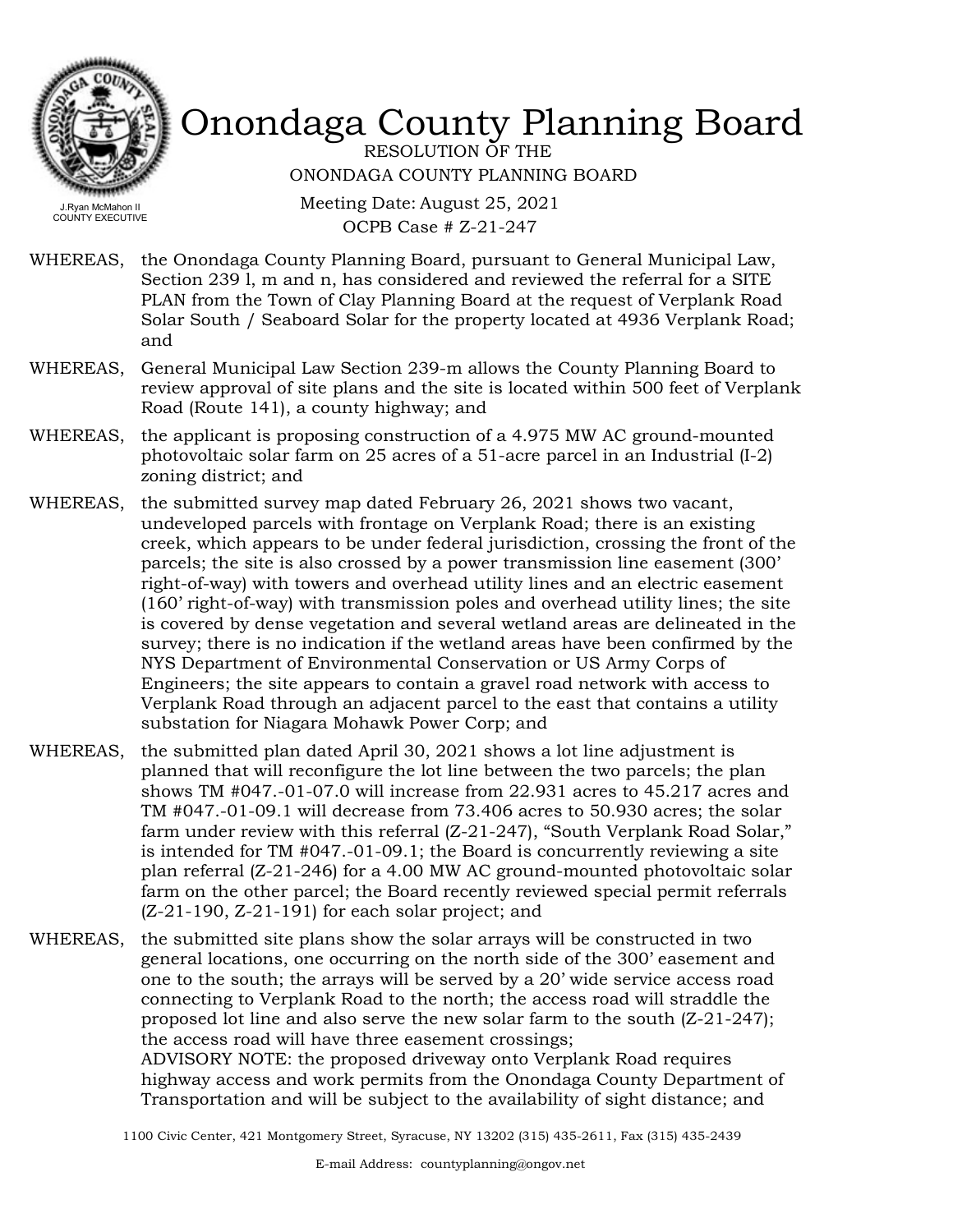- WHEREAS, per the submitted Project Narrative dated April 30, 2021, solar panels will be installed on a single axis tracker to follow the sun's path; the maximum height of the array will not exceed 9' and all equipment will be enclosed by a 7' tall chain link fence; the proposed solar panels are designed to have high absorption of the sun's energy and will continuously track the sun's position, minimizing the reflection of light off the solar panels, or "glare"; panels are also coated in anti-reflective material; a glare analysis was not included with the referral materials; per the Town zoning code, public utility uses, including utility substations, are permitted in any district only upon issuance of a special permit; a utility substation is defined as "land occupied by a building, structure or equipment used for private business or by a private or public utility service regulated by the NYS Public Service Commission or a federal agency in the transmission or collection of energy, water, or sanitary waste and may include communication towers, transmission poles and towers, cellular phone towers or antennas, pump stations, and equipment monitoring buildings"; the Town does not explicitly regulate solar energy systems; and
- WHEREAS, the Project Narrative notes that the proposed solar facility will occupy approximately 25 acres of the site; the applicant has entered a Purchase and Sale Agreement with the property owner and will acquire the property after all approvals are obtained; the project area is located approximately 2,000' from Verplank Road and will be screened by topography and an existing wooded buffer, minimizing visibility of the project from the north; the eastern, western, and southern sides of the project will be screened by dense vegetation, to remain; a visual analysis was not included with the referral materials; and
- WHEREAS, the site plans show a proposed inter-connection at Verplank Road where there are existing utility lines and poles; per the Project Narrative, National Grid will provide final approval of interconnection equipment; customer-side utility equipment will be pad-mounted, with electrical circuits installed underground; and
- WHEREAS, the special permit referral (Z-21-190) materials include a Decommissioning Estimate dated May 26, 2021, which was created at the request of the Town, and estimates the cost of decommissioning the South project at approximately \$354,000 and 5-6 weeks to complete; the report notes that a Decommissioning Plan is being submitted to the Town which will outline mitigation measures and restoration of land and water and the management of excess materials and waste as part of the decommissioning phase of the project; and
- WHEREAS, per the submitted Environmental Assessment Form (EAF) dated May 26, 2021, the proposed project will consist of three wetland crossings for the porous access road; the crossings will result in 2,600 sf of wetland fill; per the EAF, stormwater will be managed on-site before being released overland to on-site federal wetlands; the referral materials include a copy of the Stormwater Management Report; and
- WHEREAS, new regional infrastructure is planned for the nearby White Pines Commerce Park, as detailed in a recently released Final Generic Environmental Impact Statement for the Park, and includes a new gas line crossing the subject parcel in the vicinity of the proposed solar panel installation; and
- WHEREAS, the site does not have drinking water or wastewater services and no new services are proposed as part of the project; the site is located in the Oak Orchard Wastewater Treatment Plant service area in an area that does not have existing public sewerage; and

<sup>1100</sup> Civic Center, 421 Montgomery Street, Syracuse, NY 13202 (315) 435-2611, Fax (315) 435-2439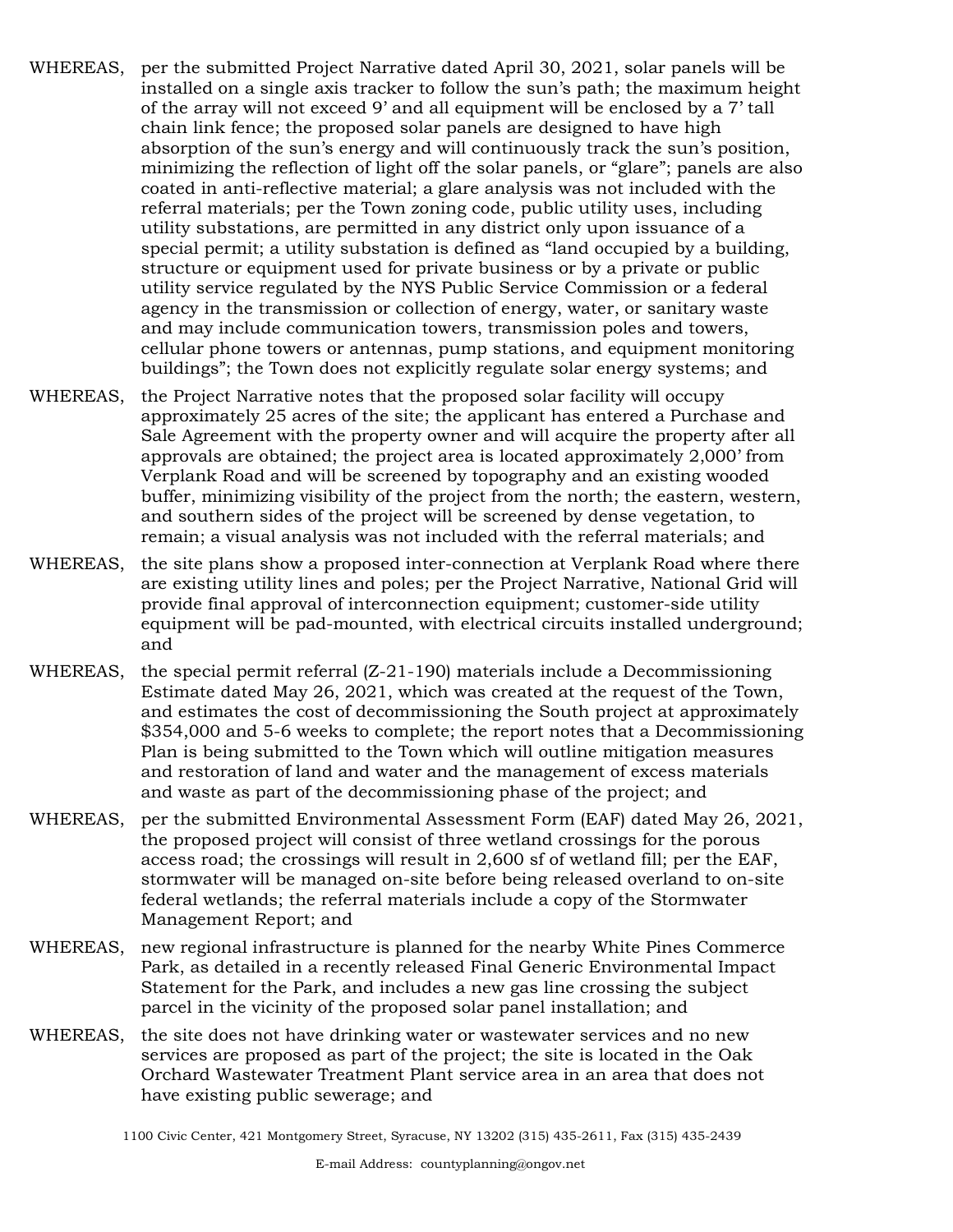WHEREAS, the site may contain an animal species (Indiana bat or sedge wren), or their associated habitats, listed by the state or federal government as threatened or endangered (per EAF Mapper); the site plans indicate 27.5 acres of mature forest will be cleared to accommodate construction; ADVISORY NOTE: per the NYS Department of Environmental Conservation (DEC), if the site contains a threatened or endangered species and/or associated habitat, and the project requires review under the State Environmental Quality Review Act (SEQRA), a request for a project screening should be submitted to the New York Natural Heritage Program or to the regional DEC Division of Environmental Permits office; and

WHEREAS, the Project Narrative indicates the project was submitted to the NYS Historic Preservation Office through the Cultural Resources Information System on April 22, 2021; a letter dated April 23, 2021 was received from the office indicating that the project will have no effect on any properties including archaeological and/or historic resources; and

NOW THEREFORE BE IT RESOLVED, that the Onondaga County Planning Board

recommends the following MODIFICATION(S) to the proposed action prior to local board approval of the proposed action:

> 1. The applicant must continue to coordinate with the Onondaga County Department of Transportation regarding access to Verplank Road, which must meet commercial driveway standards and will require paving the portion of the driveway in the right-of-way. To further meet Department requirements, the applicant must also submit a copy of the Stormwater Management Report for review. The municipality must ensure any mitigation as may be determined by the Department is reflected on the project plans prior to, or as a condition of, municipal approval.

> 2. The applicant must contact the U.S. Army Corps of Engineers and/or NYS Department of Environmental Conservation to confirm the presence of federal and/or state wetlands and/or the 100-foot state wetland buffer on the site. All confirmed wetlands should be shown on the plans for the site. The Town must ensure any necessary permits for any proposed development or placement of fill in a wetland, or drainage of any confirmed wetlands and buffers are obtained prior to, or as a condition of, municipal approval.

The Board also offers the following comments:

1. The Board and the Onondaga County Department of Economic Development note that given the industrial zoning of the parcel and its proximity of this project to the White Pines Commerce Park, where significant investments in commercial/industrial development and related infrastructure are being planned and executed, the Town is encouraged to consider the long term appropriateness of this land use at this site.

2. To the extent practicable, the Town of Clay should condition future subdivision and/or site plan approvals for the project on execution of temporary and permanent easements for the proposed gas line serving the White Pines Commerce Park. The Town and applicant are encouraged to coordinate development plans with the Onondaga County Office of Economic Development.

<sup>1100</sup> Civic Center, 421 Montgomery Street, Syracuse, NY 13202 (315) 435-2611, Fax (315) 435-2439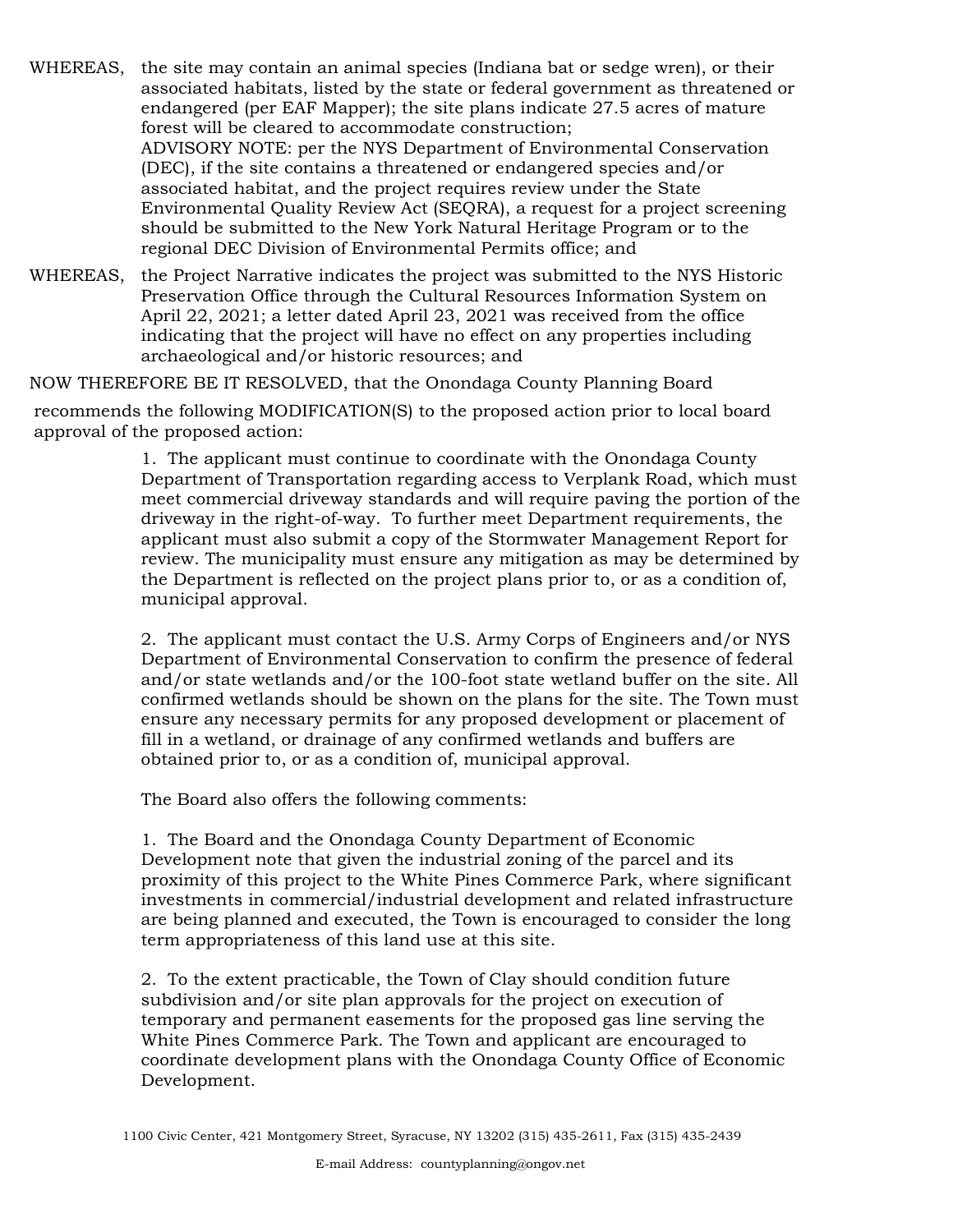3. The Town is advised to review the proposed North and South Verplank Road Solar Farms as one project for the benefit of having a comprehensive review of stormwater management, wetland impacts, and visual impacts for the development in its entirety.

4. The Town is advised to ensure any necessary approvals are obtained for work within, or access roads crossing, the transmission line and electric easements.

5. Per the Onondaga County Department of Transportation, the municipality is advised to ensure appropriate access agreements are in place for any shared driveways.

6. The Town should consider requiring glare and visual analyses to ensure there will be sufficient screening and no impacts on the neighboring properties and county highway.

7. The applicant is advised to contact Rachel Woods at the Syracuse-Onondaga County Planning Agency at (315) 435-2611 to obtain a new address for the proposed project.

8. The Board commends the Town for convening a committee to examine solar development and regulation in the Town of Clay. The Board encourages the Town to consider incorporating specific regulations for solar energy systems into its zoning ordinance or local laws, and potential analysis of optimal siting locations, to incorporate into zoning regulations.

The CNY Regional Planning Development Board (RPDB) Energy Management office offers guidance to municipalities regarding best practices for regulating solar energy systems. The New York State Energy Research and Development Authority (NYSERDA) also offers a Solar Guidebook for permitting and site plan review guidance and model solar energy local laws. A summary of available resources and additional guidance on reviewing and regulating solar energy systems may also be found at:

http://www.ongov.net/planning/solar101.html.

**The motion was made by Marty Voss and seconded by David Skeval. The votes were recorded as follows: Daniel Cupoli - yes; James Corbett - yes; Mike LaFlair - yes; Marty Masterpole - yes; David Skeval - yes; Marty Voss - yes.**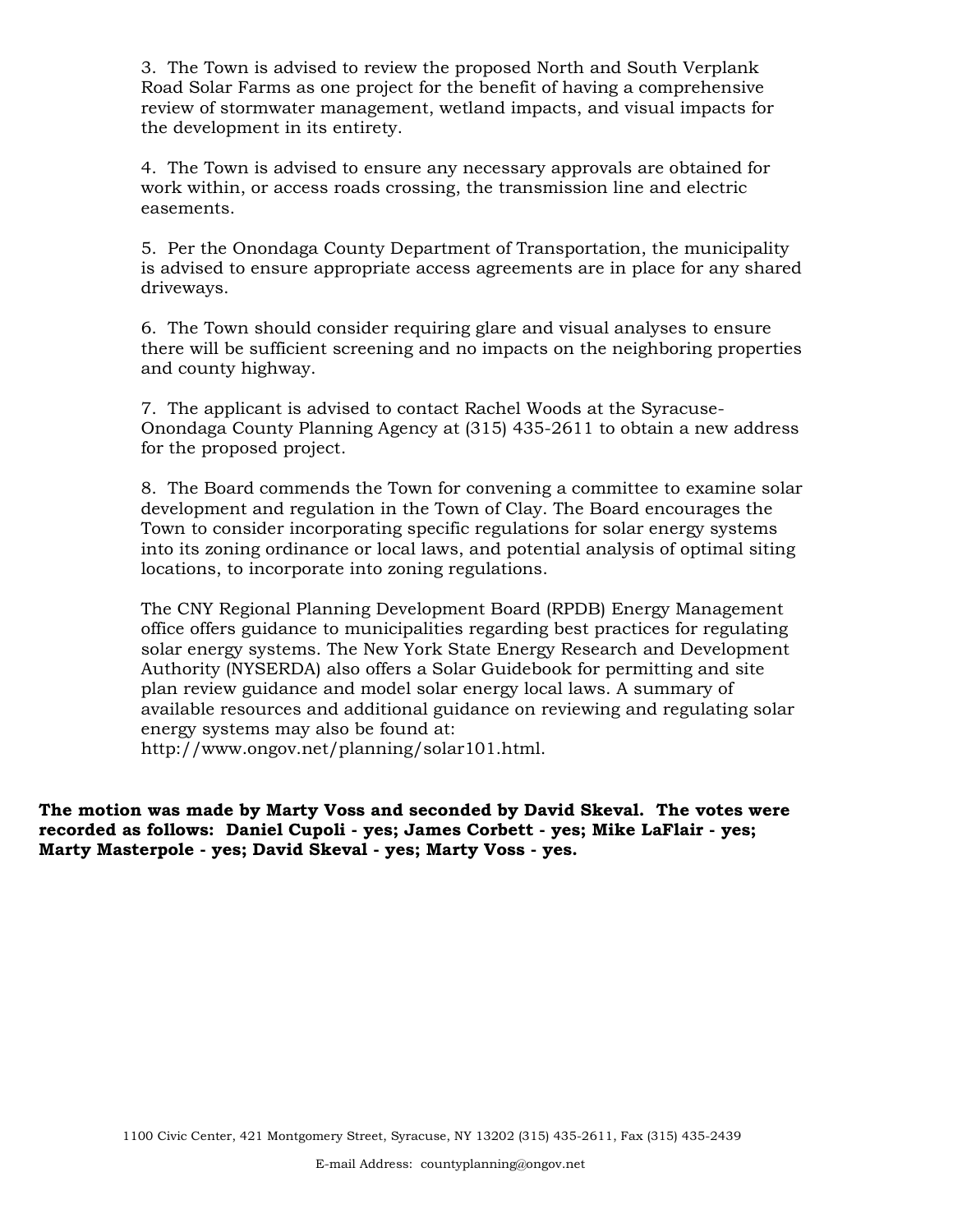

RESOLUTION OF THE ONONDAGA COUNTY PLANNING BOARD

Meeting Date: August 25, 2021 OCPB Case # Z-21-248

- WHEREAS, the Onondaga County Planning Board, pursuant to General Municipal Law, Section 239 l, m and n, has considered and reviewed the referral for a SPECIAL PERMIT from the Town of Geddes Zoning Board of Appeals at the request of SunCap Property Group for the property located at 241 Farrell Road; and
- General Municipal Law Section 239-m allows the County Planning Board to review issuance of special permits and the site is located within 500 feet of John Glenn Boulevard and Long Branch Road, both county roads, the countyowned portion of Farrell Road, the municipal boundaries between the Town of Geddes and the Towns of Lysander and Salina, and Long Branch Park, a county-owned park; and WHEREAS,
- WHEREAS, the applicant is requesting a special permit to install an 8' tall chainlink fence with barbed wire around the perimeter of a proposed parking lot on a 6.18 acre portion of a 55.64-acre parcel in an Industrial (IA) zoning district; and
- WHEREAS, the Board recently recommended modification of the site plan referral (Z-21-127) associated with the proposed parking area, citing traffic, lighting, and drainage requirements for the Onondaga County Department of Transportation; in 2020, the Board recommended modification of concurrent site plan  $(Z-20-216)$ , special permit  $(Z-20-217)$ , and preliminary and final subdivision (S-20-39) referrals to establish a Ryder motor vehicle sales and rental facility on the subject parcel; the Board previously offered no position for concurrent special permit and area variance referrals (Z-20-69, Z-20-70) to maintain an existing 6' tall chain link fence with barbed wire on the subject site, which was previously installed for a temporary marshalling yard (Z-19- 188) for National Grid; previously, the Board recommended modification of a site plan referral (Z-19-55) to demolish the existing 160,000 sf building and construct a new warehouse on the subject parcel; in 2014, the Board recommended modification of concurrent special permit (Z-14-126) and subdivision (S-14-28) referrals to create a 52,975 square foot outparcel and new multi-tenant building with a Dunkin Donuts and drive-thru; and
- WHEREAS, the site is located at the intersection of John Glenn Boulevard and Farrell Road, both county roads, with industrial land uses in the immediate area; the site is also across John Glenn Boulevard from a residential neighborhood and Long Branch Park, a county park; aerial imagery dated May 2021 and the submitted Existing Conditions Map show almost 40 acres of undeveloped, forested lands at the rear of the site; the front, developed portion is almost entirely covered by tarvia and contains a 10,211 sf building and a 3,120 sf temporary canvas covered structure within a fenced enclosure at the rear of developed area; and
- WHEREAS, the site is served by three existing driveways on a portion of Farrell Road that is under Town jurisdiction; County jurisdiction of Farrell Road begins 200'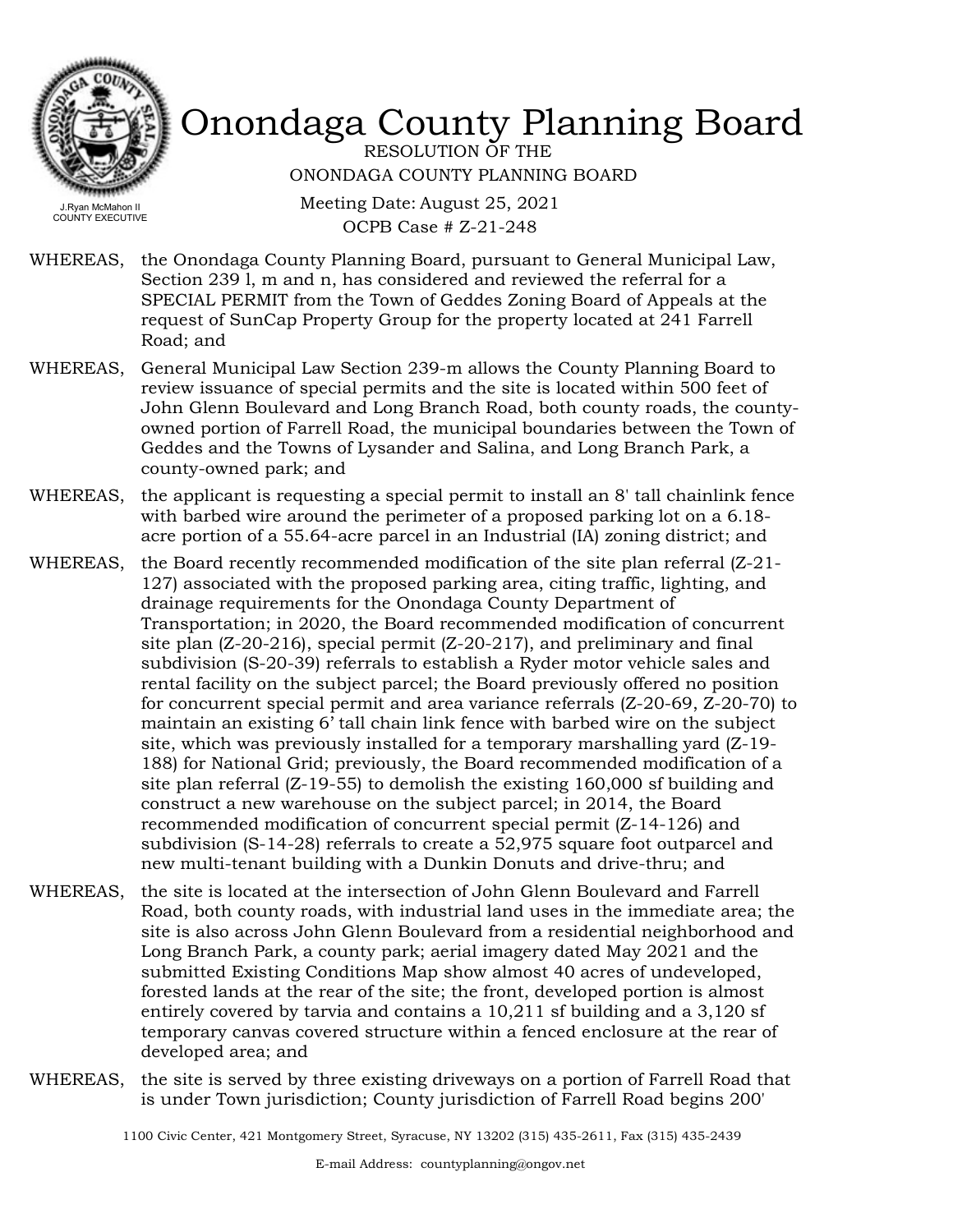from the John Glenn Boulevard intersection; the southernmost driveway has a 30' Ingress/Egress Easement and serves the rear developed lands; the northernmost driveway partially falls on an adjacent parcel; there is a connection between this driveway on the center drive, that creates a u-shaped drop-off area at the front of the site; the submitted Site Plan dated March 19, 2021 shows the driveway connection will be removed and the center drive will be replaced by a new 25' wide driveway; and

- WHEREAS, the Site Plan shows the proposed project to include a 6.18-acre lease area with 25 employee parking spaces, 102 van staging spaces, 44 tractor spaces, and 66 trailer spaces; the employee parking area will be served by the new driveway and occur at the front of the site; a row of 22 future employee spaces is shown adjacent to the parking area; the remainder of the parking will be enclosed by a 8' tall chainlink fence with barbed wire, to include a gated entrance via the ingress/egress driveway and easement; proposed lighting will include new light poles generally spaced around the perimeter of the parking area; and
- WHEREAS, a letter to the Town, dated August 2, 2021, notes that the proposed parking area is intended for a new vehicle freight service facility; employees will not be on-site for extended periods of time and clients will not be present at all; the facility will operate 24-7 with peak hours expected between 7AM and 9AM and 4PM and 6PM; and
- WHEREAS, per the submitted Environmental Assessment Form (EAF) dated March 18, 2021, 6.09 acres of the site will be disturbed by the proposed project; there are two points of discharge from the property that drain to existing stormwater piping systems; these points of discharge will be maintained as part of the proposed action;

ADVISORY NOTES: per the Onondaga County Department of Transportation, additional stormwater runoff into the county's drainage system is prohibited; any project that cumulatively disturbs one acre or more of land must be covered under the NYS SPDES Permit, and the municipality is advised to ensure that the applicant has obtained the appropriate permits from the NYS Department of Environmental Conservation prior to municipal approval; and

- WHEREAS, the site has access to public drinking water and sewers and is located in the Baldwinsville Seneca Knolls Wastewater Treatment Plant service area; no municipal connections to the existing infrastructure are proposed; and
- WHEREAS, the site is adjacent to the Seneca River; current FEMA Flood Insurance Rate Maps (FIRM) indicate that the rear forested portion of the site is located within the 100-year floodplain and floodway, which may require elevation of structures and other mitigation; GIS mapping shows this area is also encumbered by state and federal wetlands; all existing and proposed development appears to fall outside of these environmentally sensitive areas; the Onondaga County Hazard Mitigation Plan has identified flooding as one of five primary natural hazards of local concern, with the potential to cause extensive threat to property and safety; buildings within the floodplain can negatively affect the free flow of nearby waterways and drainage, and building within a floodplain is therefore discouraged; and
- WHEREAS, the adjacent parcel to the northwest, which contains an existing building, is listed in the NYS Department of Environmental Conservation Environmental Site Remediation database as a Classification 4 site (ID: 734055) in the State Superfund Program; per the NYS DEC, "[t]his classification is assigned to a site that has been properly closed but that requires continued site 1100 Civic Center, 421 Montgomery Street, Syracuse, NY 13202 (315) 435-2611, Fax (315) 435-2439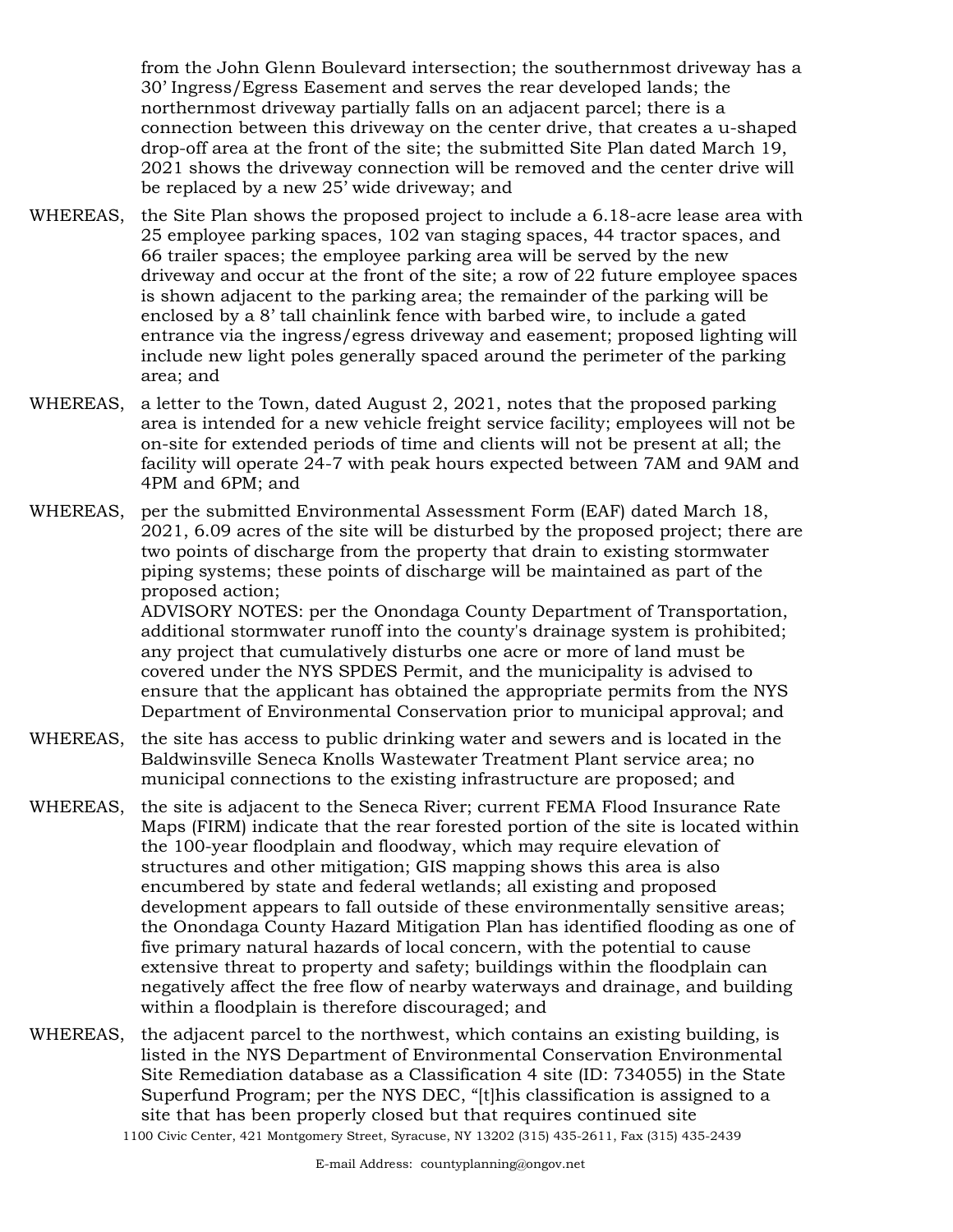management consisting of operation, maintenance and/or monitoring"; and

- WHEREAS, the site may contain the Northern long-eared bat, Indiana bat, or bald eagle, or their associated habitats, which have been listed by the state or federal government as threatened or endangered animal species (per EAF Mapper); impacts to bat species are often associated with tree clearing and from the plans it appears that no trees will be removed as part of the proposed project; and
- WHEREAS, the site is located over, or immediately adjoining, primary and principal aquifers (per EAF Mapper); the site or a portion of it is also located in or adjacent to an area designated as sensitive for archaeological sites on the NYS Historic Preservation Office archaeological site inventory (per EAF Mapper); and
- WHEREAS, ADVISORY NOTE: per GML § 239-nn, the legislative body or other authorized body having jurisdiction in a municipality shall give notice to an adjacent municipality when a hearing is held by such body relating to a subdivision, site plan, special use permit, or a use variance on property that is within five hundred feet of an adjacent municipality; such notice shall be given by mail or electronic transmission to the clerk of the adjacent municipality at least ten days prior to any such hearing; and

NOW THEREFORE BE IT RESOLVED, that the Onondaga County Planning Board

has determined that said referral will have no significant adverse inter-community or county-wide implications. The Board has offered the following COMMENT(S) in regards to the above referral:

> 1. The applicant and municipality are encouraged to provide substantial landscaping along the road frontage and in the parking area to improve the aesthetics of the site, aid in stormwater management, and screen parking areas.

2. The Onondaga County Department of Transportation requires traffic data for the proposed project as a whole to ensure there will be no traffic impacts to the John Glenn Boulevard intersection. The applicant is advised to contact the Department to determine the scope of the data needed and reflect any mitigation on the project plans.

**The motion was made by James Corbett and seconded by David Skeval. The votes were recorded as follows: Daniel Cupoli - yes; James Corbett - yes; Mike LaFlair - yes; Marty Masterpole - yes; David Skeval - yes; Marty Voss - yes.**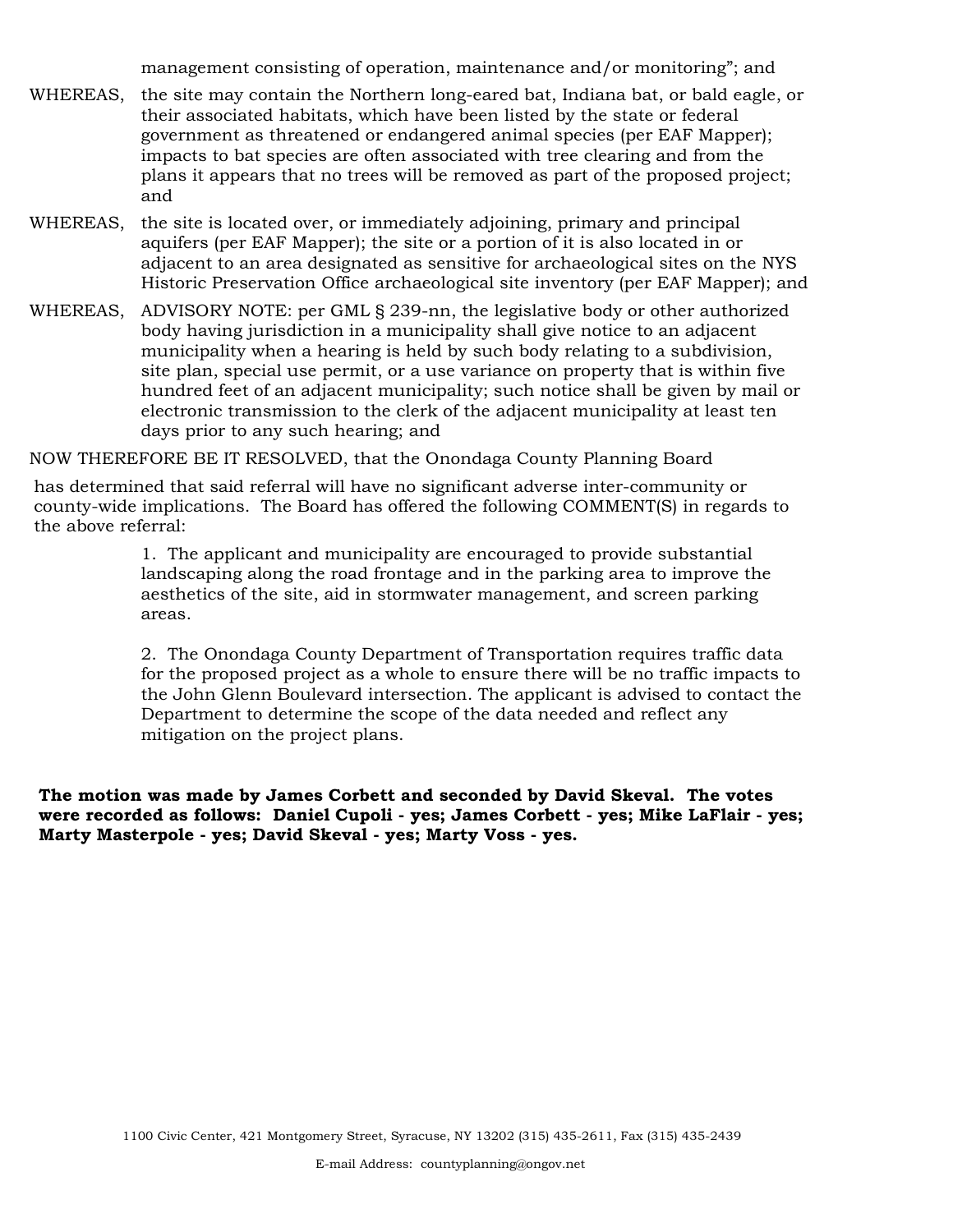

RESOLUTION OF THE ONONDAGA COUNTY PLANNING BOARD

Meeting Date: August 25, 2021 OCPB Case # Z-21-249

- WHEREAS, the Onondaga County Planning Board, pursuant to General Municipal Law, Section 239 l, m and n, has considered and reviewed the referral for a PROJECT SITE REVIEW from the City of Syracuse Zoning Administration at the request of True Storage for the property located at 405 Hiawatha Boulevard East; and
- WHEREAS, General Municipal Law Section 239-m allows the County Planning Board to review approval of site plans and the site is located within 500 feet of the CNY Regional Market, a state-owned facility; and
- WHEREAS, the applicant is proposing to renovate a vacant industrial building for a new self-storage facility on a 2.21-acre parcel in an Industrial, Class A (IA) zoning district; and
- WHEREAS, the site is located in the City's Northside neighborhood with surrounding industrial and residential land uses; the site abuts parcels to the rear that contain part of the CNY Regional Market; the site is also in close proximity to the NBT Bank Stadium, a county property, and the Regional Transportation Center; and
- WHEREAS, the submitted Topographic Survey dated June 8, 2021 shows the site has frontage on Hiawatha Boulevard East, a city street, and contains a large warehouse building that appears to occupy a majority of the property; there is a small parking area on the north side of the building with an existing curb cut; an area on the north side of the site is labeled "Spring Street Alley (not open)"; and
- WHEREAS, per the local application, the existing building (60,000 SF) will be renovated for a self-storage facility, True Storage, which is shown in the floor plans to include 924 storage units; proposed hours of operation will be 9AM to 9PM for the office with self-storage key card access 24 hours; exterior renovations will include new paint, doors, and finishes; and
- the submitted Site Layout dated July 7, 2021 shows site modifications to include two proposed entrance canopies and a drive aisle along the front of the building, all of which appear to partially occur in the Hiawatha Boulevard right-of-way; a small parking area (3 spaces) is also shown at the front of the building; while the parking spaces do not encroach into the right-of-way, it would require vehicles to back into the right-of-way to leave; additional parking (14 spaces) and loading docks are shown on the north side of the building, to include new asphalt pavement; and WHEREAS,
- WHEREAS, the Site Layout shows existing asphalt/gravel at the front of the site will be converted to grass and the existing curb cut will be removed; two proposed 24' wide curb cuts are shown, one at either end of the property, and a new concrete sidewalk will be installed along the entire frontage; a grass strip will be located between the sidewalk and the curb; and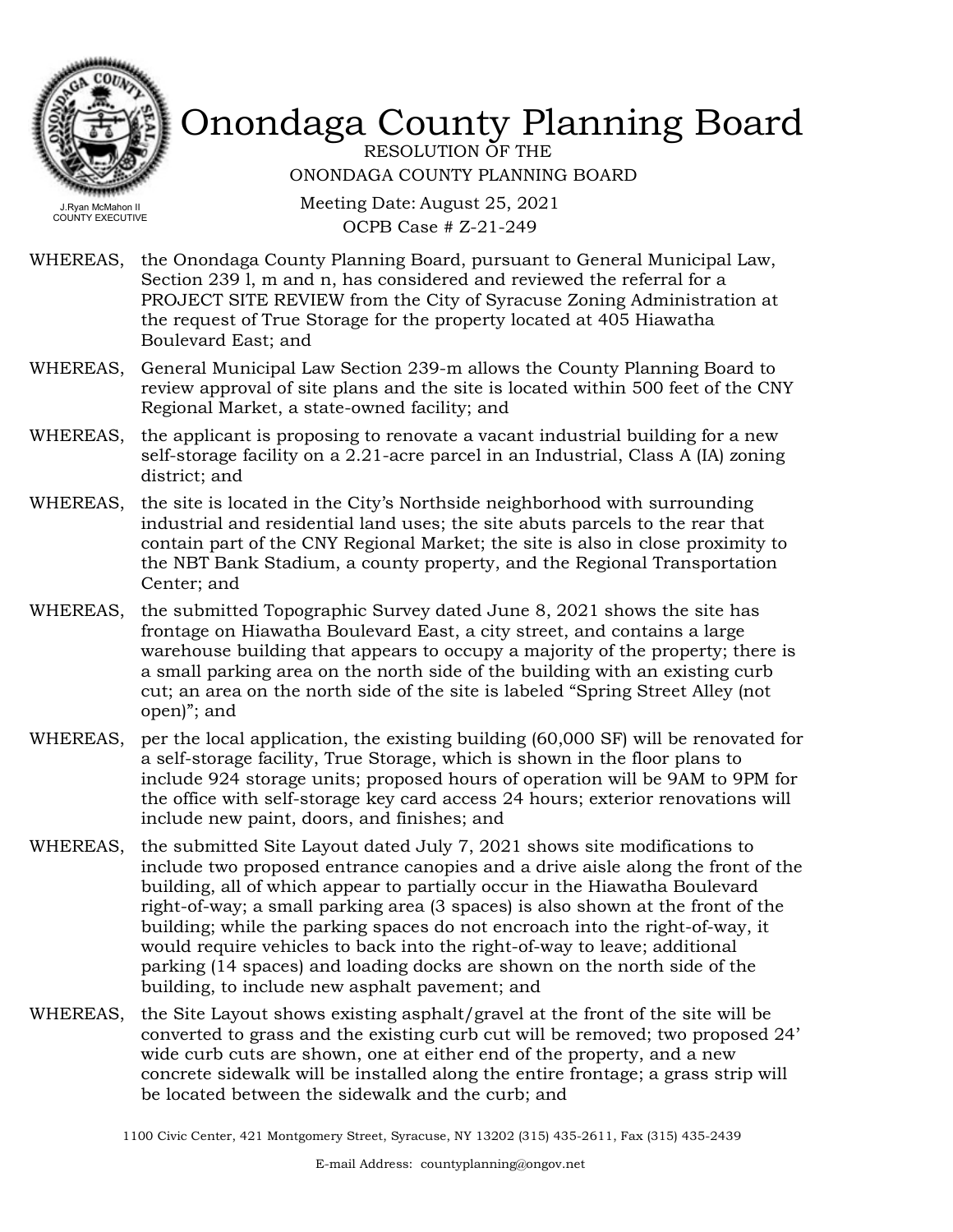- WHEREAS, in September 2020, the Syracuse Metropolitan Transportation Council completed the RTC / Market Area Mobility Study which is a "planning-level assessment that informs the community about potential options to improve mobility across Hiawatha Boulevard and Park Street"; the primary study area includes the section of Hiawatha Boulevard that the site is located on; recommendations to improve pedestrian and bicycle mobility in the vicinity of the site include establishing 5-foot bike lanes and 12-foot travel lanes, adding a 5-foot wide sidewalk or shared use path where space exists in the right-ofway, and adding other potential features such as pedestrian-scale lights and a tree planting zone between the curb and sidewalk; the study notes that an access management plan for this area may help to consolidate driveways and increase curb space for on-street parking and/or a cycle track; and
- WHEREAS, per the submitted Environmental Assessment Form (EAF) dated July 26, 2021, 0.5 acres of the site will be disturbed by the proposed project; stormwater discharges will be directed to existing drainage structures and pipes along the Hiawatha Boulevard right-of-way; and
- WHEREAS, the site is served by public drinking water and sewers and is located in the Metropolitan Wastewater Treatment Plant service area; no changes to the existing infrastructure are proposed; and
- WHEREAS, per the Onondaga County Department of Water Environment Protection, the submitted project is located in an area designated as flow constrained or impacted by excessive wet weather flow or is tributary to a Combined Sewer Overflow (CSO); and
- WHEREAS, the site is located in an Onondaga County Drainage District for Bear Trap and Ley Creek, which are maintained by the Department of Water Environment Protection in this area; and
- WHEREAS, the project is within 2,000 feet of multiple sites (IDs: C734132, C734131, C734135, 734048, C734151, 734013, 734123) in the NYS Department of Environmental Conservation Environmental Site Remediation database (per EAF Mapper); and
- WHEREAS, the site is located over, or immediately adjoining, primary and principal aquifers (per EAF Mapper); the site may contain the bald eagle, or its associated habitat, which has been listed by the state or federal government as a threatened or endangered animal species (per EAF Mapper); the site or a portion of it is also located in or adjacent to an area designated as sensitive for archaeological sites on the NYS Historic Preservation Office archaeological site inventory (per EAF Mapper); and

NOW THEREFORE BE IT RESOLVED, that the Onondaga County Planning Board

has determined that said referral will have no significant adverse inter-community or county-wide implications. The Board has offered the following COMMENT(S) in regards to the above referral:

> 1. The City is encouraged to work with the applicant to revise the site plan to eliminate right-of-way encroachments and reconfigure parking areas to ensure safe vehicle and pedestrian circulation and means of ingress and egress.

> 2. Additional mobility improvements as prescribed in the RTC / Market Area Mobility Study are strongly encouraged and may include tree planting and pedestrian-scale lighting in the area between the proposed sidewalk and curb.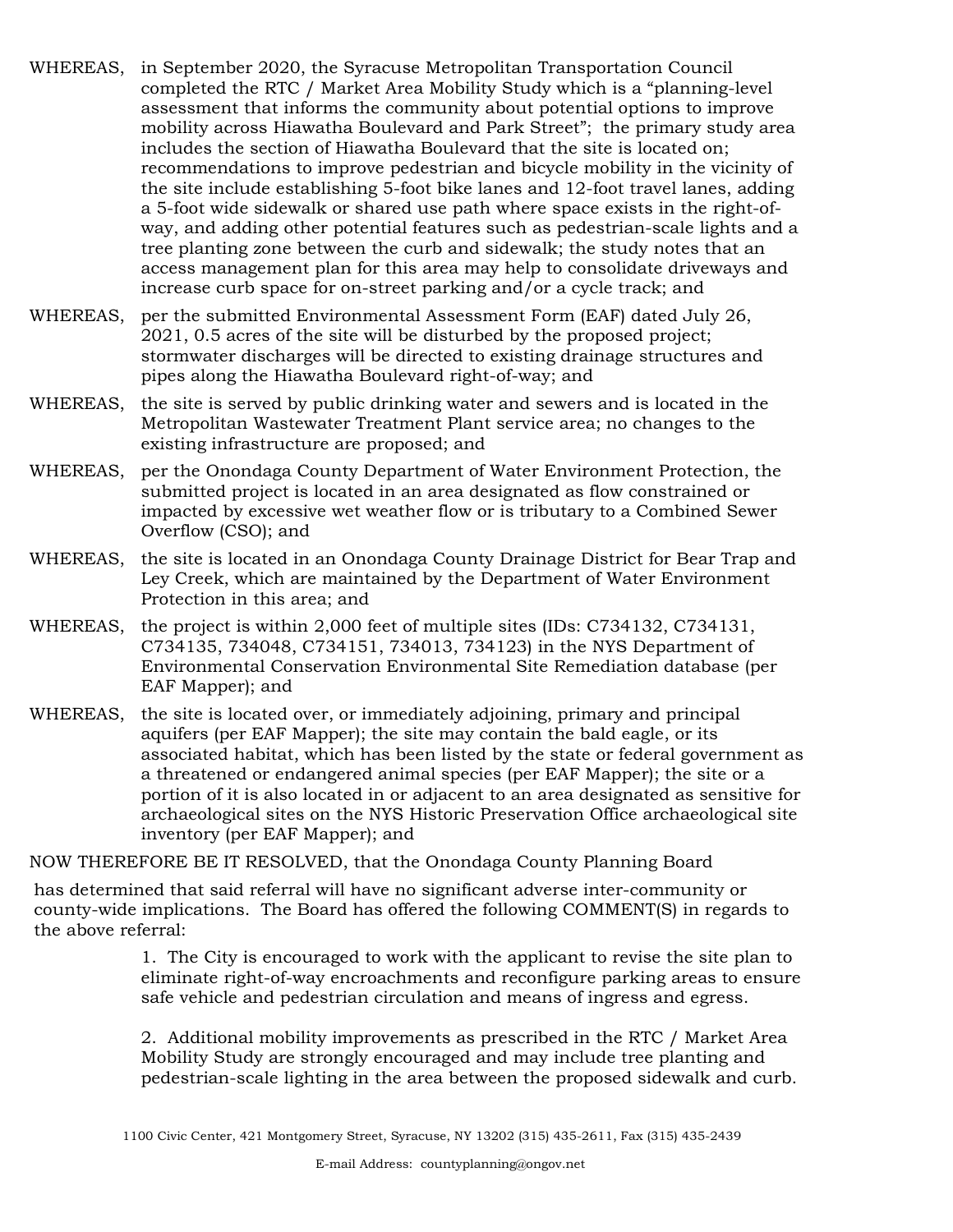**The motion was made by James Corbett and seconded by David Skeval. The votes were recorded as follows: Daniel Cupoli - yes; James Corbett - yes; Mike LaFlair - yes; Marty Masterpole - yes; David Skeval - yes; Marty Voss - yes.**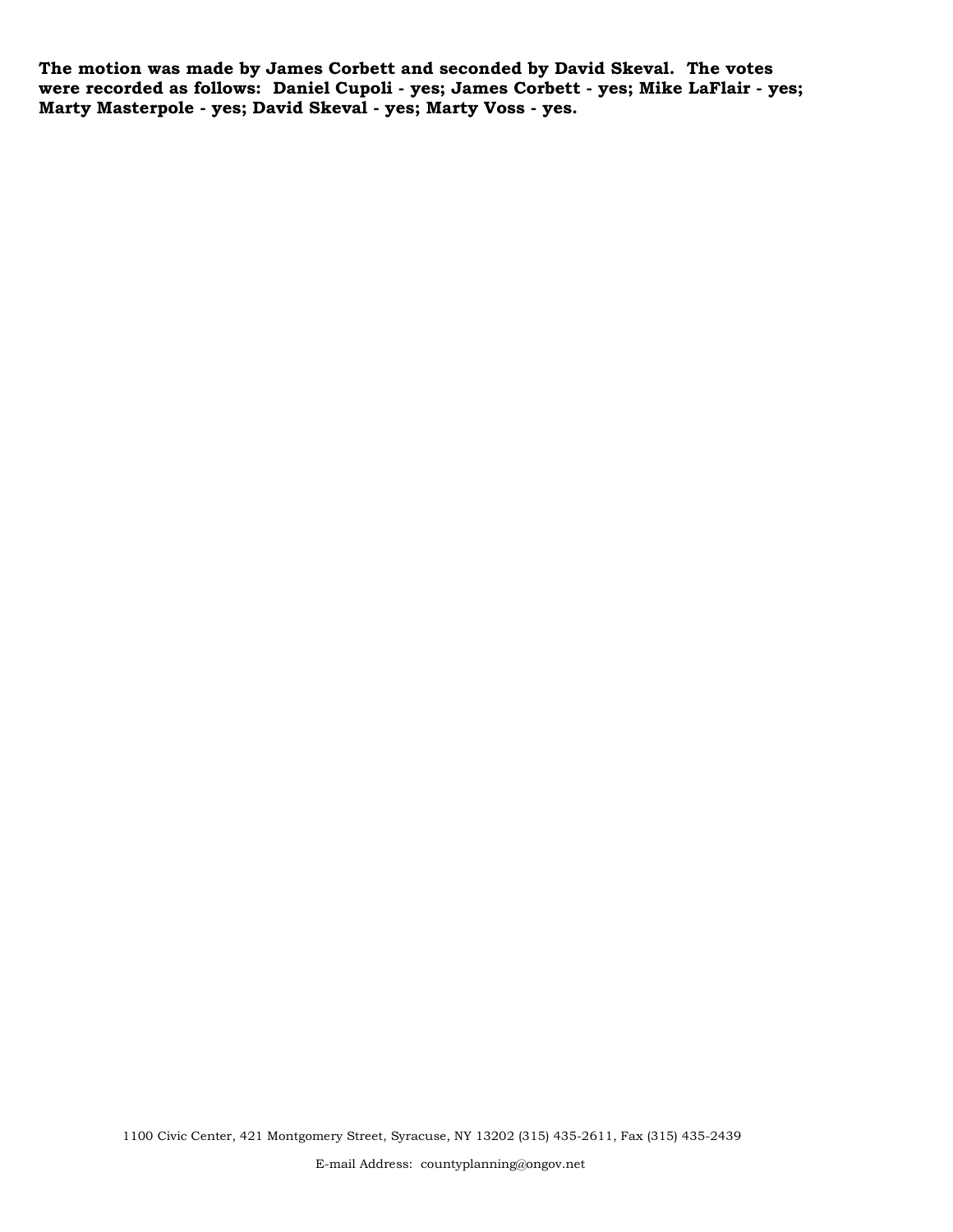

RESOLUTION OF THE ONONDAGA COUNTY PLANNING BOARD

Meeting Date: August 25, 2021 OCPB Case # Z-21-250

- WHEREAS, the Onondaga County Planning Board, pursuant to General Municipal Law, Section 239 l, m and n, has considered and reviewed the referral for a ZONE CHANGE from the Village of Manlius Planning Board at the request of Fayette Manlius LLC for the property located at 332 & 402-406 Fayette Street; and
- General Municipal Law Section 239-m allows the County Planning Board to review the adoption or amendment of a zoning ordinance or local law and the site is located within 500 feet of Highbridge Road (NYS Route 92 and part of the National Highway System), Fayette Street (NYS Routes 257 and 92), and Fayetteville-Manlius Road (NYS Route 257), and the municipal boundary between the Town and Village of Manlius; and WHEREAS,
- WHEREAS, the applicant is proposing to change the zoning of two parcels totaling 4.44 acres from Commercial and Two-Family Residential to Planned Unit Development (PUD) as part of a multi-building, mixed-use development project; and
- WHEREAS, the Board recently offered no position with comment for previous iterations (Z-21-110, Z-20-272) of this PUD application; development plans from the previous review of this project  $(Z-21-110)$  have not substantially changed; the Board has reviewed a number of other referrals relating to proposals for reuse of the site in 2005, 2008, 2012, 2015, 2017 and 2018; most recently, the Board offered no position with comment for a zone change referral (Z-18-119) and modification of a site plan referral (Z-18-184) for the site and neighboring parcels, as part of a proposal for retail, restaurant, and residential uses on 6 acres; the zone change had been approved but the site plan application was ultimately withdrawn by the developer; and
- WHEREAS, the site is located at the border of the traditional village on the historic and heavily traveled NYS Route 92/Route 257 corridor; surrounding land uses are commercial, single- and multi-family residential, and civic (fire house); the site consists of two adjacent tax parcels totaling 4.376 acres and also has rear frontage on Eureka Drive, a local road; aerial imagery shows the site contains a single-family house and a former car dealership with a large parking area, all to be removed; and
- WHEREAS, the submitted Civil Site Plan shows three proposed buildings to be constructed as part of the redevelopment project, a coffee shop (1,963 SF), an urgent care (3,555 SF), and a three-story mixed-use office building (12,643 SF) with first floor office/retail and second/third floor multi-family (20 units); the coffee shop will have a drive-thru with stacking for 11 vehicles and designated parking for 25 vehicles, to be contained on proposed Lot 1 (1.43 acres) and constructed as part of Phase 1; the urgent care and mixed-use building will share a large rear parking area providing 86 additional spaces; the urgent care and a portion of the rear parking will be contained on proposed Lot 2 (0.82 acres) and also constructed during Phase 1; the mixed-use building and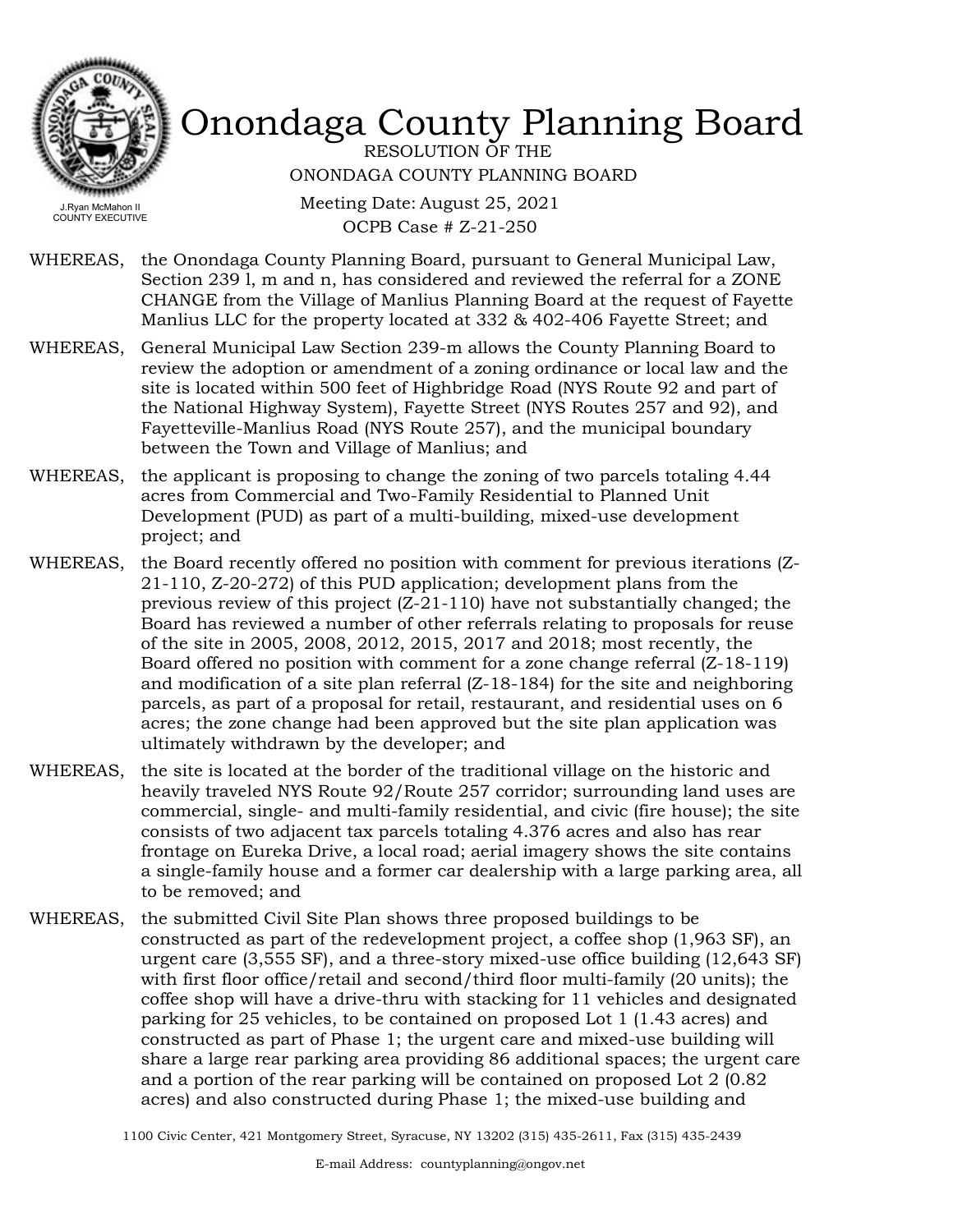remaining parking will be proposed Lot 3 (1.42 acres) and constructed during Phase 2 of the project; the Civil Site Plan also shows a proposed Lot 4 (0.710 acres), which will contain the undeveloped land and Eureka Drive frontage; Lot 4 will be developed as part of Phase 3 with a future 2-story multi-family structure with parking (9 spaces) at the front of the building and a proposed driveway onto Eureka Drive; and

- the Civil Site Plan shows a proposed full access driveway with dual exit lanes at the signalized intersection at the front of the site, to serve Lots 1, 2, and 3; the driveway will occur on Lots 1 and 2 and have a 48' wide ingress, egress, and cross access easement; a proposed right-out driveway onto Fayette Street is also shown on Lot 1, allowing for exit from the drive-thru and adjacent bypass lane; both driveways would be completed as part of Phase 1; a proposed full access driveway onto Eureka Drive is shown to serve the multi-family building on Lot 4, to be completed as part of Phase 3; no vehicle connections are shown between Lots 1, 2, and 3 and Lot 4, though an easement will be provided for future path connection between Eureka Drive and Lot 3; a future drive connection is shown for the adjacent parcel to the south; ADVISORY NOTE: per the NYS Department of Transportation, the applicant was previously working with the Department regarding proposed access, stormwater, and lighting designs for the proposed project; however, the scope of the work for Phase 1 and planned use of the site has since changed and will require additional review by the Department; and WHEREAS,
- the Civil Site Plan shows a sidewalk along Fayette Street, which will extend through the proposed driveways; multiple proposed sidewalks are shown throughout the site, connecting buildings to each other and to the sidewalk on Fayette Street and parking areas on-site; Lot 4 will have a sidewalk connection to Eureka Drive though this local road does not have an existing sidewalk; and WHEREAS,
- WHEREAS, a Site Photometric Plan dated June 21, 2021 was included with the referral materials and shows 8 proposed pole-mounted light fixtures generally located around the perimeter of the site's parking areas, drive aisles, and sidewalks; ADVISORY NOTE: per the NYS Department of Transportation, no glare or spillover onto adjacent properties or the state right-of-way will be permitted; and
- the Civil Site Plan shows an existing creek, Perry Springs Brook, crossing the rear of Lots 1, 2, and 3, and separating them from Lot 4; the plan indicates a wetland delineation boundary was completed by Environmental Resources, LLC on March 27, 2020; the wetlands are generally adjacent to the creek and appear to be under federal jurisdiction; it is not clear if the boundaries have been confirmed by the US Army Corps of Engineers; and WHEREAS,
- WHEREAS, more than 1 acre of the site will be disturbed by the proposed project; the submitted Environmental Assessment Form (EAF) dated September 9, 2020 indicates stormwater runoff will be directed to on-site stormwater management structures and filtration areas, and ultimately the creek; ADVISORY NOTES: per the NYS Department of Transportation, additional stormwater runoff into the state's drainage system is prohibited; any project that cumulatively disturbs one acre or more of land must be covered under the NYS SPDES Permit, and the municipality is advised to ensure that the applicant has obtained the appropriate permits from the NYS Department of Environmental Conservation prior to municipal approval; and
- WHEREAS, per the referral notice, the site is served by public drinking water and sewers and is located in the Meadowbrook-Limestone Wastewater Treatment Plant 1100 Civic Center, 421 Montgomery Street, Syracuse, NY 13202 (315) 435-2611, Fax (315) 435-2439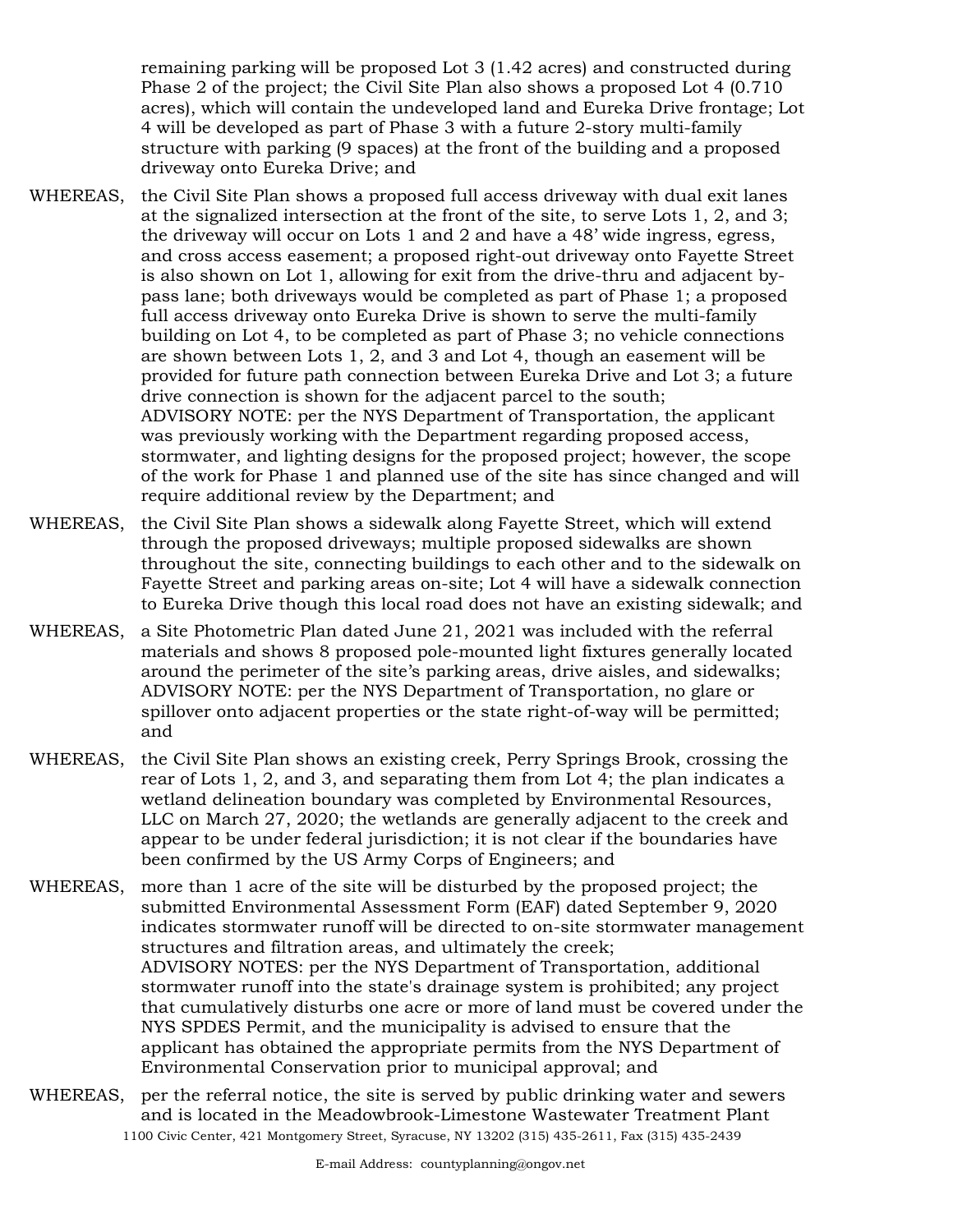service area; the EAF notes that anticipated drinking water demand and wastewater generation for the proposed development are each estimated at 900 gallons per day (gpd) for the urgent care and 1,330 gpd for the coffee shop; no information regarding drinking water demand for the mixed-use or multifamily buildings is provided; a September 11, 2020 letter from the Onondaga County Department of Water Environment Protection confirms sanitary sewer capacity for the previous iteration of Phase 1 and notes that the project is subject to a required 2:1 flow offset for the calculated 1,027 gpd increase in flow; no assurances were previously provided for Phases 2 or 3; OCWA has confirmed water system capacity; and

WHEREAS, per the New York State Department of Environmental Conservation (NYS DEC) EAF Mapper, a portion of the site is listed in the NYS DEC Environmental Site Remediation database (C734122); C734122 is classified as "No Further Action at this Time" in the Brownfield Cleanup Program; the EAF Mapper indicates that the site of the proposed action may contain a species of animal (Northern Long-eared Bat), or associated habitats, listed by the state or federal government as threatened or endangered; ADVISORY NOTE: per the NYS Department of Environmental Conservation (DEC), if the site contains a threatened or endangered species and/or associated habitat, and the project requires review under the State Environmental Quality Review Act (SEQRA), a request for a project screening should be submitted to the New York Natural Heritage Program or to the regional DEC Division of Environmental Permits office; and

WHEREAS, ADVISORY NOTE: per GML § 239-nn, the legislative body or other authorized body having jurisdiction in a municipality shall give notice to an adjacent municipality when a hearing is held by such body relating to a subdivision, site plan, special use permit, or a use variance on property that is within five hundred feet of an adjacent municipality; such notice shall be given by mail or electronic transmission to the clerk of the adjacent municipality at least ten days prior to any such hearing; and

NOW THEREFORE BE IT RESOLVED, that the Onondaga County Planning Board

has determined that said referral will have no significant adverse inter-community or county-wide implications. The Board has offered the following COMMENT(S) in regards to the above referral:

> The Board finds the proposed PUD zoning approach for a large, transitional development site such as this to be appropriate and offers the following comments for the next phase of development:

1. The applicant is advised to contact the New York State Department of Transportation to provide an updated site plan, Stormwater Pollution Prevention Plan (SWPPP), and lighting plan that reflects the changes to the scope of the project and planned phases. Given the increased intensity of the uses on the site, traffic data will also be required and should be coordinated with the Department early in the planning process.

2. Given the changes to the scope of the project and planned phases, the applicant is advised to reaffirm capacity is available for drinking water and wastewater services with the Onondaga County Water Authority (OCWA) and Onondaga County Department of Water Environment Protection (WEP), respectively.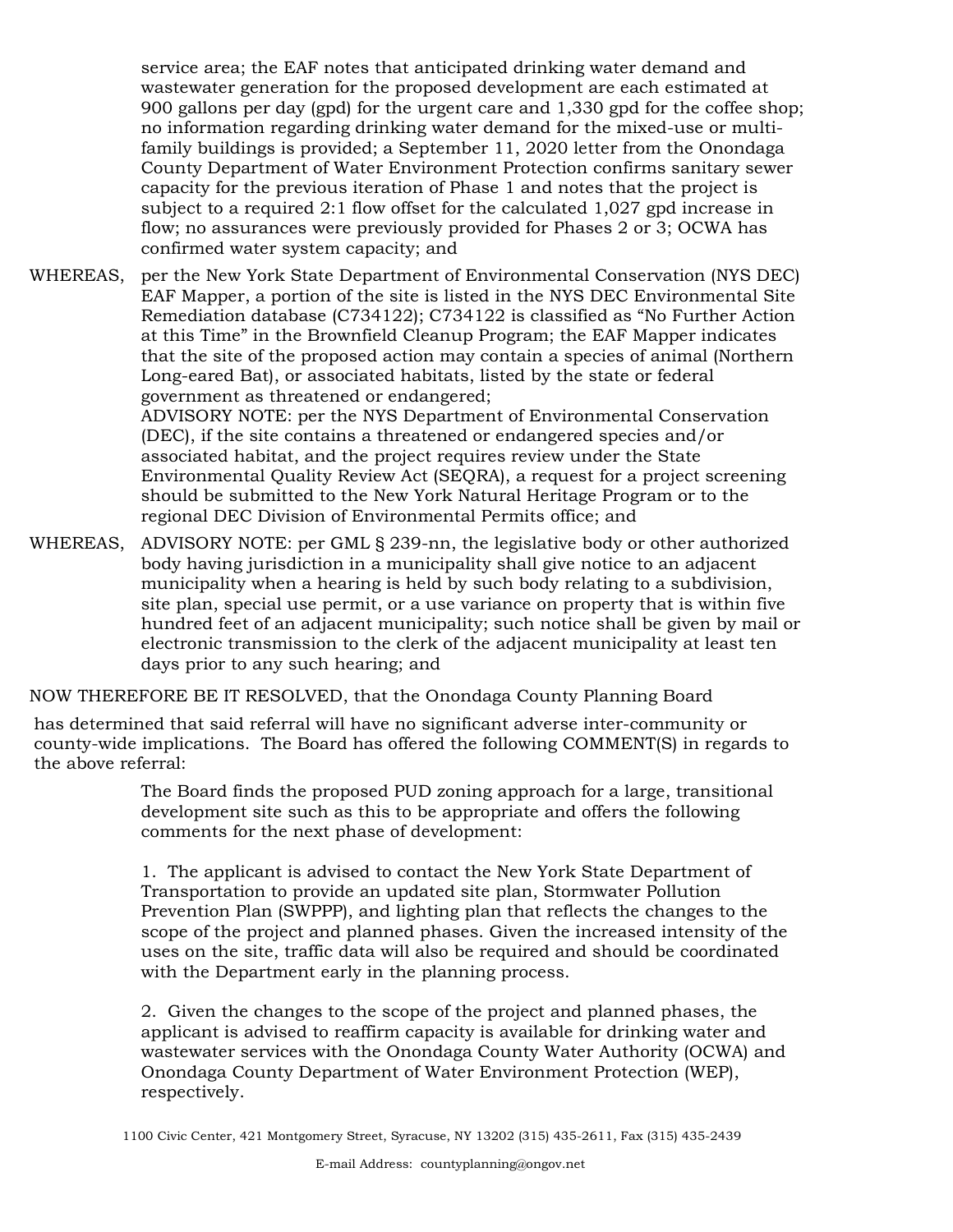3. Per the Onondaga County Department of Water Environment Protection, any and all demolition of buildings requires a permit for sewer disconnects. The applicant must contact Plumbing Control to ensure appropriate permits are obtained.

4. The Village is encouraged to require the applicant to install a sidewalk along the Eureka Drive frontage to allow for future connection to Elmbrook Drive to the south.

5. The Board encourages the applicant and Village to consider continued refinement of the site plan to reflect desired village character as set forth in municipal planning documents and current planning efforts. Specific recommendations include considering removal of the drive thru in a walkable village environment, extending the sidewalk from Eureka Drive through to Fayette Street, and adding cross-access agreements or an easement to the Village to foster interconnection of rear parking areas as the area develops.

**The motion was made by James Corbett and seconded by David Skeval. The votes were recorded as follows: Daniel Cupoli - yes; James Corbett - yes; Mike LaFlair - yes; Marty Masterpole - yes; David Skeval - yes; Marty Voss - yes.**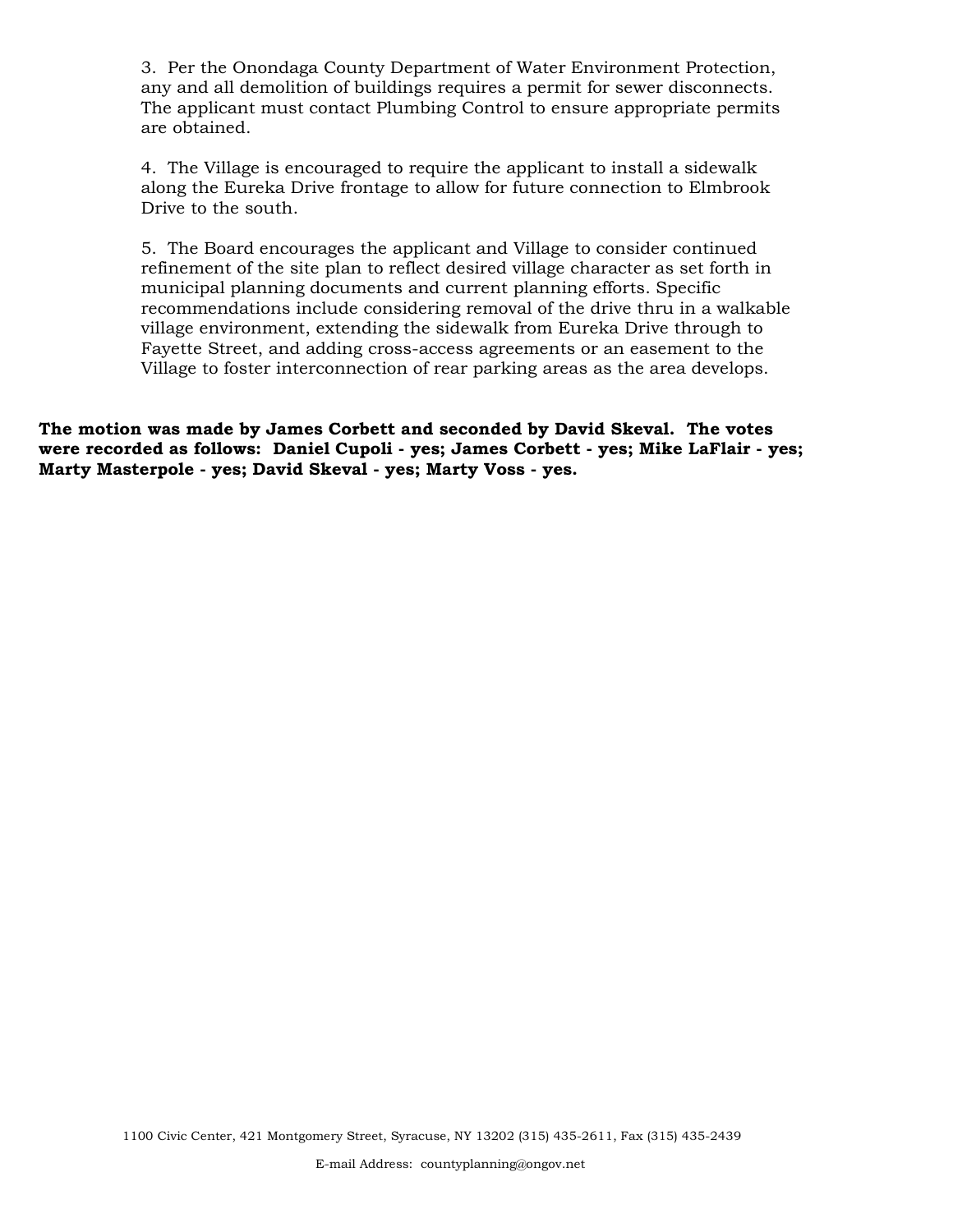

RESOLUTION OF THE ONONDAGA COUNTY PLANNING BOARD

Meeting Date: August 25, 2021 OCPB Case # Z-21-251

- WHEREAS, the Onondaga County Planning Board, pursuant to General Municipal Law, Section 239 l, m and n, has considered and reviewed the referral for a SITE PLAN from the Town of Skaneateles Planning Board at the request of Bridget Marquardt for the property located at 1012 The Lane; and
- WHEREAS, General Municipal Law Section 239-m allows the County Planning Board to review approval of site plans and the site is located within 500 feet of a farm operation located in a NYS Agricultural District; and
- WHEREAS, the applicant is proposing to construct an attached two-car garage on a 2.2acre parcel in Rural and Farming (RF) and Lake Watershed Overlay (LWOD) zoning districts; and
- WHEREAS, the site is located on the west side of Skaneateles Lake with surrounding residential and agricultural land uses; the site abuts a parcel to the south that is enrolled in NYS Agricultural District 2 and appears to contain active farmland; and
- WHEREAS, the submitted survey map shows the site has frontage on The Lane, a private fire lane, and contains a conforming one-story house with attached garage, per the submitted Narrative; the Site Plan dated July 30, 2021 shows the proposed garage addition  $(30 \times 40)$  will be attached to the house, adjacent to the existing garage space; the driveway will be modified to extend to the front of the new garage; and
- WHEREAS, per the Site Plan, two proposed bio-swales will be located along the front of the driveway; impermeable surface coverage will increase from 6.7% to 8.6% following the proposed project, where 10% is permitted; and
- WHEREAS, the site is served by an individual septic system and water is drawn directly from the lake; no changes to the existing infrastructure are proposed; and
- WHEREAS, the site is located in the Skaneateles Lake watershed; Skaneateles Lake is the primary public water supply source for the City of Syracuse and is unfiltered, requiring strict adherence to water quality protections on land in the watershed; the local application indicates the City of Syracuse Water Department was contacted on July 30, 2021 for project review; ADVISORY NOTE: the municipality must ensure all conditions are met and approvals are obtained from the City of Syracuse Water Department prior to, or as a condition of, approving the proposed application; and
- the site or a portion of it is located in or adjacent to an area designated as sensitive for archaeological sites on the NYS Historic Preservation Office archaeological site inventory (per EAF Mapper); and WHEREAS,

NOW THEREFORE BE IT RESOLVED, that the Onondaga County Planning Board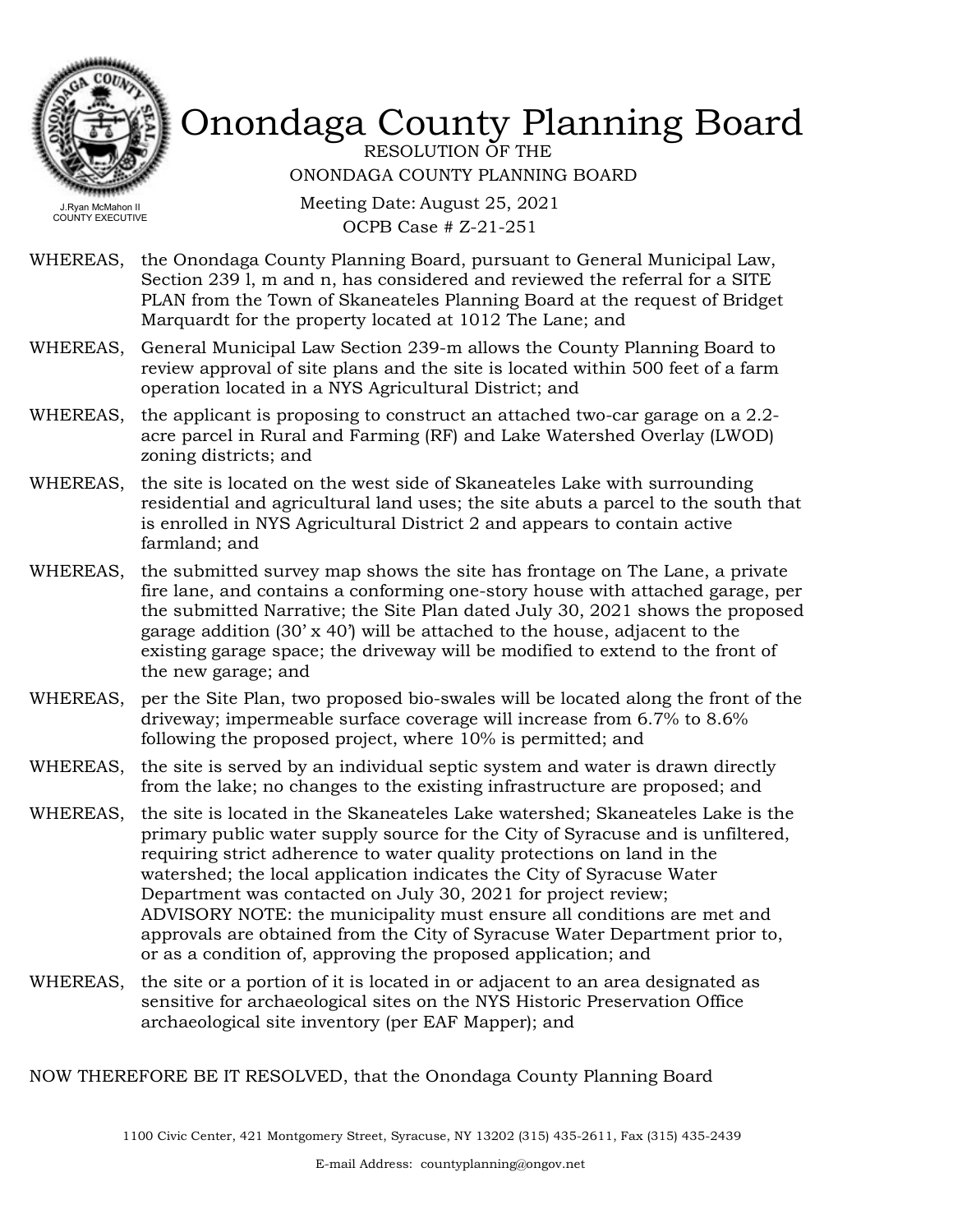has determined that said referral will have no significant adverse inter-community or county-wide implications and may consequently be acted on solely by the referring board.

**The motion was made by Marty Voss and seconded by Marty Masterpole. The votes were recorded as follows: Daniel Cupoli - yes; James Corbett - yes; Mike LaFlair - yes; Marty Masterpole - yes; David Skeval - yes; Marty Voss - yes.**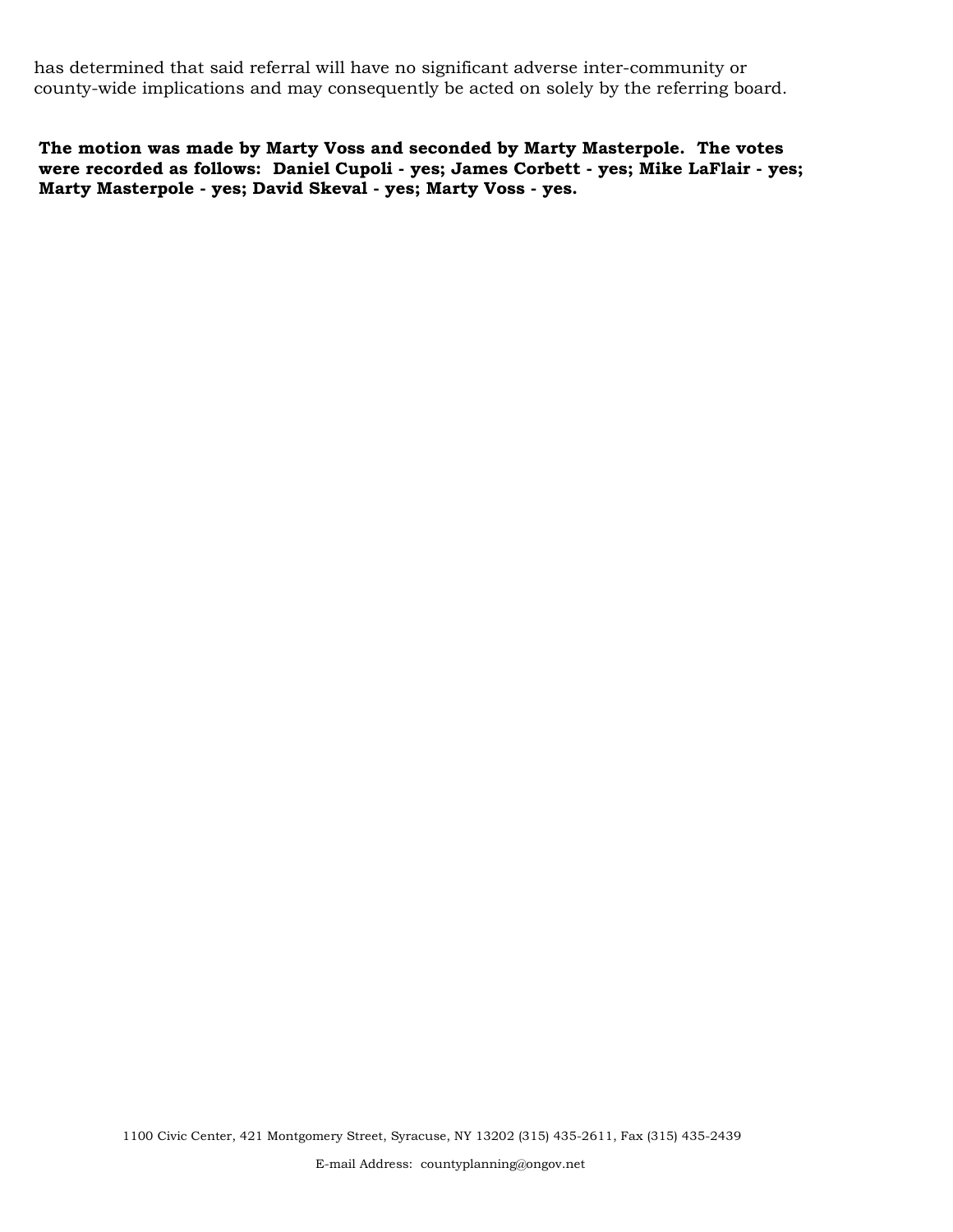

RESOLUTION OF THE ONONDAGA COUNTY PLANNING BOARD

COUNTY EXECUTIVE

Meeting Date: August 25, 2021 OCPB Case # Z-21-252

- WHEREAS, the Onondaga County Planning Board, pursuant to General Municipal Law, Section 239 l, m and n, has considered and reviewed the referral for a SITE PLAN from the Village of Manlius Village Board at the request of Empire Management of CNY, Inc. for the property located at 2-4 Stickley Drive; and
- WHEREAS, General Municipal Law Section 239-m allows the County Planning Board to review approval of site plans and the site is located within 500 feet of Fayette Street (Route 92 and Route 257) and Highbridge Road (Route 92), both state highways; and
- WHEREAS, the applicant is proposing to convert a vacant fire station into a mixed-use building on a 0.84-acre parcel in a Commercial zoning district; and
- the Board is concurrently reviewing a special permit referral (Z-21-253) as part of the proposed project; in 2019, the Board offered no position with comment for a preliminary & final subdivision referral (S-19-68) to subdivide the subject parcel into three new lots; current tax maps show the subdivision was approved and filed, separating a driveway and parking area used by a neighboring bank parcel and a Village-owned park with athletic fields onto separate parcels; and WHEREAS,
- WHEREAS, the site is located at the edge of the traditional village on the historic and heavily traveled NYS Route 92/Route 257 corridor, and south across Stickley Drive, a local road, from the Madison Row development; surrounding land uses are commercial, single- and multi-family residential, and civic; and
- WHEREAS, the submitted plan shows the site has frontage on Stickley Drive and contains a two-story former fire station building; there is an existing parking lot with unrestricted access to Stickley Drive that partially occurs on the adjacent Village parcel; the parking lot has a 24' wide ingress & egress easement, with 12' on each lot; aerial imagery shows an existing access drive at the rear of the fire station, which appears to provide additional access to the shared parking lot and adjacent bank parking area, as well as an existing driveway onto Route 92; and
- WHEREAS, the submitted Concept Layout dated August 2, 2021 shows site modifications to include construction of a new patio area at the front of the building and a rear addition; a sidewalk will be installed around the front and side of the building; the parking lot will be striped for 34 parking spaces; access to Stickley Drive will be delineated into 2 driveways with new grassed areas; access to the adjacent Village parcel and bank parking area appears to be removed; and
- WHEREAS, per the local application, hours of operation will be 9AM to 9PM, 7 days a week with a maximum of 6 employees on-site at one time; the submitted Environmental Assessment Form (EAF) dated August 4, 2021 indicates the first floor of the building will have two commercial tenants and the second floor will have (3) one-bedroom apartments and (1) two-bedroom apartment; 1100 Civic Center, 421 Montgomery Street, Syracuse, NY 13202 (315) 435-2611, Fax (315) 435-2439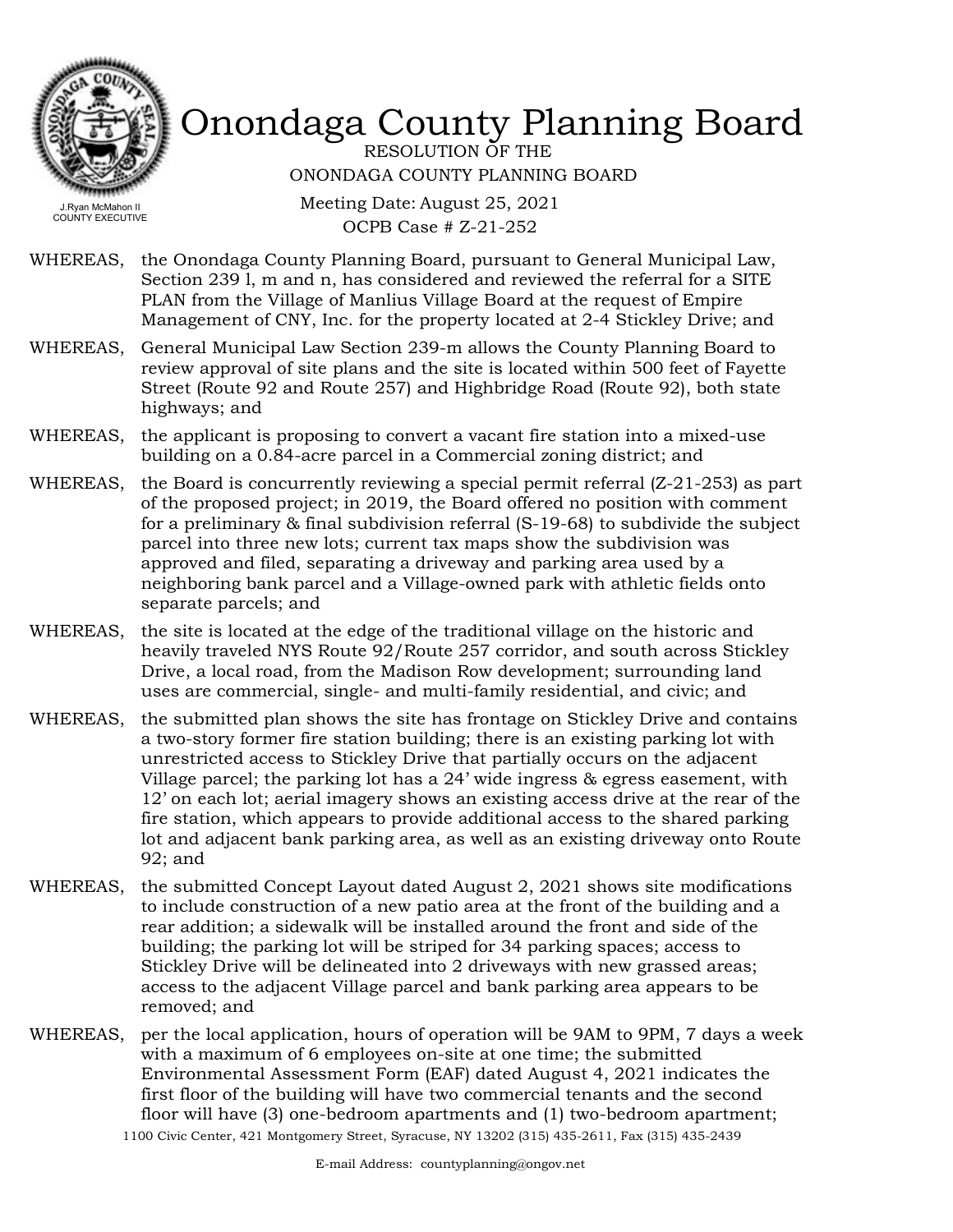and

- WHEREAS, per the EAF, 0.5 acres of the site will be disturbed by the proposed project and the existing on-site drainage patterns will be maintained; and
- WHEREAS, the site is served by public drinking water and sewers and is located in the Meadowbrook Limestone Wastewater Treatment Plant service area; no changes to the existing infrastructure are proposed; and
- WHEREAS, per the Onondaga County Department of Water Environment Protection, the submitted project is located in an area designated as flow constrained or impacted by excessive wet weather flow or is tributary to a Combined Sewer Overflow (CSO); ADVISORY NOTE: per the Onondaga County Department of Water Environment Protection, unless it can be demonstrated that anticipated

sanitary flows will not exceed previous flows in excess of one sewer unit over prior uses, the applicant must develop a 2 gallon to 1 gallon sanitary flow offset plan/project in coordination with the municipal engineer; and

- WHEREAS, the project is within 2,000 feet of multiple sites (IDs: C734122, C734147) in the NYS Department of Environmental Conservation Environmental Site Remediation database (per EAF Mapper); and
- WHEREAS, the site may contain the Northern long-eared bat, or its associated habitat, which has been listed by the state or federal government as a threatened or endangered animal species (per EAF Mapper); impacts to bat species are often associated with tree clearing and no trees will be removed for the project; and

NOW THEREFORE BE IT RESOLVED, that the Onondaga County Planning Board

has determined that said referral will have no significant adverse inter-community or county-wide implications. The Board has offered the following COMMENT(S) in regards to the above referral:

> 1. Given the change of use, the Onondaga County Department of Water Environment Protection asks that the applicant contact the Department at (315) 435-2260 x355 early in the planning process to determine sewer availability and capacity and to discuss any offset requirements.

2. The Village is encouraged to work with the applicant to improve the site plan and further promote the traditional village environment. Specific recommendations include extending the sidewalk from the adjacent bank parcel across the frontage of the site to improve pedestrian access and pursuing opportunities for shared parking and shared driveways with neighboring properties to help minimize impermeable surfaces and improve access management by reducing the number of curb cuts.

**The motion was made by James Corbett and seconded by David Skeval. The votes were recorded as follows: Daniel Cupoli - yes; James Corbett - yes; Mike LaFlair - yes; Marty Masterpole - yes; David Skeval - yes; Marty Voss - yes.**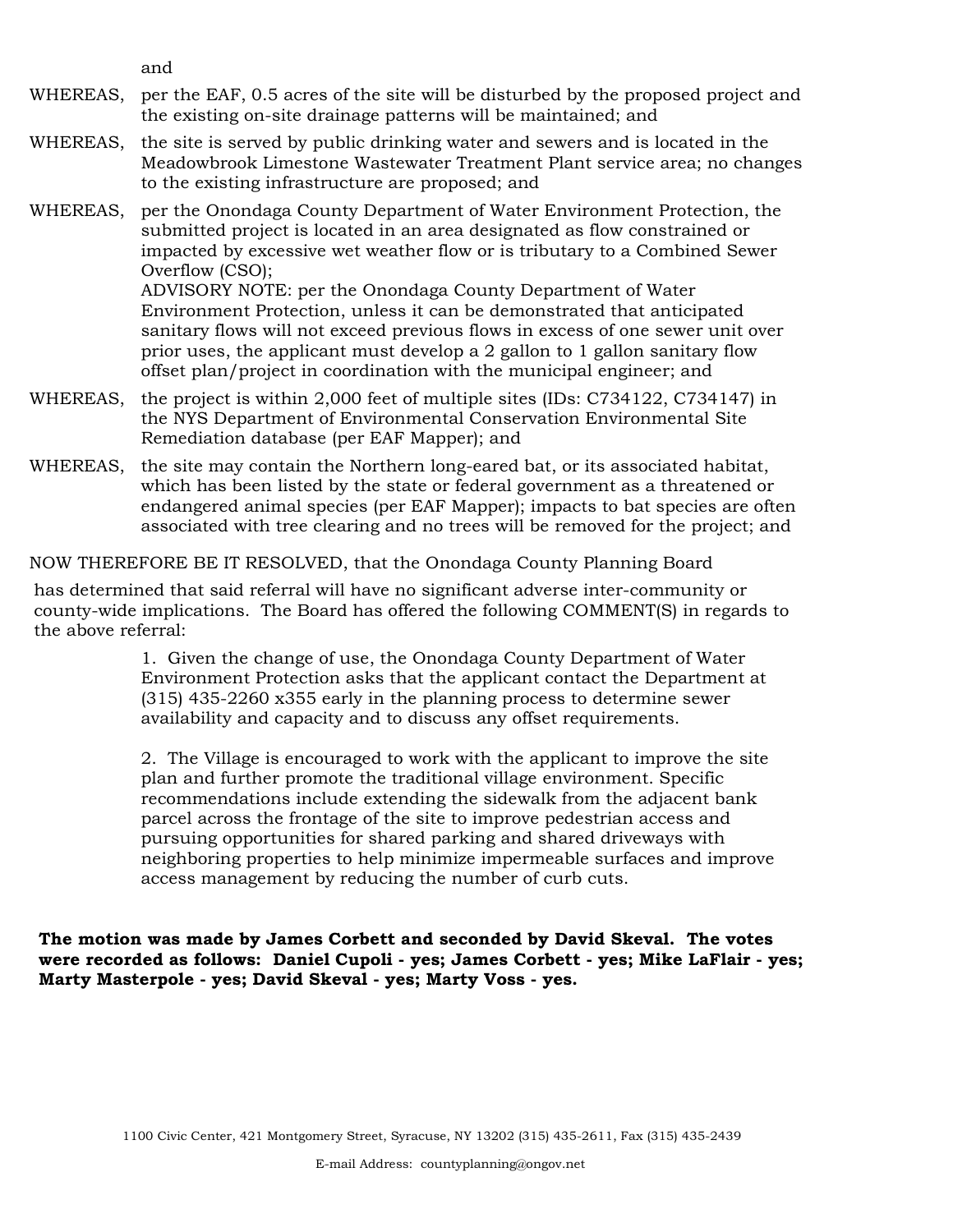

RESOLUTION OF THE ONONDAGA COUNTY PLANNING BOARD

Meeting Date: August 25, 2021 OCPB Case # Z-21-253

- WHEREAS, the Onondaga County Planning Board, pursuant to General Municipal Law, Section 239 l, m and n, has considered and reviewed the referral for a SPECIAL PERMIT from the Village of Manlius Village Board at the request of Empire Management of CNY, Inc. for the property located at 2-4 Stickley Drive; and
- WHEREAS, General Municipal Law Section 239-m allows the County Planning Board to review issuance of special permits and the site is located within 500 feet of Fayette Street (Route 92 and Route 257) and Highbridge Road (Route 92), both state highways; and
- the applicant is requesting a special permit to convert a vacant fire station into a mixed-use building on a 0.84-acre parcel in a Commercial zoning district; and WHEREAS,
- the Board is concurrently reviewing a site plan referral (Z-21-252) as part of the proposed project; in 2019, the Board offered no position with comment for a preliminary & final subdivision referral (S-19-68) to subdivide the subject parcel into three new lots; current tax maps show the subdivision was approved and filed, separating a driveway and parking area used by a neighboring bank parcel and a Village-owned park with athletic fields onto separate parcels; and WHEREAS,
- WHEREAS, the site is located at the edge of the traditional village on the historic and heavily traveled NYS Route 92/Route 257 corridor, and south across Stickley Drive, a local road, from the Madison Row development; surrounding land uses are commercial, single- and multi-family residential, and civic; and
- WHEREAS, the submitted plan shows the site has frontage on Stickley Drive and contains a two-story former fire station building; there is an existing parking lot with unrestricted access to Stickley Drive that partially occurs on the adjacent Village parcel; the parking lot has a 24' wide ingress & egress easement, with 12' on each lot; aerial imagery shows an existing access drive at the rear of the fire station, which appears to provide additional access to the shared parking lot and adjacent bank parking area, as well as an existing driveway onto Route 92; and
- WHEREAS, the submitted Concept Layout dated August 2, 2021 shows site modifications to include construction of a new patio area at the front of the building and a rear addition; a sidewalk will be installed around the front and side of the building; the parking lot will be striped for 34 parking spaces; access to Stickley Drive will be delineated into 2 driveways with new grassed areas; access to the adjacent Village parcel and bank parking area appears to be removed; and
- WHEREAS, per the local application, hours of operation will be 9AM to 9PM, 7 days a week with a maximum of 6 employees on-site at one time; the submitted Environmental Assessment Form (EAF) dated August 4, 2021 indicates the 1100 Civic Center, 421 Montgomery Street, Syracuse, NY 13202 (315) 435-2611, Fax (315) 435-2439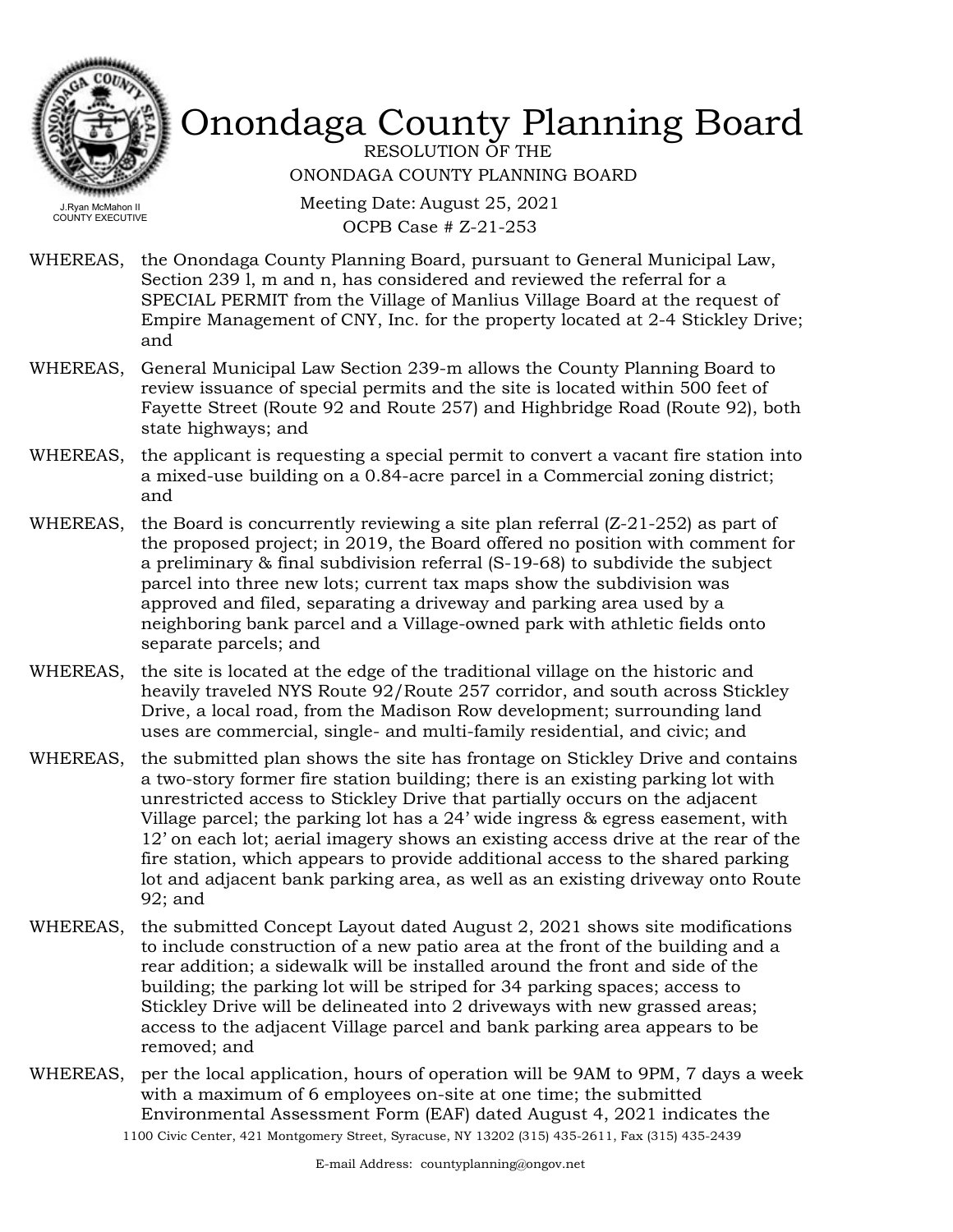first floor of the building will have two commercial tenants and the second floor will have (3) one-bedroom apartments and (1) two-bedroom apartment; and

- WHEREAS, per the EAF, 0.5 acres of the site will be disturbed by the proposed project and the existing on-site drainage patterns will be maintained; and
- WHEREAS, the site is served by public drinking water and sewers and is located in the Meadowbrook Limestone Wastewater Treatment Plant service area; no changes to the existing infrastructure are proposed; and
- WHEREAS, per the Onondaga County Department of Water Environment Protection, the submitted project is located in an area designated as flow constrained or impacted by excessive wet weather flow or is tributary to a Combined Sewer Overflow (CSO);

ADVISORY NOTE: per the Onondaga County Department of Water Environment Protection, unless it can be demonstrated that anticipated sanitary flows will not exceed previous flows in excess of one sewer unit over prior uses, the applicant must develop a 2 gallon to 1 gallon sanitary flow offset plan/project in coordination with the municipal engineer; and

- WHEREAS, the project is within 2,000 feet of multiple sites (IDs: C734122, C734147) in the NYS Department of Environmental Conservation Environmental Site Remediation database (per EAF Mapper); and
- WHEREAS, the site may contain the Northern long-eared bat, or its associated habitat, which has been listed by the state or federal government as a threatened or endangered animal species (per EAF Mapper); impacts to bat species are often associated with tree clearing and no trees will be removed for the project; and

NOW THEREFORE BE IT RESOLVED, that the Onondaga County Planning Board

has determined that said referral will have no significant adverse inter-community or county-wide implications. The Board has offered the following COMMENT(S) in regards to the above referral:

> 1. Given the change of use, the Onondaga County Department of Water Environment Protection asks that the applicant contact the Department at (315) 435-2260 x355 early in the planning process to determine sewer availability and capacity and to discuss any offset requirements.

> 2. The Village is encouraged to work with the applicant to improve the site plan and further promote the traditional village environment. Specific recommendations include extending the sidewalk from the adjacent bank parcel across the frontage of the site to improve pedestrian access and pursuing opportunities for shared parking and shared driveways with neighboring properties to help minimize impermeable surfaces and improve access management by reducing the number of curb cuts.

**The motion was made by James Corbett and seconded by David Skeval. The votes were recorded as follows: Daniel Cupoli - yes; James Corbett - yes; Mike LaFlair - yes; Marty Masterpole - yes; David Skeval - yes; Marty Voss - yes.**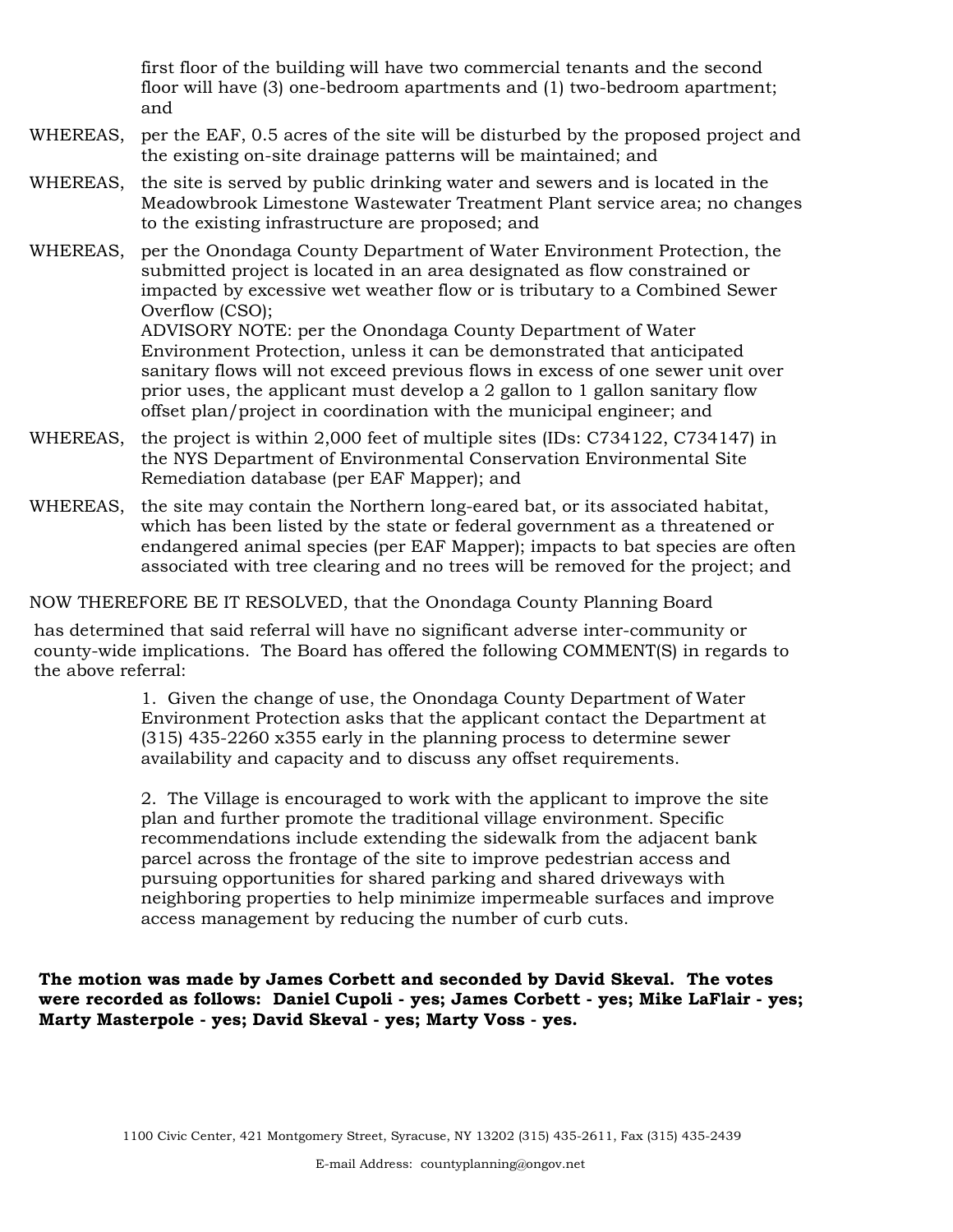

RESOLUTION OF THE ONONDAGA COUNTY PLANNING BOARD

COUNTY EXECUTIVE

Meeting Date: August 25, 2021 OCPB Case # Z-21-254

- WHEREAS, the Onondaga County Planning Board, pursuant to General Municipal Law, Section 239 l, m and n, has considered and reviewed the referral for a SITE PLAN from the Town of DeWitt Planning Board at the request of Aramark Uniform & Apparel for the property located at 3909 New Court Avenue; and
- WHEREAS, General Municipal Law Section 239-m allows the County Planning Board to review approval of site plans and the site is located within 500 feet of New Court Avenue (Route 298), a state highway; and
- WHEREAS, the applicant is proposing to install a new wastewater equalization tank at an existing facility on a 7.3-acre parcel in an Industrial zoning district; and
- WHEREAS, in 2004, the Board recommended modification of concurrent site plan (Z-04-2) and preliminary subdivision (S-04-3) referrals to construct a 5,500 SF addition and combine three lots into one; and
- WHEREAS, the site is located in an industrial area in the Town; the submitted Site Plan with Proposed Conditions dated July 2021 shows the site has frontage on New Court Avenue and abuts a CSX rail line to the north; the site contains a 53,720-square foot building for Aramark Uniform Services with parking at the front and side of the building and loading on the other side; the facility appears to have a shared driveway with an adjacent parcel to the west and shared parking and driveway with parcels to the east; the easterly parcels are separated from the site by a Town right-of-way; and
- WHEREAS, a letter to the Town dated June 24, 2021 indicates the new equalization tank is replacing an existing tank and is intended to improve operational efficiency of the existing wastewater pretreatment system and accommodate future facility growth; the plan shows the 65,000-gallon, 24-foot tall steel tank adjacent to the building, replacing 3 parking spaces; 4 new parking spaces will be added to a parcel to the east; and
- WHEREAS, the site is served by public drinking water and sewers and is located in the Metropolitan Wastewater Treatment Plant and Ley Creek Pump Station service areas; and
- WHEREAS, per the Onondaga County Department of Water Environment Protection, the submitted project is located in an area designated as flow constrained or impacted by excessive wet weather flow or is tributary to a Combined Sewer Overflow (CSO); and
- the site is located in an Onondaga County Drainage District for Bear Trap and Ley Creek, which are maintained by the Department of Water Environment Protection in this area; and WHEREAS,
- WHEREAS, the project is within 2,000 feet of multiple sites (IDs: 734057, C734087) in the NYS Department of Environmental Conservation Environmental Site Remediation database (per EAF Mapper); and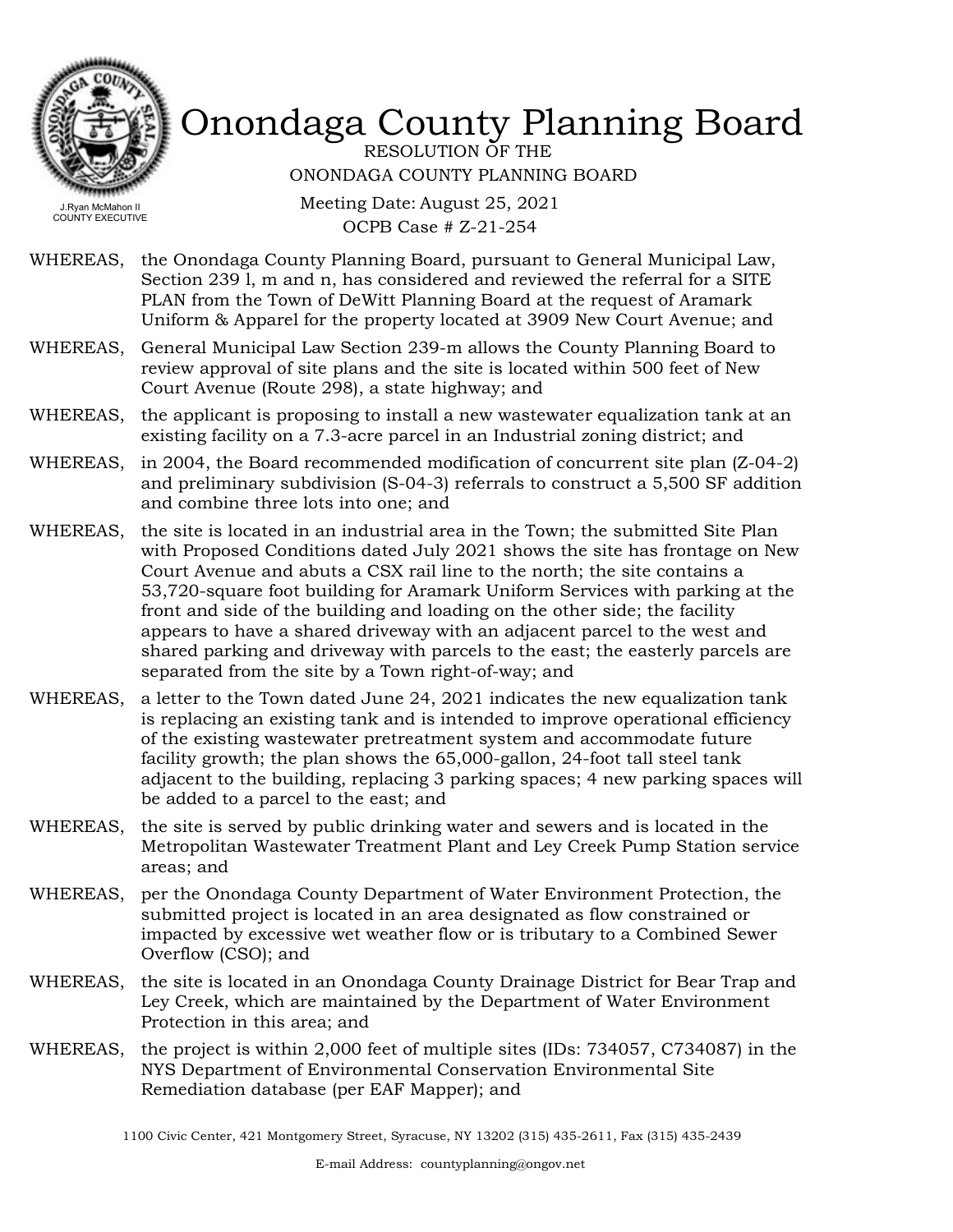NOW THEREFORE BE IT RESOLVED, that the Onondaga County Planning Board

has determined that said referral will have no significant adverse inter-community or county-wide implications. The Board has offered the following COMMENT(S) in regards to the above referral:

> Prior to any future expansion of the facility or changes to industrial wastewater, the applicant is advised to contact the Onondaga County Department of Water Environment Protection at (315) 435-2260 x339 to coordinate any industrial pre-treatment requirements.

**The motion was made by James Corbett and seconded by David Skeval. The votes were recorded as follows: Daniel Cupoli - yes; James Corbett - yes; Mike LaFlair - yes; Marty Masterpole - yes; David Skeval - yes; Marty Voss - yes.**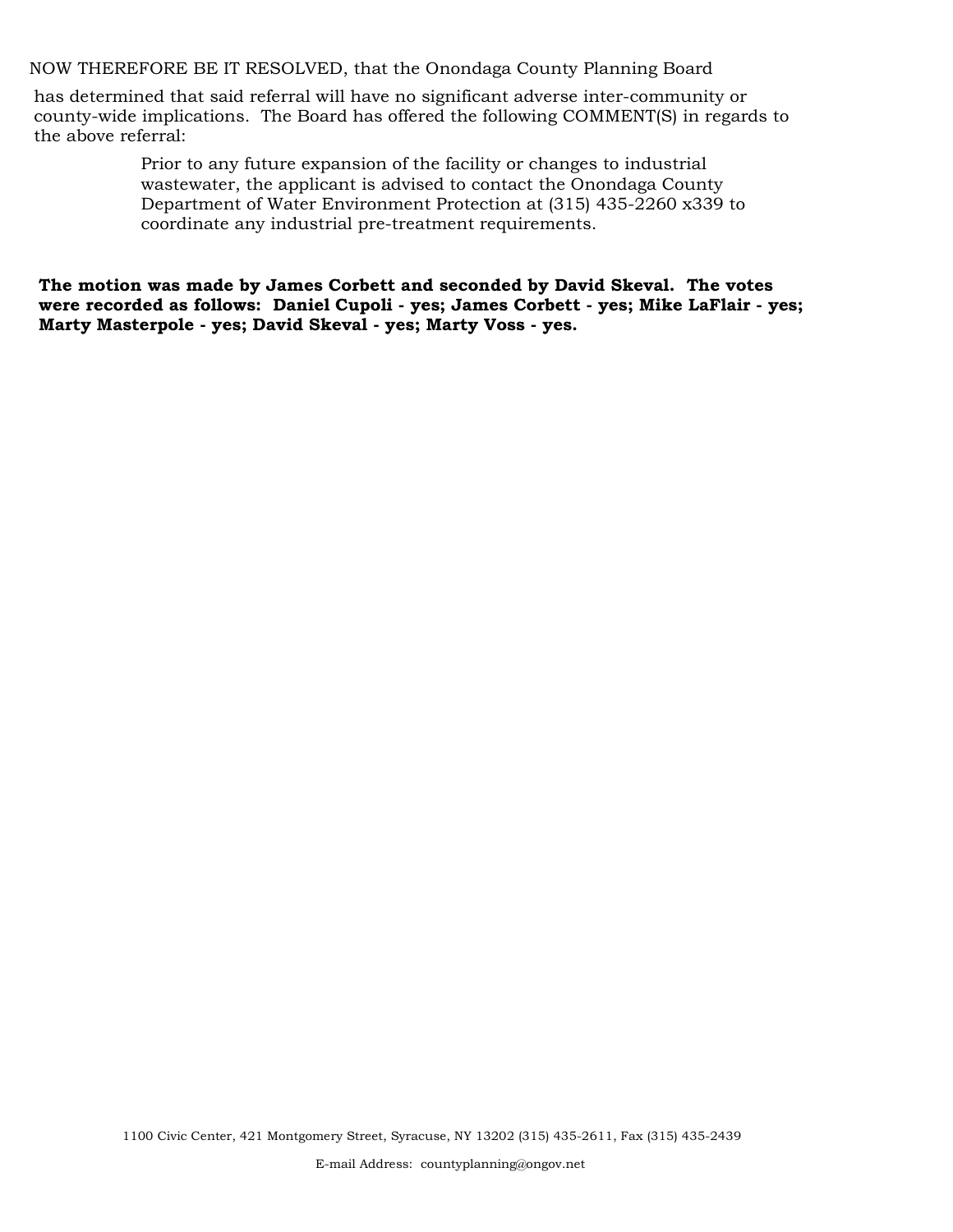

RESOLUTION OF THE ONONDAGA COUNTY PLANNING BOARD

Meeting Date: August 25, 2021 OCPB Case # Z-21-255

- WHEREAS, the Onondaga County Planning Board, pursuant to General Municipal Law, Section 239 l, m and n, has considered and reviewed the referral for a PROJECT SITE REVIEW from the Town of DeWitt Planning Board at the request of Robert J. Blood, RLA for the property located at 3414 Erie Boulevard East; and
- WHEREAS, General Municipal Law Section 239-m allows the County Planning Board to review approval of site plans and the site is located within 500 feet of Erie Boulevard East (Route 5), a state highway; and
- WHEREAS, the applicant is proposing to demolish an existing vacant restaurant and construct a new Burger King Restaurant on a 1.1-acre parcel in a Business zoning district; and
- WHEREAS, the site is located along a highly commercialized corridor with surrounding restaurant, commercial, and big box retail land uses; the submitted survey dated June 22, 2021 shows the site has frontage on Erie Boulevard and contains a vacant restaurant building, formerly Denny's, with side and rear parking areas, all to be demolished; the site has rear frontage on Stanton Drive; there is an existing driveway onto Erie Boulevard, to remain; and
- WHEREAS, the submitted Concept Site Plan shows a new proposed restaurant building (3,098 SF, 45 seats max) for Burger King with drive-thru lanes on three sides of the building and parking (35 spaces) at the front, rear, and one side of the site; the drive-thru lane will split into two lanes for double ordering and have stacking for 17 vehicles; and
- WHEREAS, per the Concept Site Plan, a proposed sidewalk is shown along the Erie Boulevard frontage with a connection to the front of the building; a shared cross-access easement with the adjacent shopping plaza is proposed; and
- WHEREAS, per the elevation drawings, (4) wall-mounted logo signs (22.79 SF each) and (1) wall-mounted '1954' sign with logo (68.17 SF) are proposed; the Concept Site Plan shows a proposed monument sign at the front of the site; and
- the submitted Environmental Assessment Form (EAF) dated July 29, 2021 indicates 0.8 acres of the site will be disturbed by the proposed project; stormwater discharges will be directed to the established conveyance system in the state right-of-way; ADVISORY NOTE: per the NYS Department of Transportation, additional stormwater runoff into the state's drainage system is prohibited; and WHEREAS,
- WHEREAS, the site is served by public drinking water and sewers and is located in the Metropolitan Wastewater Treatment Plant and Ley Creek Pump Station service areas; no changes to the existing infrastructure are proposed; ADVISORY NOTES: per the Onondaga County Department of Water Environment Protection, any and all demolition of buildings requires a permit for sewer disconnects, and the applicant must contact Plumbing Control to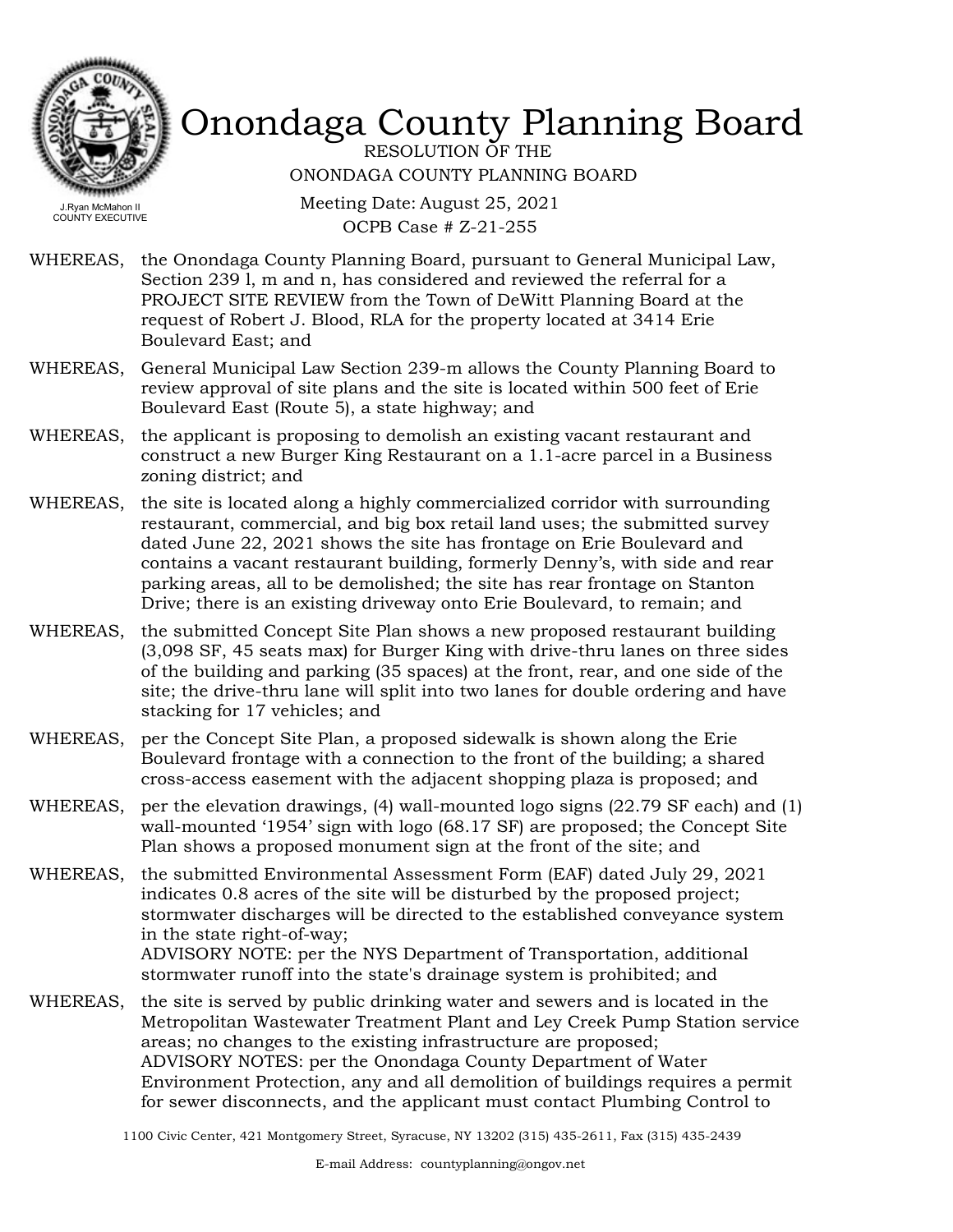ensure appropriate permits are obtained; the applicant is advised to contact OCWA's Engineering Department to determine the activities and structures permitted within OCWA easements/right-of-ways, water availability and service options, obtain hydrant flow test information, evaluate backflow prevention requirements, and/or request that the Authority conduct hydrant flow testing to assess fire flow availability; and

- per the Onondaga County Department of Water Environment Protection, the submitted project is located in an area designated as flow constrained or impacted by excessive wet weather flow or is tributary to a Combined Sewer Overflow (CSO); ADVISORY NOTE: per the Onondaga County Department of Water Environment Protection, unless it can be demonstrated that anticipated sanitary flows will not exceed previous flows in excess of one sewer unit over prior uses, the applicant must develop a 1 gallon to 1 gallon sanitary flow offset plan/project in coordination with the municipal engineer; and WHEREAS,
- WHEREAS, the project is within 2,000 feet of a site (ID: C734108) in the NYS Department of Environmental Conservation Environmental Site Remediation database (per EAF Mapper); and
- WHEREAS, the site may contain the Northern long-eared bat, or its associated habitat, which has been listed by the state or federal government as a threatened or endangered animal species (per EAF Mapper); impacts to bat species are often associated with tree clearing and from the plans it appears that no trees will be removed as part of the proposed project; and

#### NOW THEREFORE BE IT RESOLVED, that the Onondaga County Planning Board

recommends the following MODIFICATION(S) to the proposed action prior to local board approval of the proposed action:

> The New York State Department of Transportation has determined that the applicant must provide ITE Trip Generation traffic figures to meet Department requirements. The applicant must also submit a lighting plan to demonstrate there will be no glare or spillover onto adjacent properties or the state right-ofway. The municipality must ensure any mitigation as may be determined by the Department is reflected on the project plans prior to, or as a condition of, municipal approval.

The Board also offers the following comment:

Given the change of business, the Onondaga County Department of Water Environment Protection asks that the applicant contact the Department at (315) 435-2260 x355 early in the planning process to determine sewer availability and capacity and to discuss any offset requirements if needed.

**The motion was made by Marty Voss and seconded by David Skeval. The votes were recorded as follows: Daniel Cupoli - yes; James Corbett - yes; Mike LaFlair - yes; Marty Masterpole - yes; David Skeval - yes; Marty Voss - yes.**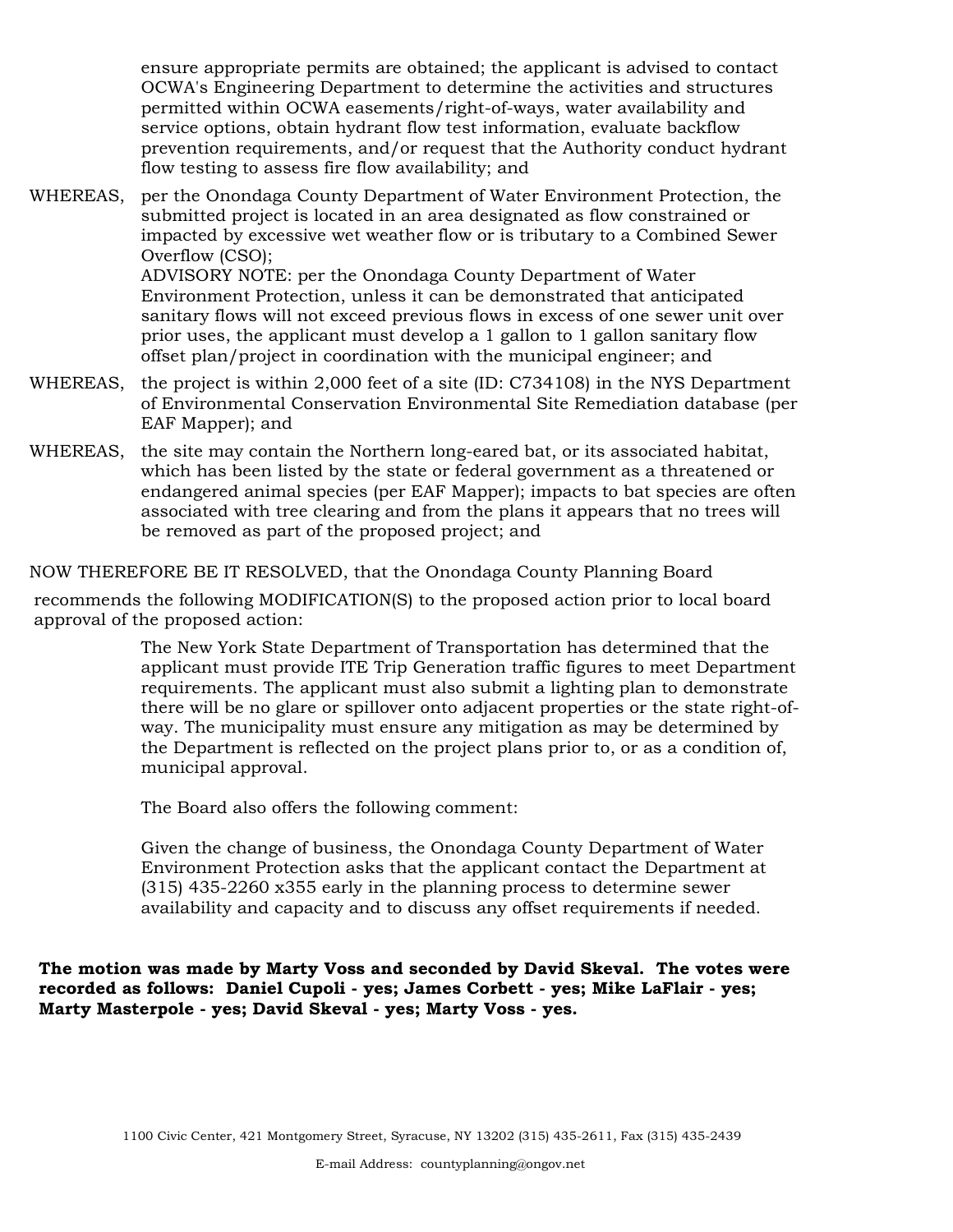

RESOLUTION OF THE ONONDAGA COUNTY PLANNING BOARD

COUNTY EXECUTIVE

Meeting Date: August 25, 2021 OCPB Case # Z-21-256

- WHEREAS, the Onondaga County Planning Board, pursuant to General Municipal Law, Section 239 l, m and n, has considered and reviewed the referral for a SITE PLAN from the Town of DeWitt Planning Board at the request of Alan Diamond for the property located at 6409 Yorktown Circle; and
- WHEREAS, General Municipal Law Section 239-m allows the County Planning Board to review approval of site plans and the site is located within 500 feet of the NYS Thruway (Route 90), a state highway; and
- WHEREAS, the applicant is proposing to install an exterior patio to an existing restaurant building on a 1.35-acre parcel in an Industrial zoning district; and
- WHEREAS, the site is located in a node of hotels, restaurants, and various commercial land uses located along the NYS Thruway (I-90); the submitted survey map dated July 26, 2021 shows the site has frontage on Yorktown Circle, a local dead end road, and abuts I-90 to the north; the site contains an existing onestory restaurant building, formerly Grimaldi's, surrounded on three sides by parking; there is an existing driveway onto Yorktown Circle; and
- the submitted Concept Site Plan Dated August 2, 2021 shows the proposed outdoor seating area will be added to the front of the building, reducing the number of front yard parking spaces from 5 to 3; 2 new parking spaces will be added elsewhere; and WHEREAS,
- WHEREAS, there appears to be a discrepancy in the street number used for this property; the 911 Emergency Communications Department indicates that the official address assigned to this property is 6409, though the previous restaurant used 6430; and
- WHEREAS, per the submitted Environmental Assessment Form (EAF), 0.11 acres will be disturbed by the proposed project; stormwater discharges will be directed to an existing catch basin from a proposed area drain; there is an existing detention basin with easement at the rear of the site; and
- the site is served by public drinking water and sewers and is located in the Metropolitan Wastewater Treatment Plant and Ley Creek Pump Station service areas; no changes to the existing infrastructure are proposed; and WHEREAS,
- WHEREAS, per the Onondaga County Department of Water Environment Protection, the submitted project is located in an area designated as flow constrained or impacted by excessive wet weather flow or is tributary to a Combined Sewer Overflow (CSO); and
- WHEREAS, the site is located in an Onondaga County Drainage District for Bear Trap and Ley Creek, which are maintained by the Department of Water Environment Protection in this area; and
- WHEREAS, the project is within 2,000 feet of multiple sites (IDs: 734043, 734124) in the NYS Department of Environmental Conservation Environmental Site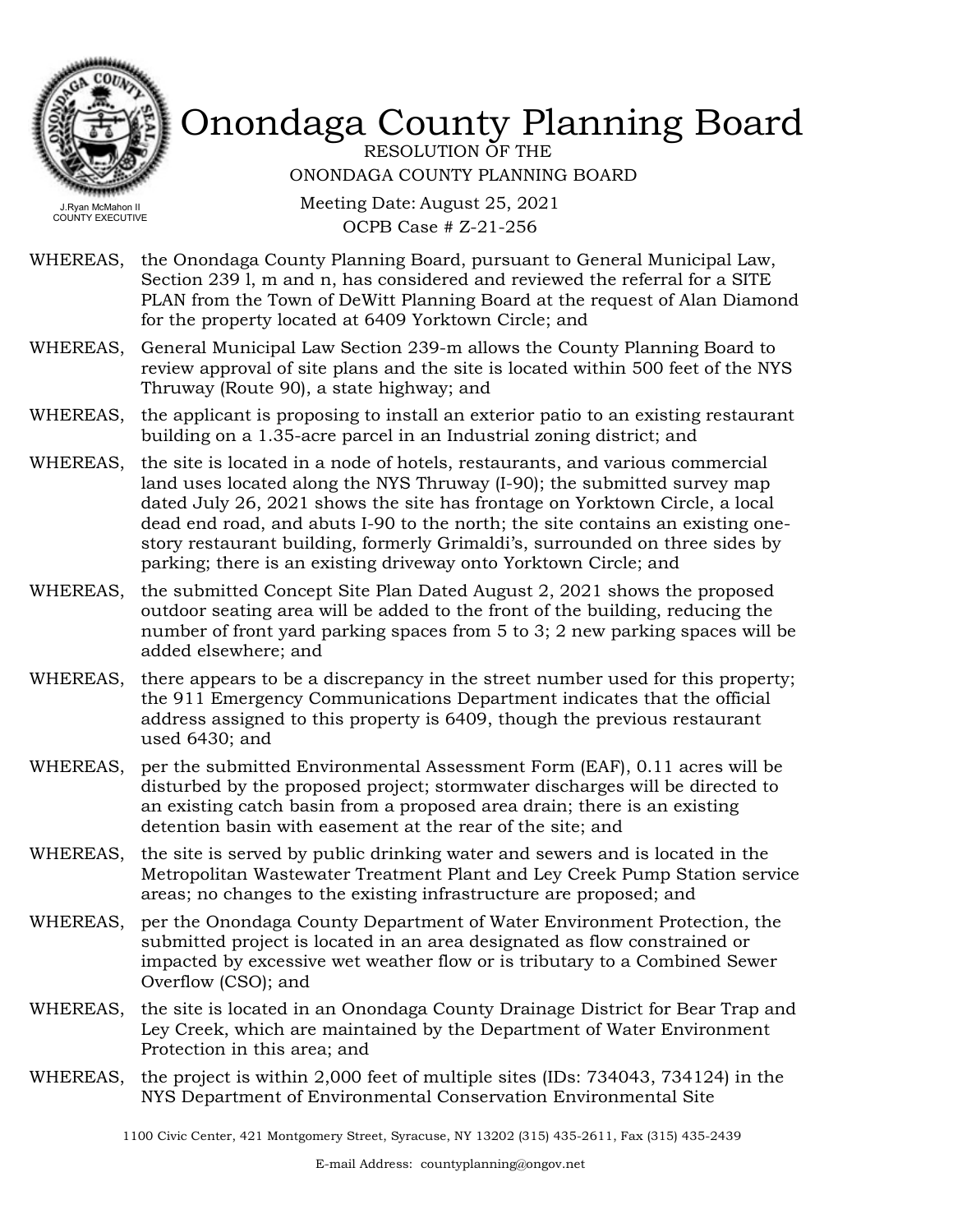Remediation database (per EAF Mapper); and

WHEREAS, the site is located over, or immediately adjoining, principal aquifers (per EAF Mapper); and

NOW THEREFORE BE IT RESOLVED, that the Onondaga County Planning Board

has determined that said referral will have no significant adverse inter-community or county-wide implications. The Board has offered the following COMMENT(S) in regards to the above referral:

> The Town is advised to work with the applicant to ensure the site address is consistent with addressing used for the 911 Emergency Communications Department. Any questions should be directed to Rachel Woods with the Syracuse-Onondaga County Planning Agency at rachelwoods@ongov.net.

**The motion was made by James Corbett and seconded by David Skeval. The votes were recorded as follows: Daniel Cupoli - yes; James Corbett - yes; Mike LaFlair - yes; Marty Masterpole - yes; David Skeval - yes; Marty Voss - yes.**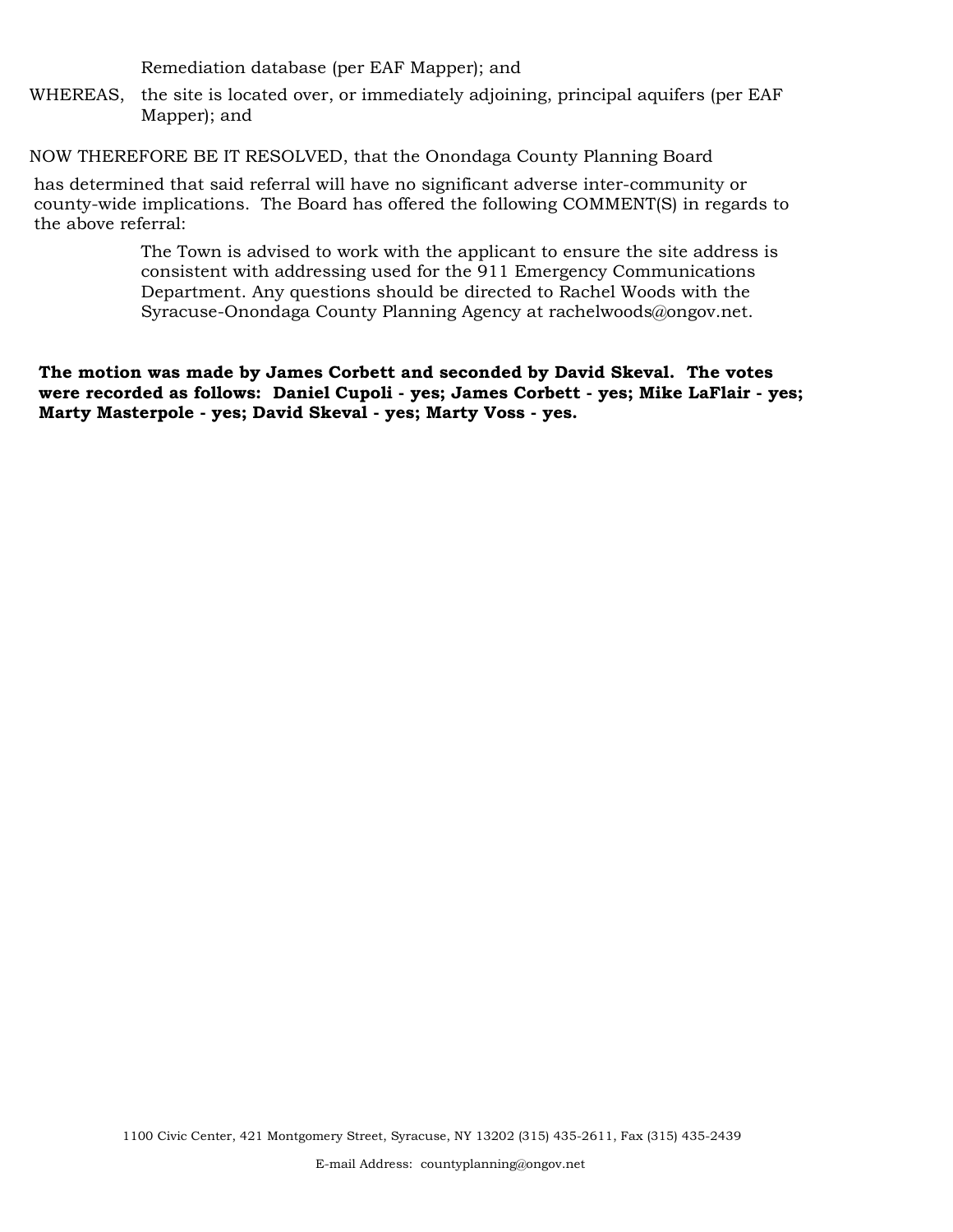

RESOLUTION OF THE ONONDAGA COUNTY PLANNING BOARD

COUNTY EXECUTIVE

Meeting Date: August 25, 2021 OCPB Case # Z-21-257

- WHEREAS, the Onondaga County Planning Board, pursuant to General Municipal Law, Section 239 l, m and n, has considered and reviewed the referral for a SITE PLAN from the Town of Cicero Planning Board at the request of ICM Controls Corp. for the property located at 7313 William Barry Boulevard; and
- WHEREAS, General Municipal Law Section 239-m allows the County Planning Board to review approval of site plans and the site is located within 500 feet of East Taft Road (Route 19), a county highway; and
- WHEREAS, the applicant is proposing a parking lot expansion for an existing manufacturing facility on a 15-acre parcel in a General Commercial Plus (GC+) zoning district; and
- WHEREAS, in 2005, the Board recommended modification of a site plan referral (Z-05-195) to construct an 82,000 SF building for ICM Controls, citing lighting requirements; and
- the site is located in the Hancock Airpark, an industrial park along East Taft Road, just outside the Syracuse Hancock International Airport; aerial imagery dated May 2021 shows the site has frontage on William Barry Boulevard, a local road, and limited frontage (~15 feet) on East Taft Road; the site contains an existing two-story building for ICM Controls with two parking lots and two existing driveways on William Barry Boulevard, one each on either side of the building; and WHEREAS,
- WHEREAS, per the local application, the proposed site modifications are intended to increase parking capacity by providing 36 new parking spaces; the submitted plan shows the parking area on the north side of the building will be expanded to provide the additional spaces; and
- per the submitted Environmental Assessment Form (EAF) dated August 10, 2021, 0.25 acres of the site will be disturbed by the proposed project; stormwater management practices will be utilized, if necessary, and runoff will be directed to the existing on-site sewer systems; ADVISORY NOTE: per the Onondaga County Department of Transportation, additional stormwater runoff into the county's drainage system is prohibited; and WHEREAS,
- WHEREAS, the site is served by public drinking water and sewers and is located in the Oak Orchard Wastewater Treatment Plant and Davis Road Pump Station service areas; no changes to the existing infrastructure are proposed; and
- WHEREAS, per the Onondaga County Department of Water Environment Protection, the submitted project is located in an area designated as flow constrained or impacted by excessive wet weather flow or is tributary to a Combined Sewer Overflow (CSO); and
- WHEREAS, GIS mapping shows the site may contain a federal wetland area, which appears to cover part of the building and a portion of the southern parking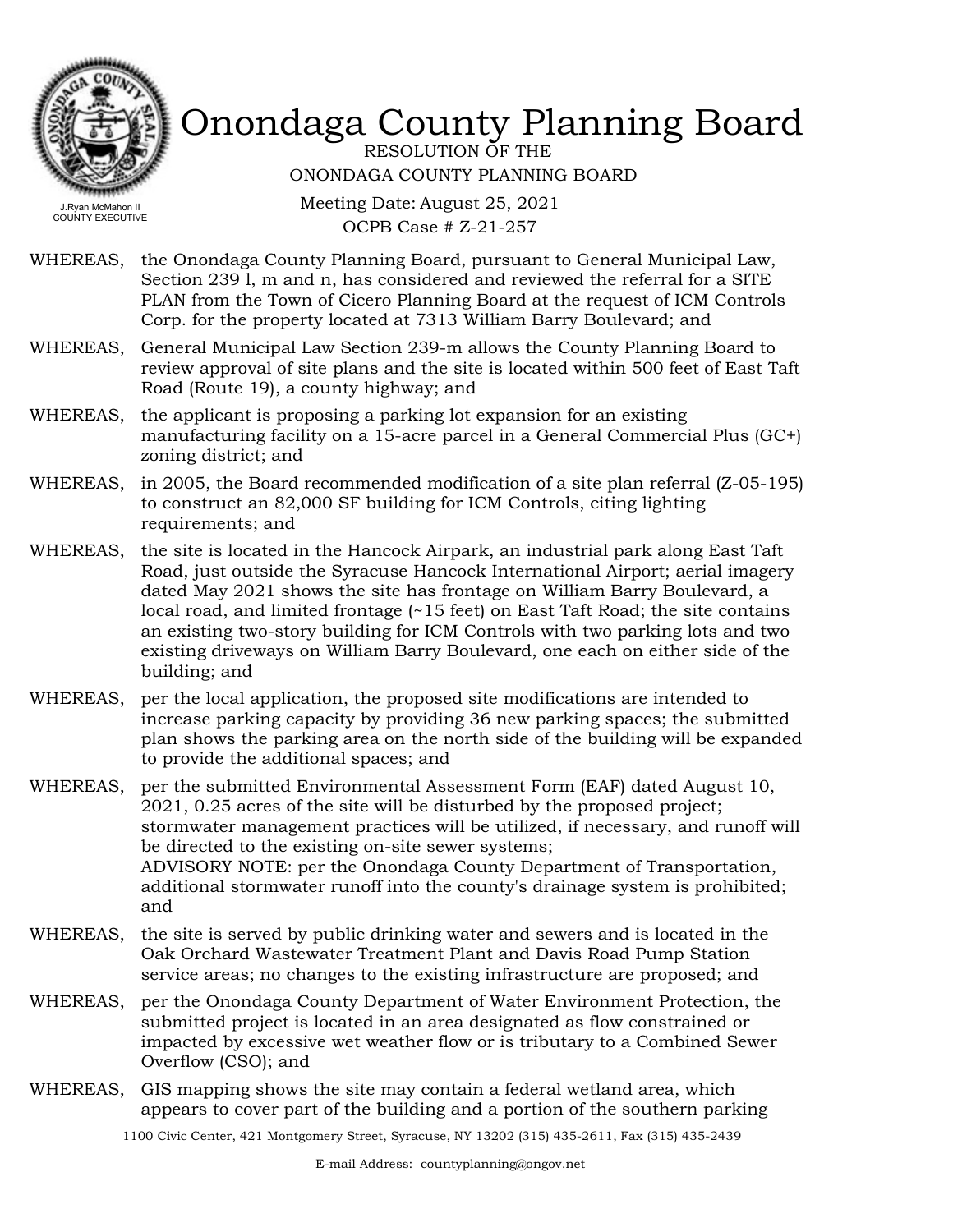area; the proposed parking lot expansions do not appear to encroach into the wetland area;

ADVISORY NOTE: the applicant is advised to conduct a formal wetland delineation to determine the presence and location of any federal wetlands on the site; any delineated wetlands must be confirmed by the U.S. Army Corps of Engineers and shown on the plans for the site; the applicant is also advised to obtain any necessary permits from the Corps for any proposed development or placement of fill in a federal wetland, or drainage of federal wetlands on site; and

WHEREAS, the site is located over, or immediately adjoining, a principal aquifer (per EAF Mapper); and

NOW THEREFORE BE IT RESOLVED, that the Onondaga County Planning Board

has determined that said referral will have no significant adverse inter-community or county-wide implications and may consequently be acted on solely by the referring board.

**The motion was made by Marty Voss and seconded by Marty Masterpole. The votes were recorded as follows: Daniel Cupoli - yes; James Corbett - yes; Mike LaFlair - yes; Marty Masterpole - yes; David Skeval - yes; Marty Voss - yes.**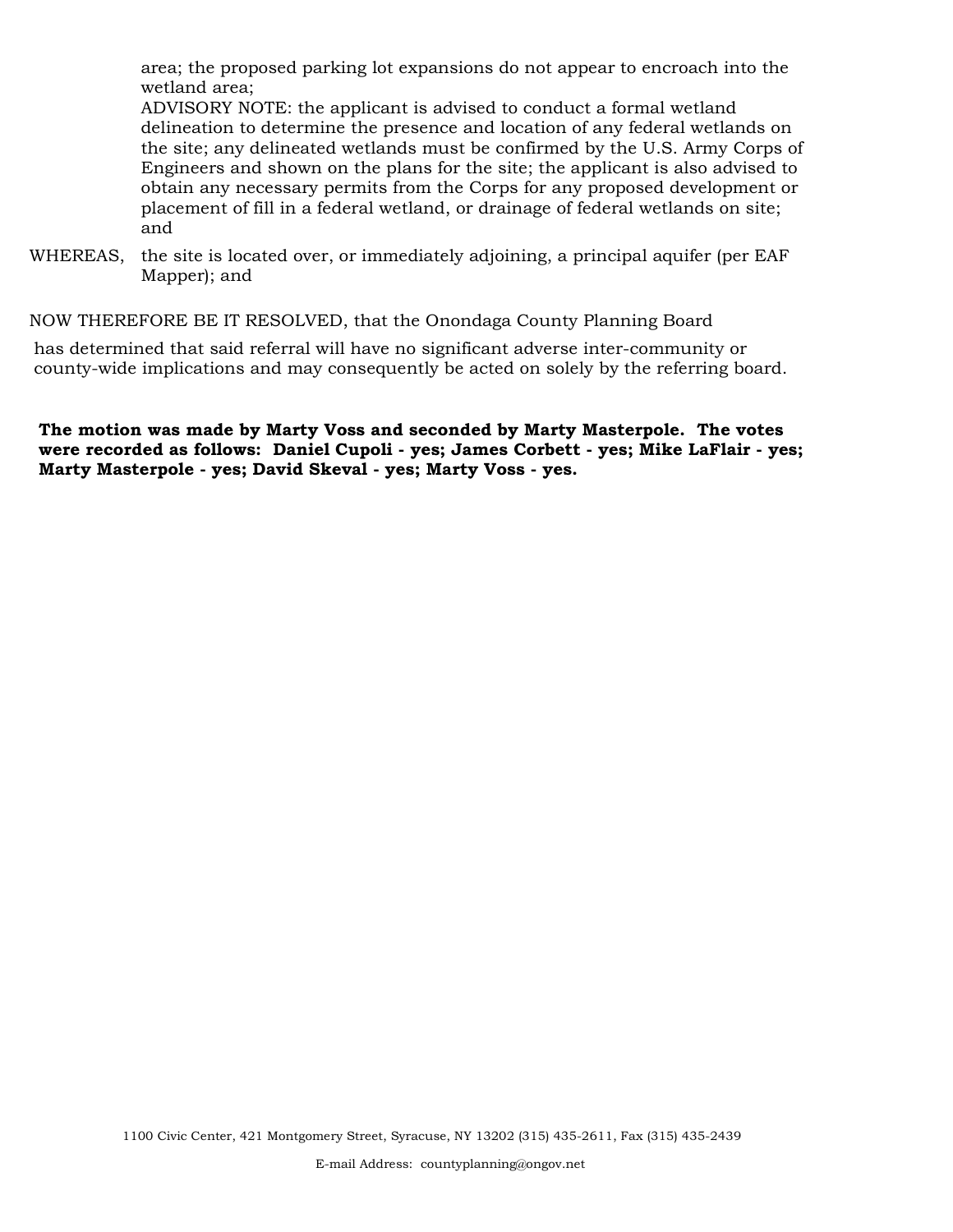

RESOLUTION OF THE ONONDAGA COUNTY PLANNING BOARD

COUNTY EXECUTIVE

Meeting Date: August 25, 2021 OCPB Case # Z-21-258

- WHEREAS, the Onondaga County Planning Board, pursuant to General Municipal Law, Section 239 l, m and n, has considered and reviewed the referral for a SITE PLAN from the Town of Van Buren Planning Board at the request of Empire Polymers for the property located at 7278 State Fair Boulevard; and
- WHEREAS, General Municipal Law Section 239-m allows the County Planning Board to review approval of site plans and the site is located within 500 feet of State Fair Boulevard (Route 48), a state highway; and
- WHEREAS, the applicant is proposing to modify a vacant manufacturing facility to allow for a new manufacturing use, Empire Polymers, on a 15.97-acre parcel in an Industrial (Ind-A) zoning district; and
- in 2010, the Board recommended modification of a subdivision referral (S-10- 61) to subdivide a 50.37-acre parcel into two proposed lots, which separated the subject parcel from the neighboring manufacturing use; and WHEREAS,
- the site is located along State Fair Boulevard, adjacent to a manufacturing facility (Tessy Plastics) and near a mix of single-family and multi-family residential land uses; the site has two frontages on State Fair Boulevard that occur on either side of a row of 4 small lots, two of which contain houses; and WHEREAS,
- WHEREAS, aerial imagery dated May 2021 and the submitted Site Improvements Plan dated February 2021 show the site contains a large existing building, part of the former Syroco manufacturing facility, and a smaller building labeled the "North Building"; the site is served by two existing driveways onto State Fair Boulevard, one of which appears to occur on the neighboring manufacturing property; the shared driveway accesses a loading area on the south side of the main building, which is also partially located on the adjacent parcel; the site has additional parking on the north side of the site; and
- WHEREAS, a letter to the Town dated July 30, 2021 indicates modifications are planned for the main building and smaller, north building; new loading docks, ramp, overhead door access, and trash compactor are proposed for the south side of the main building; the north building will have new loading docks on the west side of the building and a new trash compactor on the south side; and
- the submitted sign plans shows proposed signage will include a new monument sign (78" tall) with a 36" x 96" box sign mounted on a brick base and a temporary "Now Hiring" sign (24" x 72") mounted on the base, to be installed adjacent to the southernmost driveway; a directional sign  $(18" \times 24")$ will be installed on-site; new wall-mounted signs are proposed for the front of the main building  $(48.5" \times 178.5")$  and north building  $(36" \times 96")$ ; and WHEREAS,
- per the EAF, all stormwater on-site is collected in existing stormwater drains located around the facility; stormwater will be routed to existing stormwater outfall located near the northwest corner of the existing building; ADVISORY NOTE: per the NYS Department of Transportation, additional WHEREAS,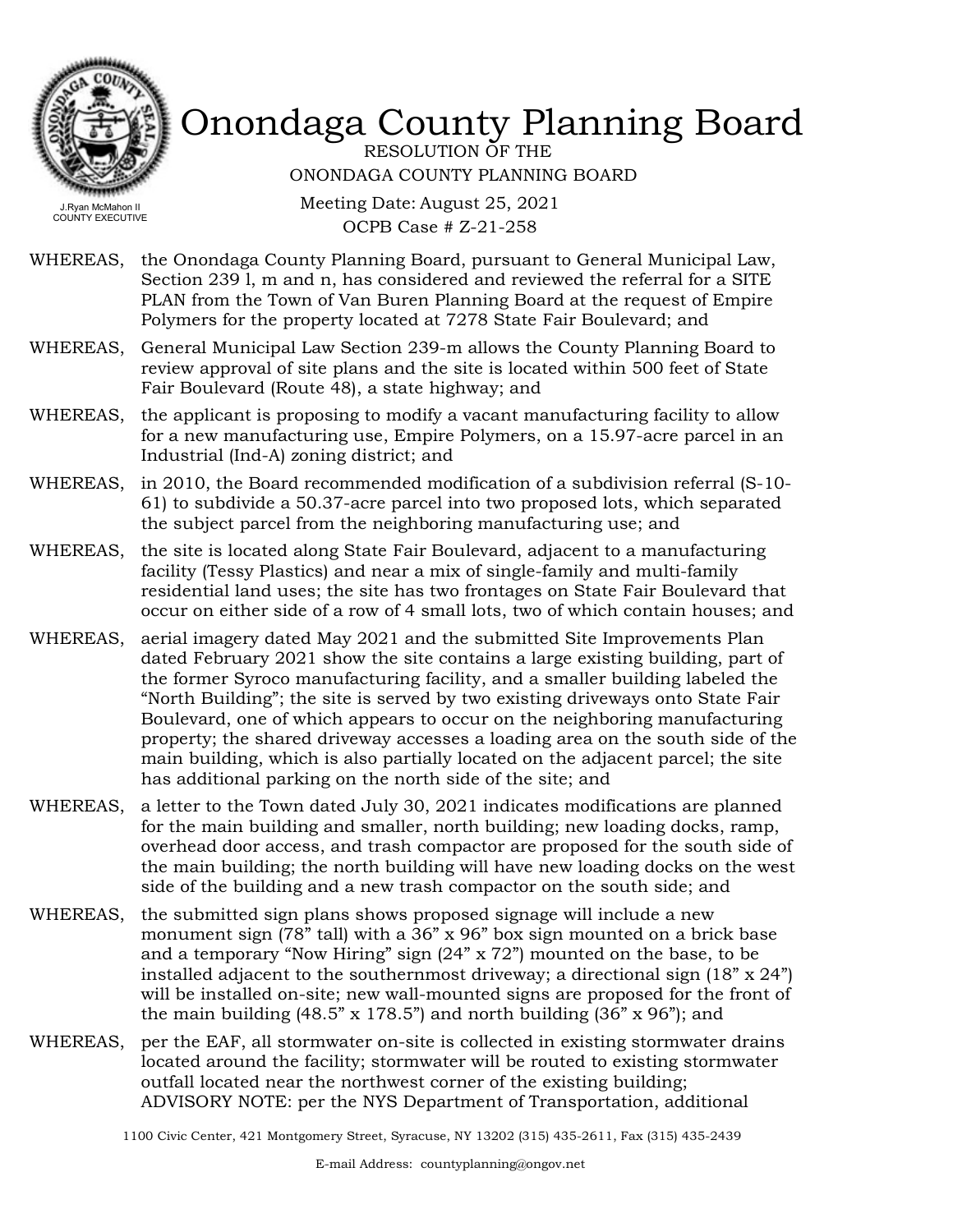stormwater runoff into the state's drainage system is prohibited; and

the site is served by public drinking water and sewers and is located in the Baldwinsville-Seneca Knolls Wastewater Treatment Plant service area; the letter to the Town indicates new utility services are proposed for the north building; the main building will have a new sanitary sewer lateral installed and an existing interior pump station and force main will be removed; new water service and backflow preventor are also proposed for the main building; ADVISORY NOTE: the applicant is advised to contact OCWA's Engineering Department to determine the activities and structures permitted within OCWA easements/right-of-ways, water availability and service options, obtain hydrant flow test information, evaluate backflow prevention requirements, and/or request that the Authority conduct hydrant flow testing to assess fire flow availability; and WHEREAS,

WHEREAS, the site may contain the Indiana bat, or its associated habitat, which has been listed by the state or federal government as a threatened or endangered animal species (per EAF Mapper); impacts to bat species are often associated with tree clearing and from the plans it appears that some trees will be removed as part of the proposed project; ADVISORY NOTE: per the NYS Department of Environmental Conservation (DEC), if the site contains a threatened or endangered species and/or associated habitat, and the project requires review under the State Environmental Quality Review Act (SEQRA), a request for a project screening should be submitted to the New York Natural Heritage Program or to the regional DEC Division of Environmental Permits office; and

- WHEREAS, the site is located over, or immediately adjoining, primary and principal aquifers (per EAF Mapper); and
- WHEREAS, the site or a portion of it is located in or adjacent to an area designated as sensitive for archaeological sites on the NYS Historic Preservation Office archaeological site inventory (per EAF Mapper); and

NOW THEREFORE BE IT RESOLVED, that the Onondaga County Planning Board

recommends the following MODIFICATION(S) to the proposed action prior to local board approval of the proposed action:

> The New York State Department of Transportation has determined that the applicant must provide ITE Trip Generation traffic figures to meet Department requirements. The applicant must also submit a lighting plan to demonstrate there will be no glare or spillover onto adjacent properties or the state right-ofway. The municipality must ensure any mitigation as may be determined by the Department is reflected on the project plans prior to, or as a condition of, municipal approval.

The Board also offers the following comments:

1. The Onondaga County Department of Water Environment Protection asks that the applicant continue to coordinate on plans for the proposed sanitary sewer lateral, and contact the Department at (315) 435-2260 x355 prior to any future wastewater connections for the north building.

2. Per the New York State Department of Transportation, the municipality is advised to ensure appropriate access agreements are in place for any shared driveways on State Fair Boulevard.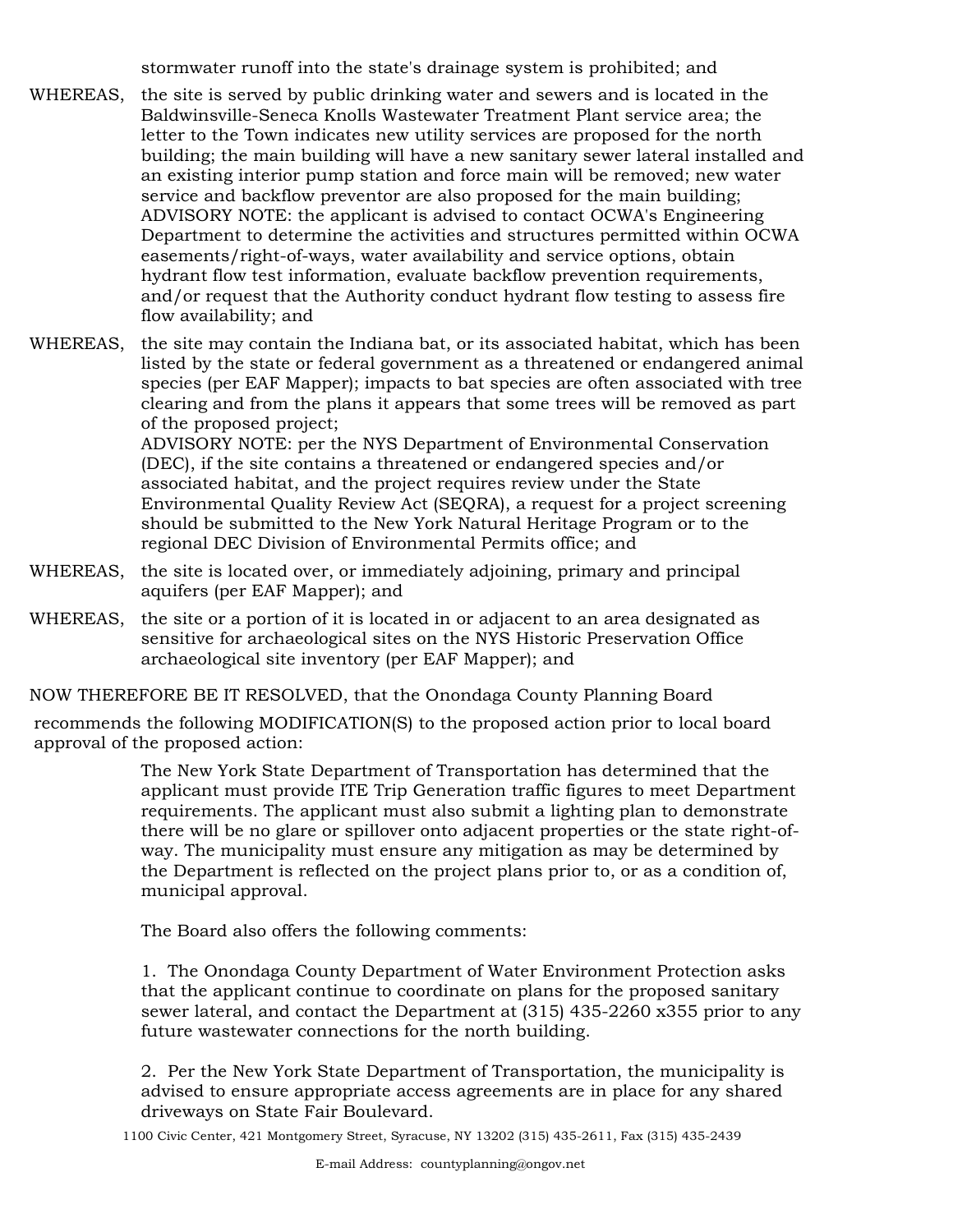**The motion was made by Marty Voss and seconded by David Skeval. The votes were recorded as follows: Daniel Cupoli - yes; James Corbett - yes; Mike LaFlair - yes; Marty Masterpole - yes; David Skeval - yes; Marty Voss - yes.**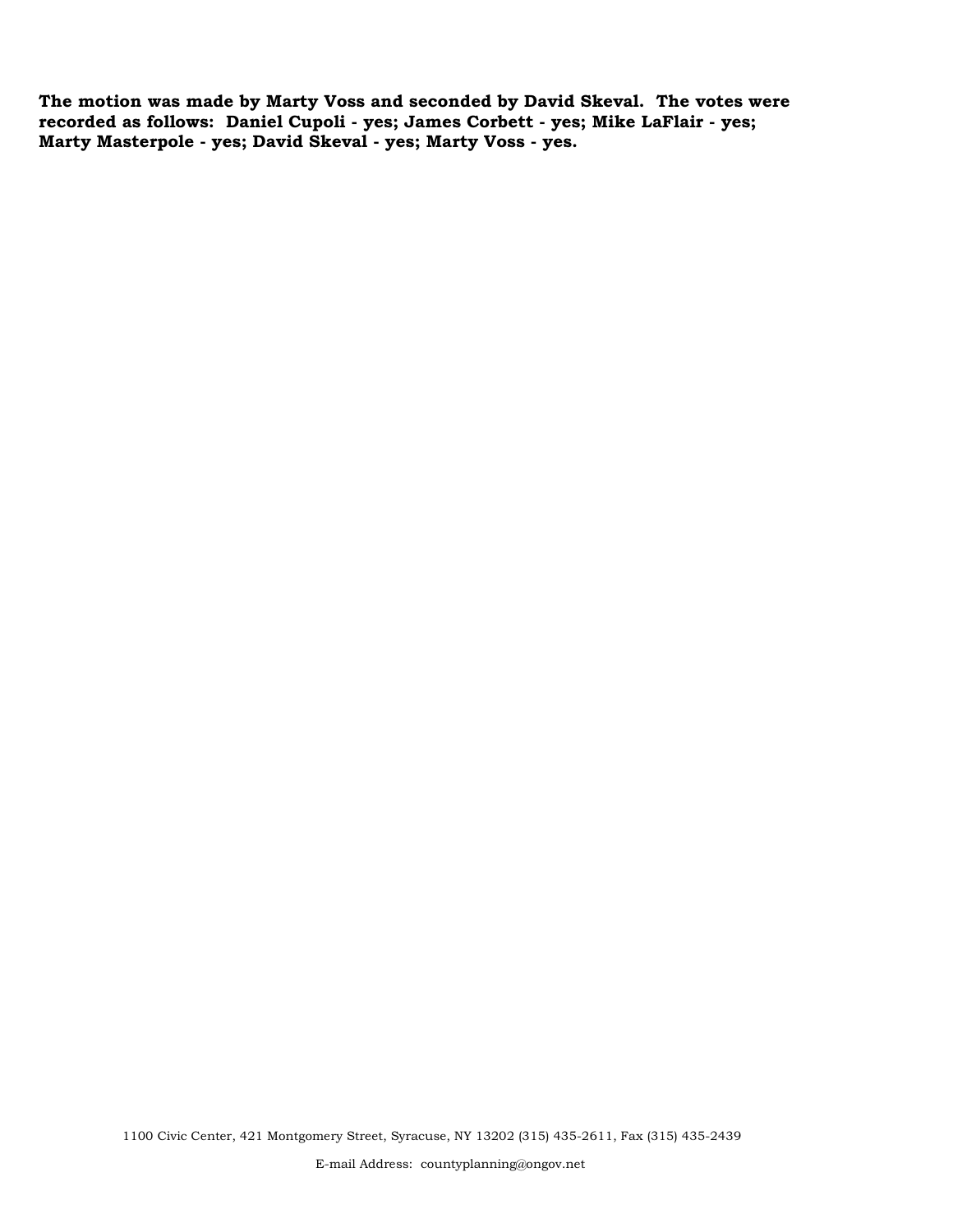

RESOLUTION OF THE ONONDAGA COUNTY PLANNING BOARD

Meeting Date: August 25, 2021 OCPB Case # Z-21-259

- WHEREAS, the Onondaga County Planning Board, pursuant to General Municipal Law, Section 239 l, m and n, has considered and reviewed the referral for a LOCAL LAW from the Village of Skaneateles Village Board at the request of Village of Skaneateles for the property located ; and
- WHEREAS, General Municipal Law Section 239-m allows the County Planning Board to review the adoption or amendment of a zoning ordinance or local law; and
- WHEREAS, the applicant is proposing Local Law  $#1$  of 2021 to amend Chapter 225 ("Zoning"), Article III ("Land Use Control Districts"), Section 225-7 ("Zoning Map); and
- WHEREAS, the proposed revision will change the effective date of the Village Zoning Map cited in Section 225-7 from "December 11, 2017" to "June 1, 2021"; and

#### NOW THEREFORE BE IT RESOLVED, that the Onondaga County Planning Board

has determined that said referral will have no significant adverse inter-community or county-wide implications and may consequently be acted on solely by the referring board.

**The motion was made by Marty Voss and seconded by Marty Masterpole. The votes were recorded as follows: Daniel Cupoli - yes; James Corbett - yes; Mike LaFlair - yes; Marty Masterpole - yes; David Skeval - yes; Marty Voss - yes.**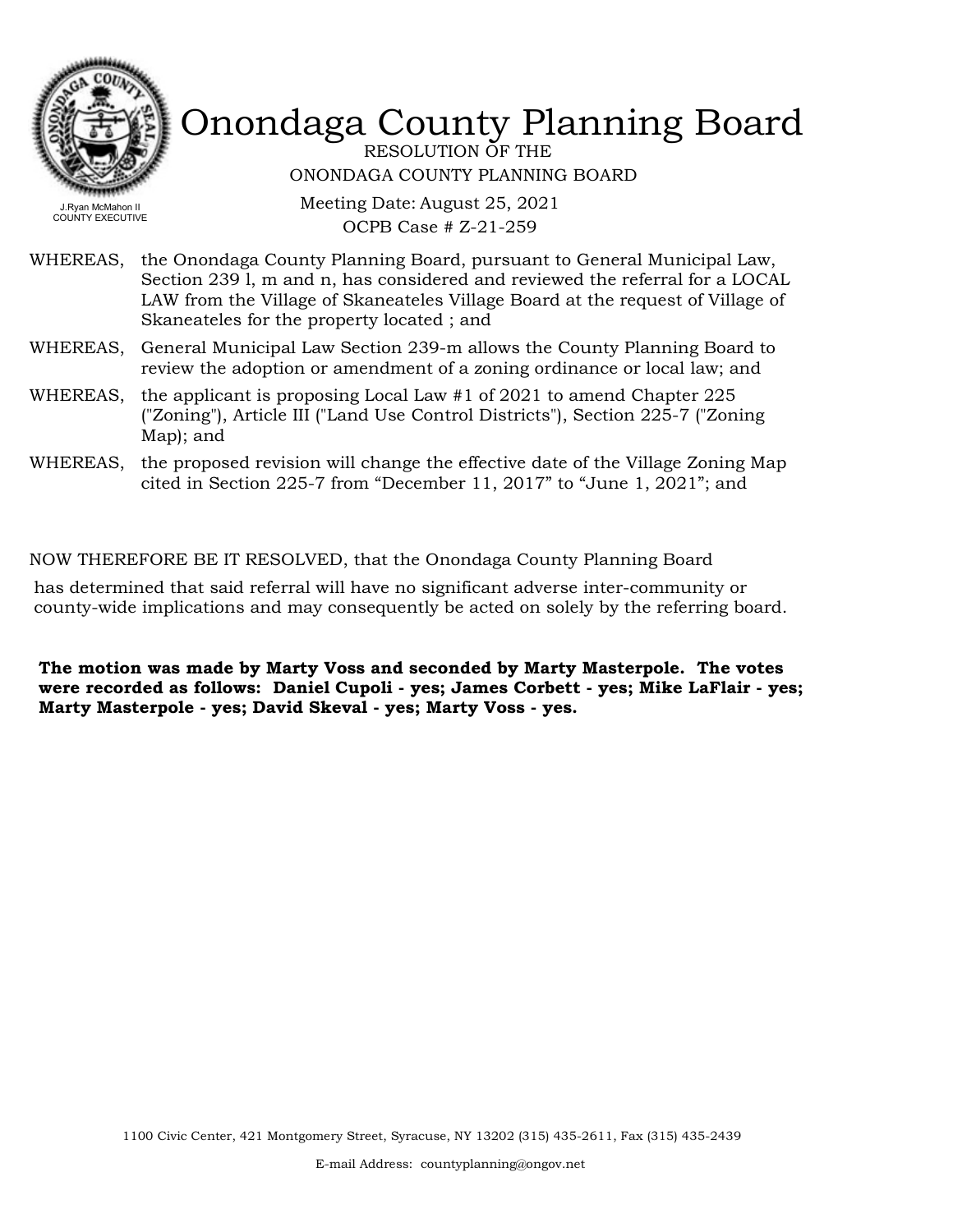

RESOLUTION OF THE ONONDAGA COUNTY PLANNING BOARD

Meeting Date: August 25, 2021 OCPB Case # Z-21-260

- WHEREAS, the Onondaga County Planning Board, pursuant to General Municipal Law, Section 239 l, m and n, has considered and reviewed the referral for a LOCAL LAW from the Village of Skaneateles Village Board at the request of Village of Skaneateles for the property located ; and
- WHEREAS, General Municipal Law Section 239-m allows the County Planning Board to review the adoption or amendment of a zoning ordinance or local law; and
- WHEREAS, the applicant is proposing Local Law  $#2$  of 2021 to modify Section 95-2 of the Village Code and create a new Section 95-14, entitled "Environmental Advisory Board"; and
- WHEREAS, per the Village Zoning Code, the purpose of Chapter 95 Environmental Quality Review is to "implement, for the Village of Skaneateles, general environmental considerations, the provisions of the State Environmental Quality Review Act, and the State Environmental Quality Review Regulations, thereby incorporating environmental factors into existing planning and decision making processes"; and
- WHEREAS, the new Section 95-14 Environmental Advisory Board will read as follows: "The Village Board of Trustees hereby creates an Environmental Advisory Board of not fewer than five nor more than seven members, which shall advise and consult with the Village Board on all matters relating to environmental impacts and considerations with regard to Village planning and decisionmaking"; and

#### NOW THEREFORE BE IT RESOLVED, that the Onondaga County Planning Board

has determined that said referral will have no significant adverse inter-community or county-wide implications and may consequently be acted on solely by the referring board.

**The motion was made by Marty Voss and seconded by Marty Masterpole. The votes were recorded as follows: Daniel Cupoli - yes; James Corbett - yes; Mike LaFlair - yes; Marty Masterpole - yes; David Skeval - yes; Marty Voss - yes.**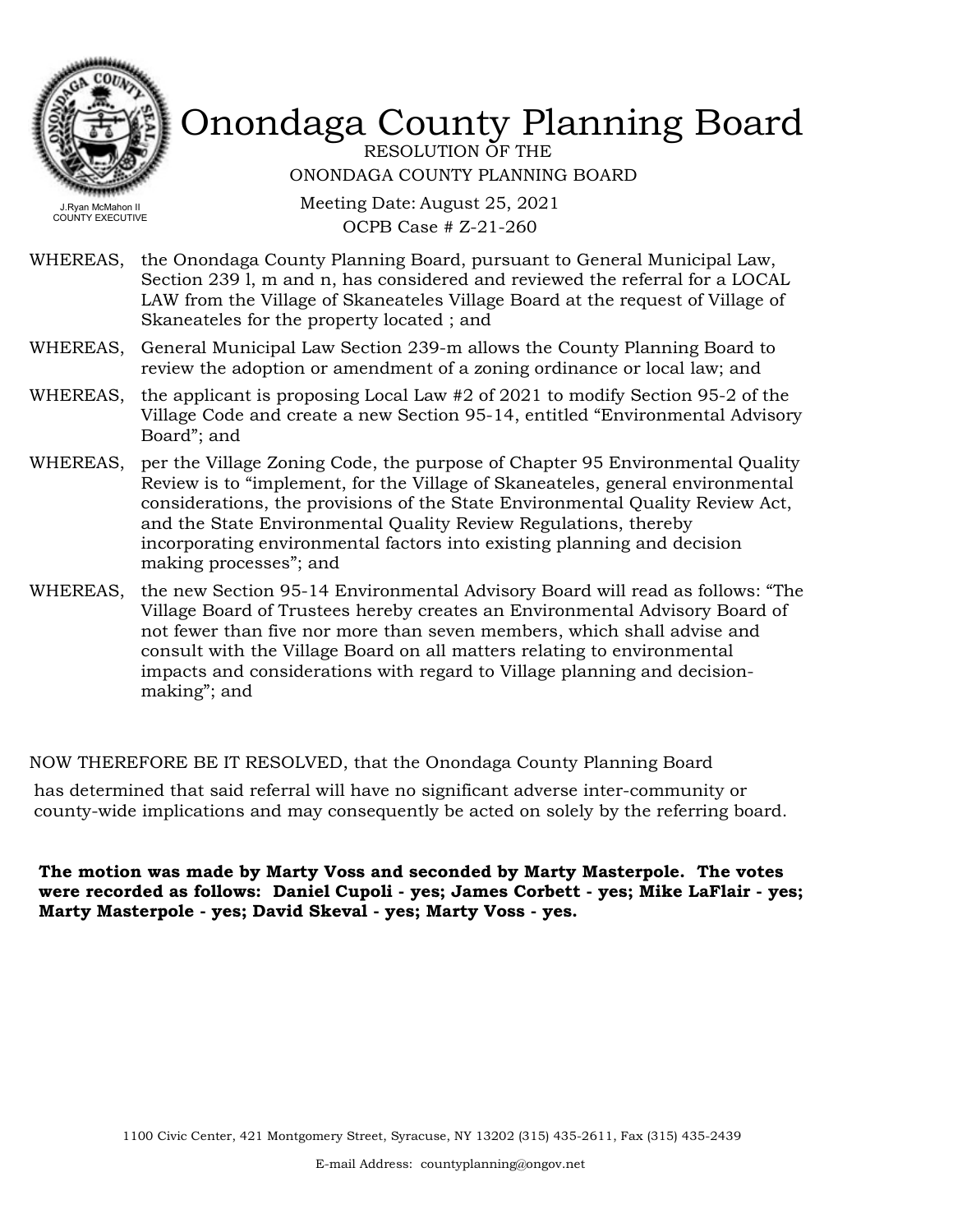

RESOLUTION OF THE ONONDAGA COUNTY PLANNING BOARD

Meeting Date: August 25, 2021 OCPB Case # Z-21-261

- WHEREAS, the Onondaga County Planning Board, pursuant to General Municipal Law, Section 239 l, m and n, has considered and reviewed the referral for a ZONE CHANGE from the Town of Cicero Town Board at the request of Onondaga County for the property located at East Taft Road; and
- WHEREAS, General Municipal Law Section 239-m allows the County Planning Board to review the adoption or amendment of a zoning ordinance or local law and the site is located within 500 feet of the municipal boundary between the Town of Cicero and the Town of DeWitt; and
- WHEREAS, the applicant is proposing a zone change on a 36.67-acre parcel from General Commercial (GC) to General Commercial Plus (GC+) to allow for subdivision / lot line adjustments with the neighboring properties; and
- WHEREAS, the site is a long, narrow parcel that is vacant and located at the outskirts of the Hancock Airpark, an industrial park; the site abuts the Syracuse Hancock International Airport to the west and vacant, undeveloped lands to the south that are in the Town of DeWitt; and
- WHEREAS, no information regarding future subdivisions or lot line adjustments was included with the referral materials; the Board is concurrently reviewing a site plan referral (Z-21-262) to construct a 62,000 SF distribution center for Dunn Tire on an adjacent parcel to the north; the project area shown in the Z-21-262 referral appears to include lands from this zone change parcel, though no subdivision or development plans are indicated for that land; and
- WHEREAS, all Commercial districts in the Town permit the following uses: retail sales and services with or without attached dwelling, offices, community centers, religious institutions, public utility substations, uses accessory to any of the permitted uses, including parking, and other commercial uses if the Planning Board find the proposed use meets the statement of intent and is of the same general character, size, scale, and intensity as those allowed; and
- per the Town Zoning Code, the existing GC zoning district is "designed to provide for those medium-sized commercial uses whose primary market is Town-wide. Such uses tend to be located on county or state highways of medium to high traffic volume. The size of such uses generally should not exceed 50,000 square feet."; additional allowable uses in the GC zoning district include shopping centers, hotels and motels, gas/service stations and carwash facilities, restaurants and drive-in activities, health-related facilities, light assembly, automobile sales and service, including recreational vehicles and boats, and veterinary clinics; and WHEREAS,
- WHEREAS, per the Town Zoning Code, the proposed GC+ zoning district is "designed and intended to provide for a co-existence between commercial uses and light industrial uses"; in addition to the uses permitted in the GC district, GC+ allows for parking garages, parking lots, warehousing and distribution facilities, automotive repair and/or garage facilities, and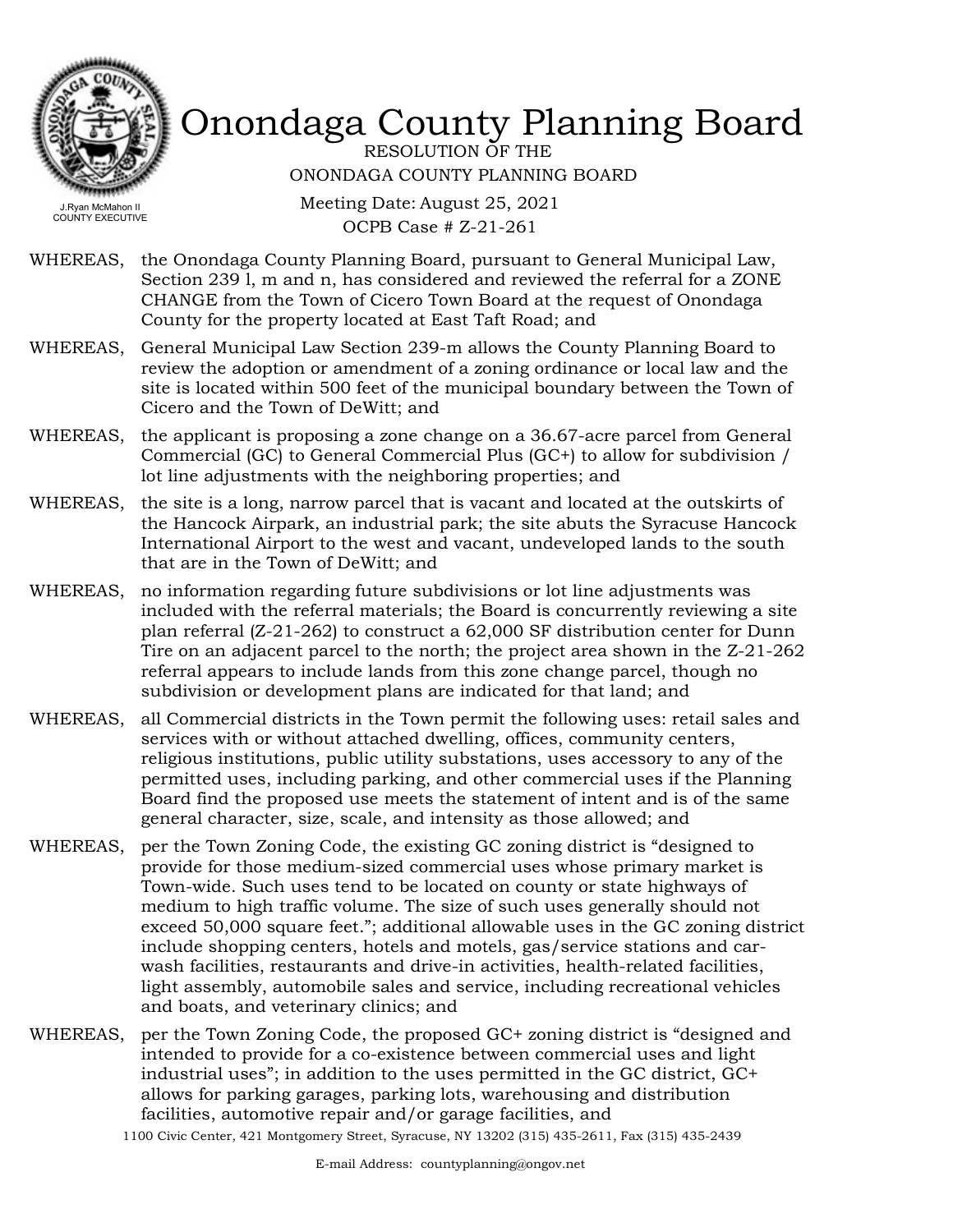manufacturing/assembly; and

- the site has access to public drinking water and sewers and is located in the Oak Orchard Wastewater Treatment Plant and Davis Road Pump Station service areas; per the Onondaga County Department of Water Environment Protection, the submitted project is located in an area designated as flow constrained or impacted by excessive wet weather flow or is tributary to a Combined Sewer Overflow (CSO), which is subject to offset requirements; and WHEREAS,
- the submitted Zone Change Map shows four wetland areas, three indicated to be under federal jurisdiction (US Army Corps of Engineers) and one under state jurisdiction (NYS Department of Environmental Conservation); the plan indicates the wetland boundaries are approximate and were obtained from an online GIS website; WHEREAS,

ADVISORY NOTE: the applicant is advised to contact the U.S. Army Corps of Engineers and/or NYS Department of Environmental Conservation to confirm the presence of federal and/or state wetlands and/or the 100-foot state wetland buffer on the site, and show all confirmed wetlands on the plans; permits will be required for any proposed development or placement of fill in a wetland, or drainage of any confirmed wetlands and buffers; and

- WHEREAS, the project is within 2,000 feet of a site (ID: 734054) in the NYS Department of Environmental Conservation Environmental Site Remediation database (per EAF Mapper); and
- WHEREAS, the site is located over, or immediately adjoining, a principal aquifer (per EAF Mapper); and

NOW THEREFORE BE IT RESOLVED, that the Onondaga County Planning Board

has determined that said referral will have no significant adverse inter-community or county-wide implications and may consequently be acted on solely by the referring board.

**The motion was made by Marty Voss and seconded by Marty Masterpole. The votes were recorded as follows: Daniel Cupoli - yes; James Corbett - yes; Mike LaFlair - yes; Marty Masterpole - yes; David Skeval - yes; Marty Voss - yes.**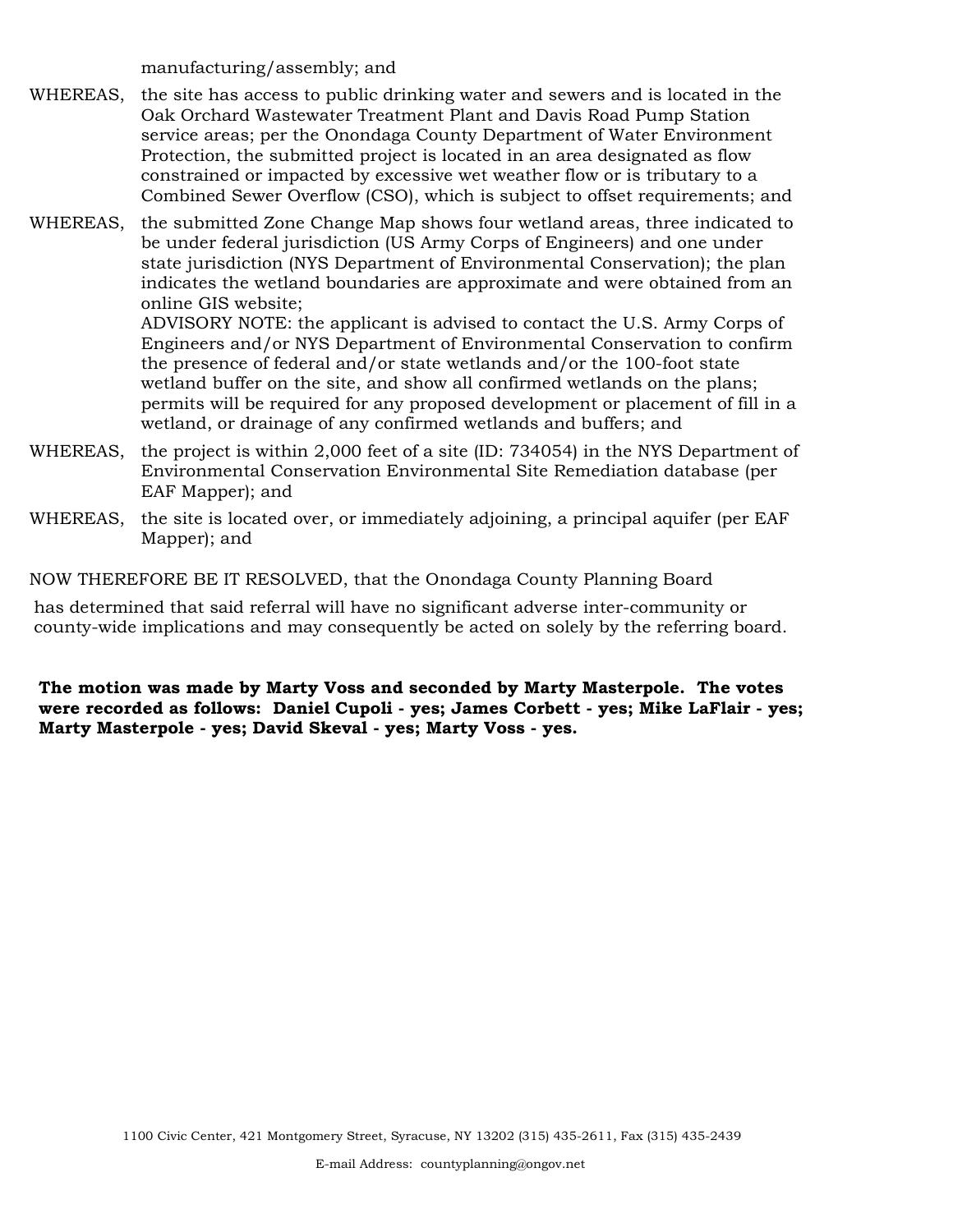

RESOLUTION OF THE ONONDAGA COUNTY PLANNING BOARD

Meeting Date: August 25, 2021 OCPB Case # Z-21-262

- WHEREAS, the Onondaga County Planning Board, pursuant to General Municipal Law, Section 239 l, m and n, has considered and reviewed the referral for a SITE PLAN from the Town of Cicero Planning Board at the request of Stewart Hancock Partners, LLC for the property located at Stewart Drive; and
- WHEREAS, General Municipal Law Section 239-m allows the County Planning Board to review approval of site plans and the site is located within 500 feet of the municipal boundary between the Town of Cicero and the Town of DeWitt; and
- WHEREAS, the applicant is proposing contstruction of a  $62,500$  sf distribution center for Dunn Tire on a 5.02-acre parcel in General Commercial Plus (GC+) and General Commercial (GC) zoning districts; and
- the site is located in the Hancock Airpark, an industrial park along East Taft Road, just outside the Syracuse Hancock International Airport; aerial imagery dated May 2021 shows the site has frontage on Stewart Drive, a local road; the site is vacant and undeveloped with a private road, Presque Isle Road, running north-south through the site; and WHEREAS,
- WHEREAS, the Board is concurrently reviewing a zone change referral  $(Z-21-261)$  to change the zoning of an adjacent parcel to the south from General Commercial to General Commercial Plus to facilitate future subdivision and lot line adjustments with neighboring parcels in the Hancock Airpark; the plans for this site plan referral appear to include lands from the adjacent zone change parcel, though no subdivision or development plans are indicated for that land; and
- WHEREAS, the submitted Site Plan dated August 2021 shows the proposed building (62,500 SF) with 40 parking spaces at the front of the building and 12 loading dock spaces on the side of the building; there are two proposed driveways onto Stewart Drive; the existing private road will be removed; proposed signage includes a new monument sign at the front of the site; and
- a Photometric Plan was included with the referral materials and shows proposed site lighting to include (5) pole-mounted light fixtures (28' mounting height) around the perimeter of the parking lot, and (10) wall-mounted light fixtures (16' mounting height) on three sides of the building; and WHEREAS,
- WHEREAS, per the local application, proposed hours of operation will be Monday through Saturday 8AM to 5PM with a maximum of 25 employees on-site at one time; and
- WHEREAS, per the submitted Environmental Assessment Form (EAF) dated August 1, 2021, 4.63 acres of the site will be disturbed by the proposed project; stormwater discharges will continue to be directed to two open ended culverts that will remain the tie-in points into the Town storm sewer system; three proposed dry swales are shown in the Site Plan; ADVISORY NOTE: any project that cumulatively disturbs one acre or more of